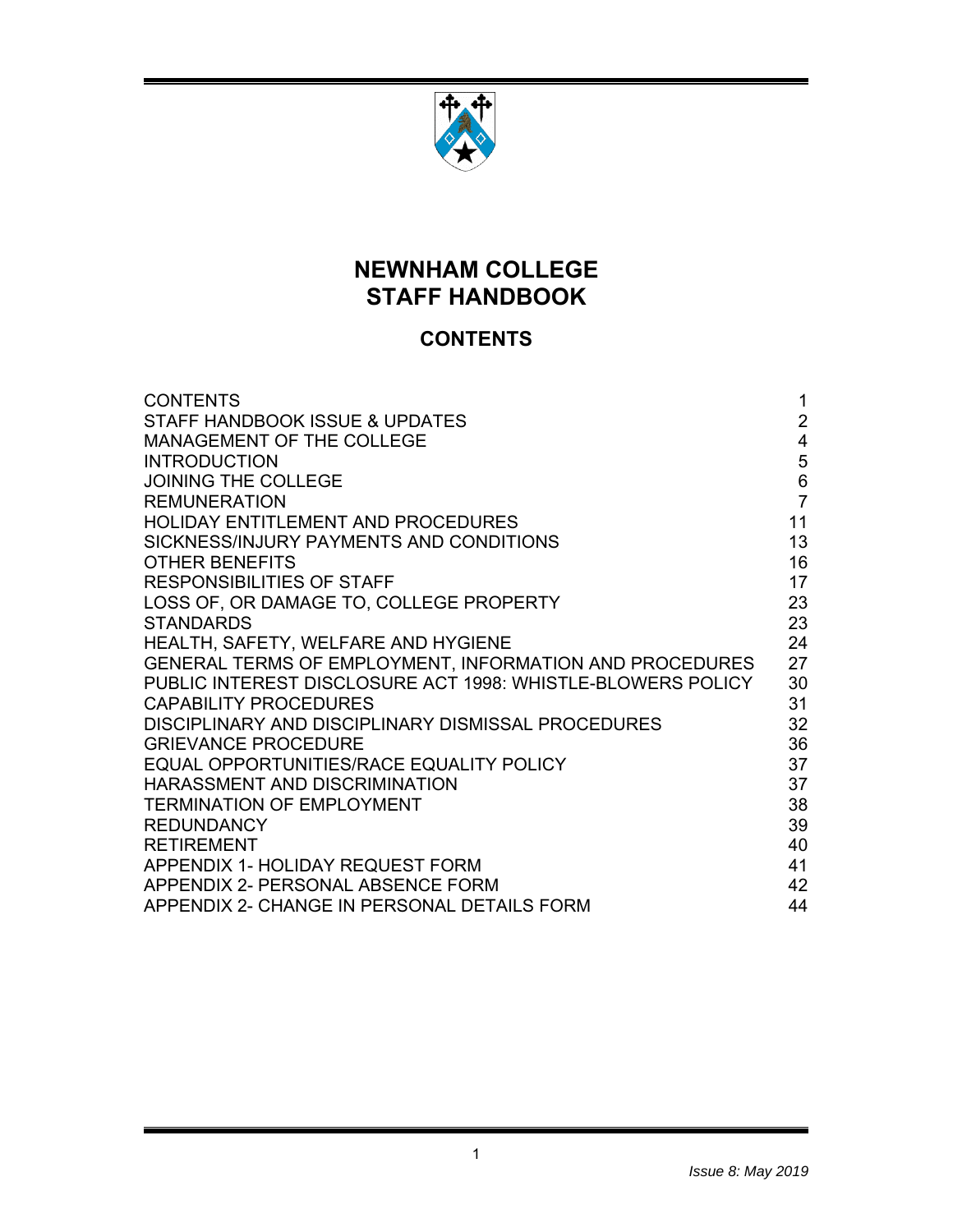# **STAFF HANDBOOK ISSUE & UPDATES**

| Pages                                                                                                                                                       | <b>Issue Number</b> | Date             |
|-------------------------------------------------------------------------------------------------------------------------------------------------------------|---------------------|------------------|
| $1 - 51$                                                                                                                                                    | 1                   | <b>July 2007</b> |
| $1 - 47$                                                                                                                                                    | $\overline{2}$      | January 2010     |
| 17                                                                                                                                                          | 3                   | August 2010      |
| $46 - 47$                                                                                                                                                   | 4                   | March 2011       |
| $13 - 18, 44$                                                                                                                                               | 5                   | <b>June 2014</b> |
| Family Friendly Section - insertion of Shared<br>Parental Leave                                                                                             | $\overline{?}$      | August 2015      |
| p.17 Other benefits - Key Worker Housing                                                                                                                    | ?                   | August 2015      |
| Change to sickness- RtW interviews for all p14                                                                                                              |                     | <b>June 2016</b> |
| Additional social media responsibility p23                                                                                                                  |                     | <b>June 2016</b> |
| Capability procedure- replace with managing<br>performance<br>and<br>managing<br>attendance<br>procedures p31                                               |                     | <b>June 2016</b> |
| Change to disciplinary - remove unsatisfactory<br>conduct line. Amend procedure to include<br>investigation, who can issue warnings and time<br>on file p32 |                     | <b>June 2016</b> |
| Change to retirement policy- no retirement age<br>or notification p40                                                                                       | 6                   | <b>June 2016</b> |
| Change to the incident/ accident reporting<br>process p24/25, point 7                                                                                       | $\overline{7}$      | <b>Nov 2018</b>  |
| Removal of references to College Secretary                                                                                                                  | 8                   | May 2019         |
|                                                                                                                                                             |                     |                  |
|                                                                                                                                                             |                     |                  |
|                                                                                                                                                             |                     |                  |
|                                                                                                                                                             |                     |                  |
|                                                                                                                                                             |                     |                  |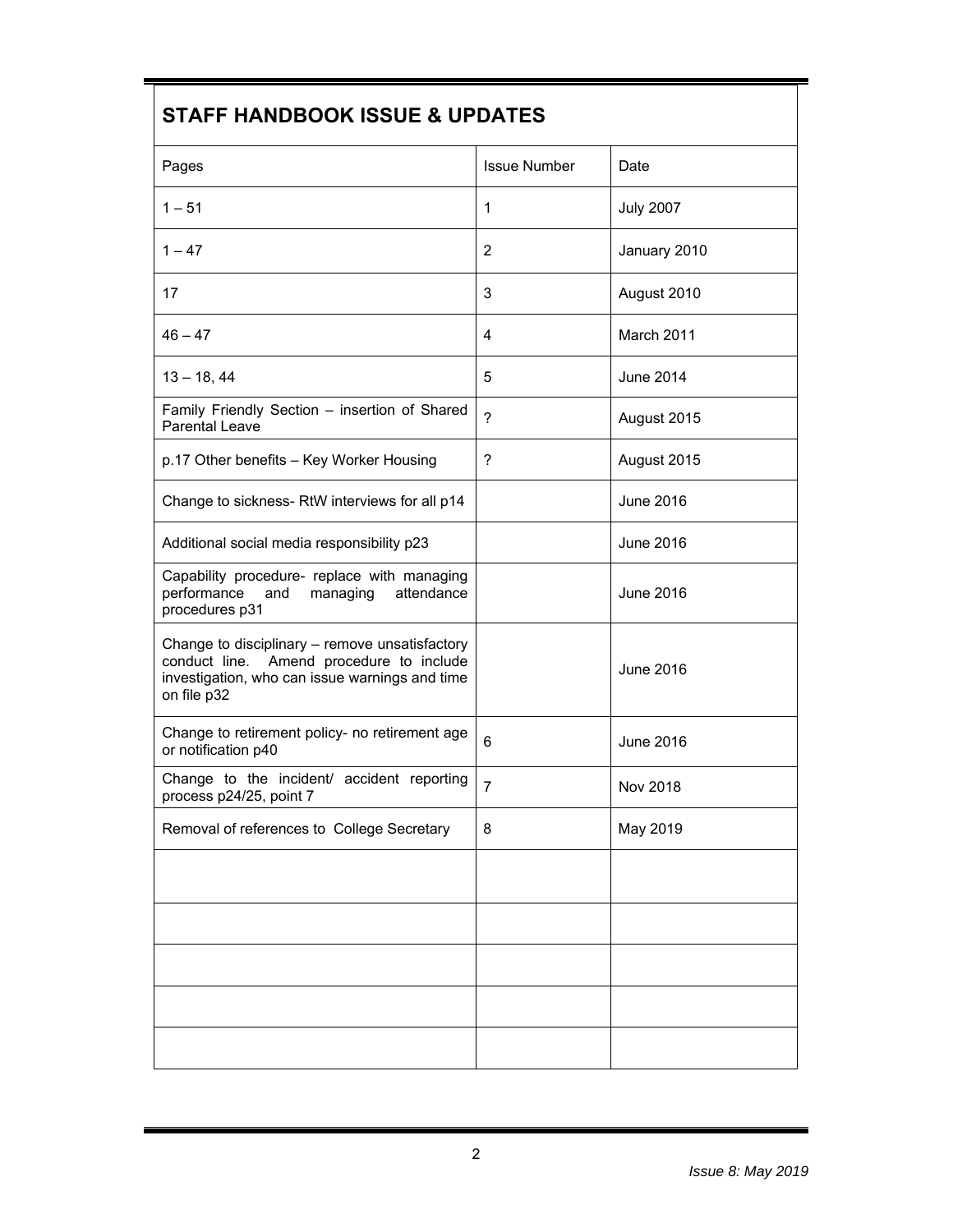# **NEWNHAM COLLEGE, CAMBRIDGE**

We are pleased that you have accepted employment at Newnham.

Newnham College is an educational charity, founded in 1871 to promote academic excellence for women. Its primary purposes today are still education, learning and research.

The College has an ethos of personal responsibility, and of respect for the dignity of other members of the Newnham community, be they academic or non-academic staff, graduate or undergraduate students. We encourage an environment in which each individual can develop personally, and can take on new roles when ready to do so.

Each member of the Newnham community plays her or his own part in our success, and we value their individual contributions. We are committed to seeking the views of all staff when making decisions that affect them, and we welcome suggestions as to how we might do things better.

This Staff Handbook and accompanying "Policies & Procedures: Staff" were approved by the College Council on 29 June 2007 and may be amended by the Council from time to time.

The Staff Handbook forms part of the terms and conditions of employment. The provisions of this Handbook may be altered by the College as occasion requires or as legislation demands. Such legislative changes as are mandatory on the College will be deemed to take effect as at the effective date of the legislation. However, for any other proposed alteration or addition, the College will consult with the relevant employee(s) and confirm such changes in writing. Further information on the policies which are referred to in this handbook is available with the College's **"Policies & Procedures: Staff"** booklet.

**This handbook applies to all members of staff**. (A separate handbook is in draft for Senior Members - that is academic employees and senior administrative officers – which will follow the principles and procedures laid out in the Staff Handbook so far as is practicable.)

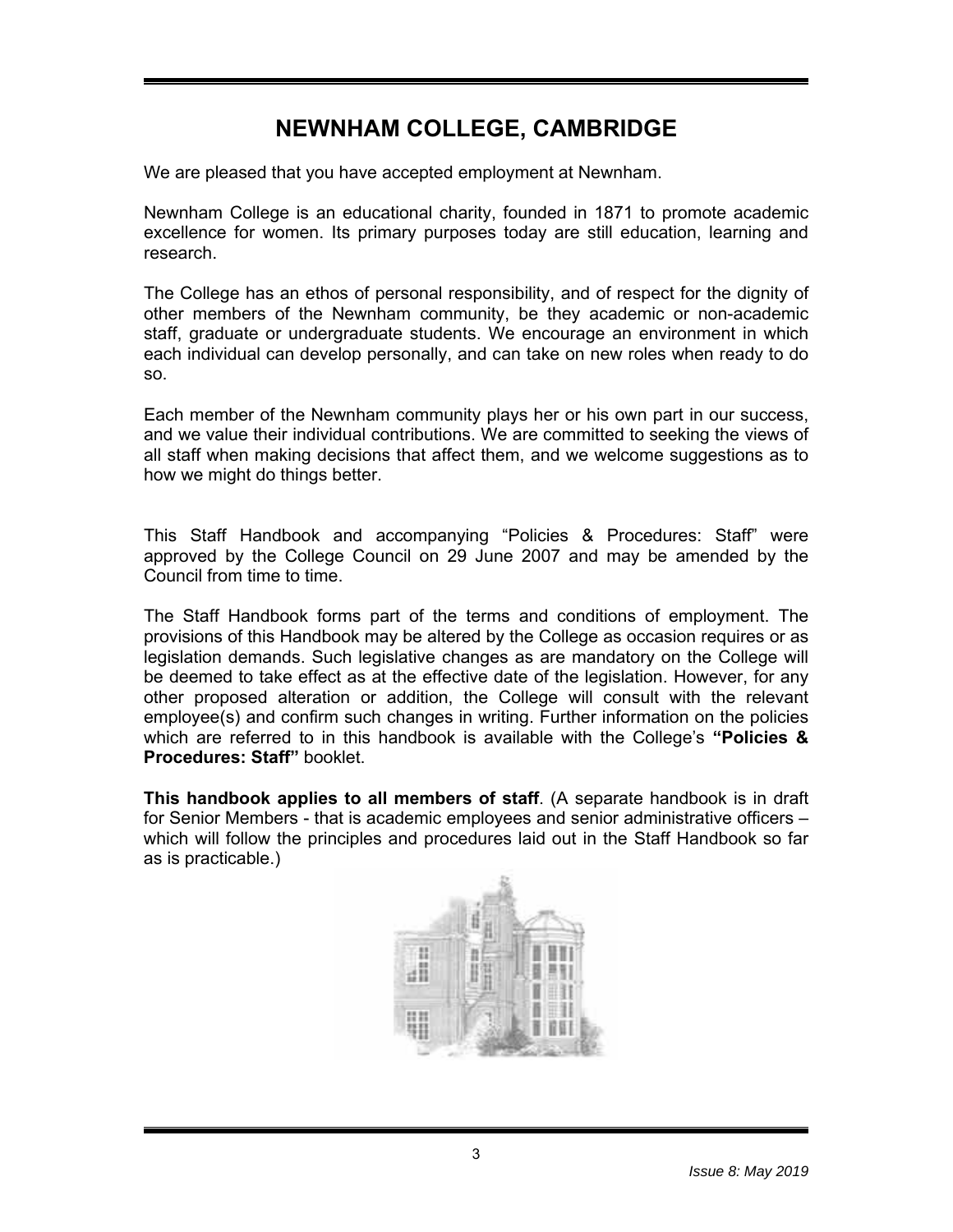# **MANAGEMENT OF THE COLLEGE**

The College has a Governing Body (the Principal and Fellows) which considers the long-term strategic vision for the College as well as having certain specific responsibilities such as the election of the Principal, appointment of the Bursar, election of certain Fellows, approval of accounts and of the student bodies' constitutions. The College Council has day-to-day management responsibility for appointments, buildings, finances and legal matters.

There are a number of Senior College Officers, including:

- 1. **The Principal** chairs the Governing Body, College Council and other major committees, presides over the College's main formal occasions and "exercises a general superintendence over the affairs of the College" [College Statutes].
- 2. **The Vice-Principal** deputises for the Principal, advises on procedural matters, and is responsible for matters relating to Senior Members including their accommodation.
- 3. **The Senior Tutor** is responsible to the Council for overseeing education provision and student welfare, and is the College's Disability Liaison Officer.
- 4. **The Bursar** is responsible, under the direction of the College Council, for all matters affecting the College finances and management of the College estate, properties, trust and other funds, legal and personnel matters, and is the College's Data Protection and Freedom of Information Officer. Through the Buildings Manager, he is also responsible for the maintenance and development of the College site and buildings.
- 5. **The Domestic Bursar** supports the Bursar in the non-academic management of the College and has overall responsibility for Catering, Conferences, Housekeeping, the Gardens and the Porters Lodge.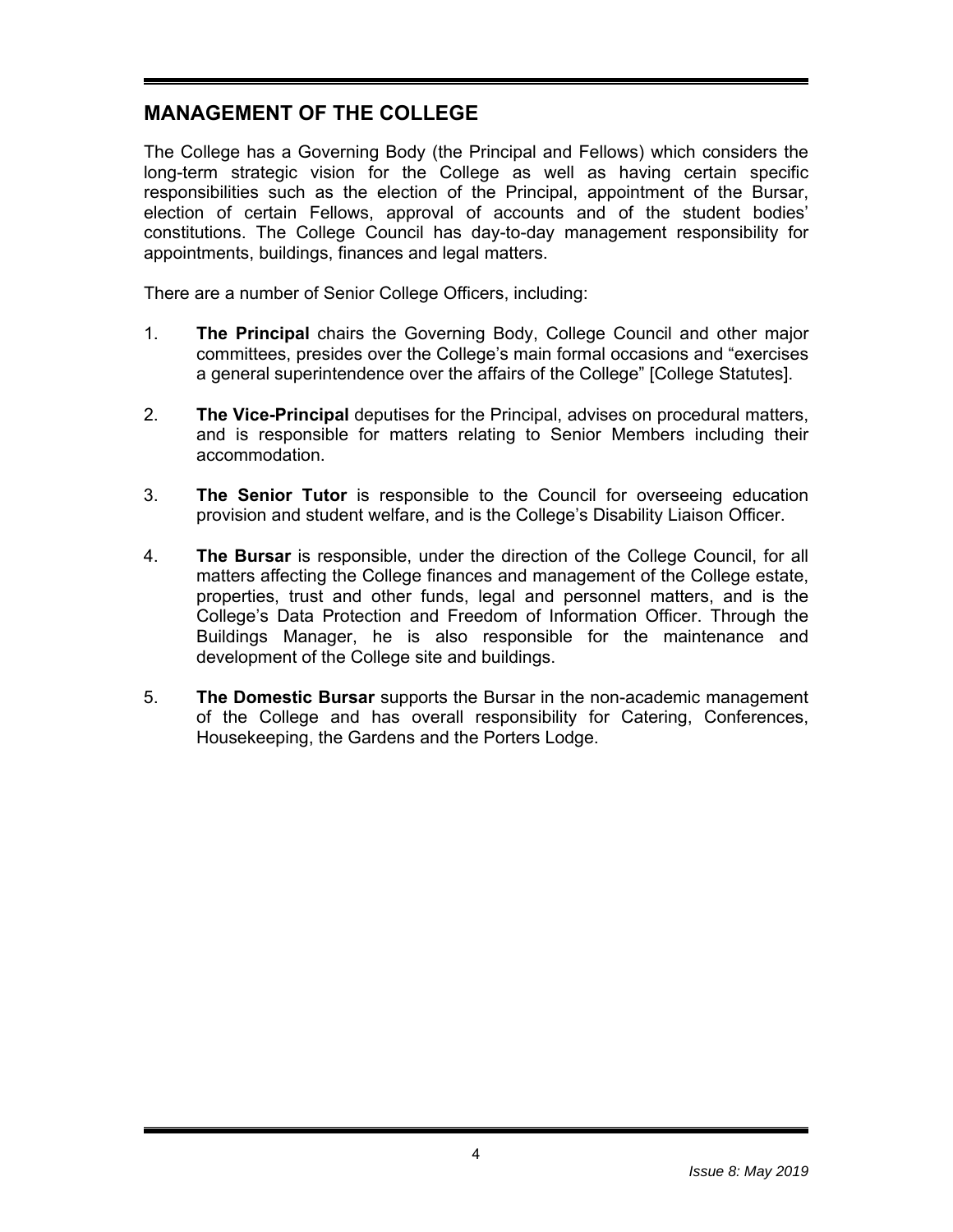# **INTRODUCTION**

**The College is an equal opportunities employer** and is committed to the principle of equality regardless of race, colour, ethnic or national origin, religious belief, political opinion or affiliation, gender, marital status, sexual orientation, gender reassignment, age or disability.

**The College seeks to apply employment policies** which are fair, equitable and consistent with the skills and abilities of its staff and the needs of the College.

**The College expects each member of staff to support the implementation** of these policies to ensure that all staff are accorded equal opportunity for recruitment, training and promotion and, in all jobs of like work, are employed on equal terms and conditions of employment.

**The College will not condone any discriminatory act** or attitude in the conduct of its affairs with the public or its staff. Acts of harassment or discrimination on the grounds of race, colour, ethnic or national origin, religious belief, political opinion or affiliation, gender, marital status, sexual orientation, gender reassignment, age or disability are disciplinary offences.

**The contract of employment** comprises the Individual Statement of Main Terms of Employment, and this handbook.

**This handbook should be read in conjunction** with the Individual Statement of Main Terms of Employment [offer letter] and any amendments to it, and where any conflict exists the details contained in the Individual Statement of Main Terms of Employment will prevail.

It is the responsibility of each member of staff to keep this handbook up to date and any amendment issued should be inserted in the appropriate pages ensuring the removal of obsolete pages.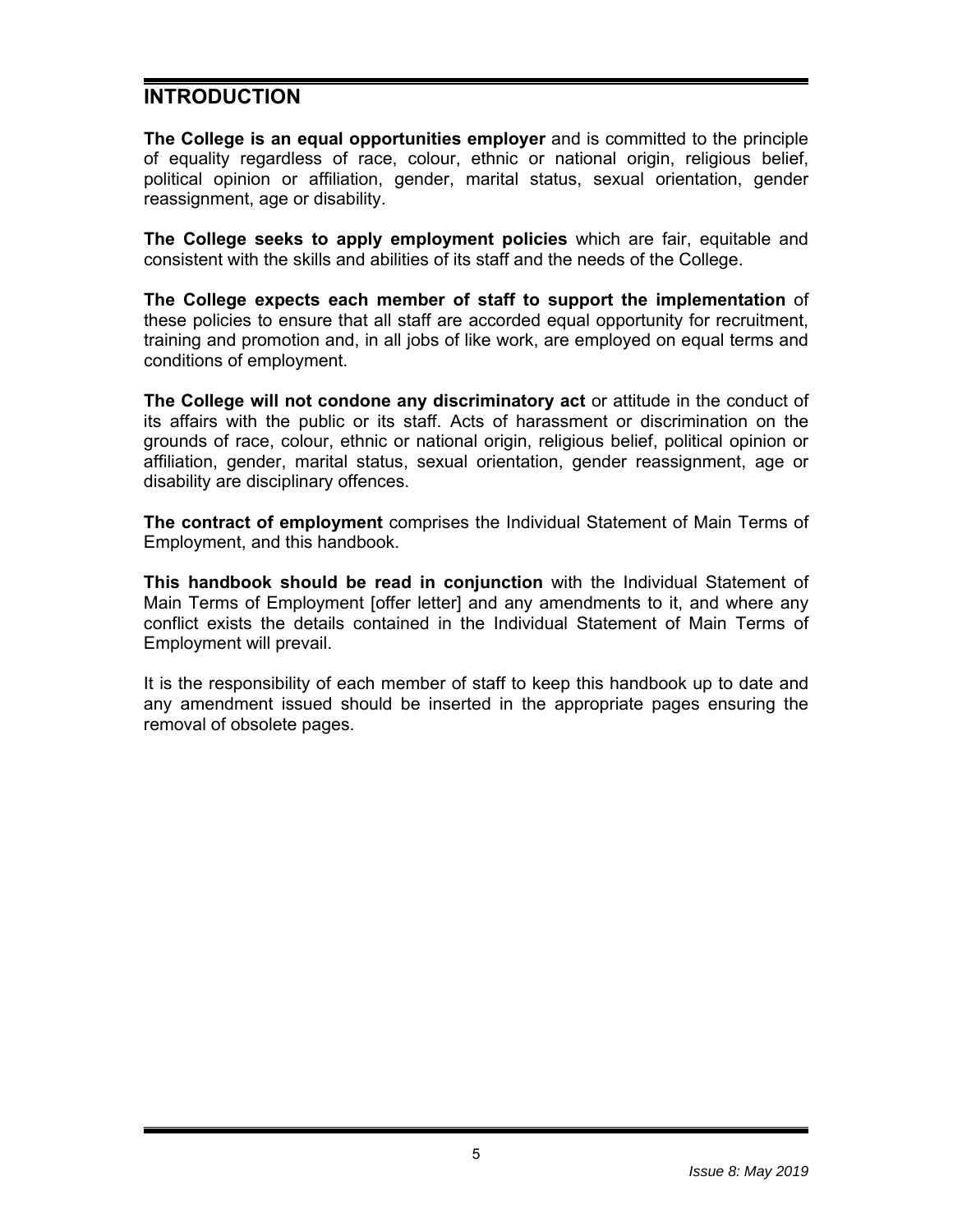# **JOINING THE COLLEGE**

### **A) PROBATIONARY PERIOD**

Appointment is for an initial probationary period, normally of up to six months, as shown in the **Individual Statement of Main Terms of Employment** [offer letter]

During this period work performance and general suitability will be assessed and, if it is satisfactory, your employment will continue. However, if work performance is not up to the required standard, or if the member of staff is considered to be generally unsuitable, the College may either take remedial action or terminate employment without recourse to the capability procedure or, if a conduct matter, to the disciplinary procedure.

At the end of the probationary period an assessment will be made and, if satisfactory, employment as a member of the College's regular staff will be confirmed. If the required standard has not been reached the College may either extend the probationary period in order that remedial action can be taken or terminate employment without recourse to the capability or disciplinary procedure. In the event of there being insufficient improvement during an extended probationary period, employment will be terminated without recourse to the capability or disciplinary procedure. The probationary period will automatically continue until the College has confirmed in writing to the employee that it has been successfully completed.

#### **B) JOB DESCRIPTION**

A job description for the position will normally have been issued, but amendments may be made from time to time to reflect the changing needs of the College and the member of staff's ability. Substantial changes in duties will not take place without the member of staff being given the opportunity to comment on the proposed change(s).

#### **C) STAFF TRAINING**

At the commencement of their employment, training for the specific role will be given. The College will provide further training as the requirements of the post evolve over time, for example on the introduction of a new software package or on the proper use of a new piece of equipment.

The College will assist in personal development by providing support in the achievement of qualifications provided that these also benefit the individual in the performance of duties within the College. Further information is available from the Bursary and the Domestic Bursary.

#### **D) PERFORMANCE AND REVIEW**

The College's policy is to monitor work performance on a continuous basis so that potential can be maximised.

#### **E) MOBILITY**

Although members of staff are usually employed at one particular location, it is a condition of employment that staff are prepared, whenever applicable, to transfer to any of the College's premises. This mobility is essential to the smooth running of the College.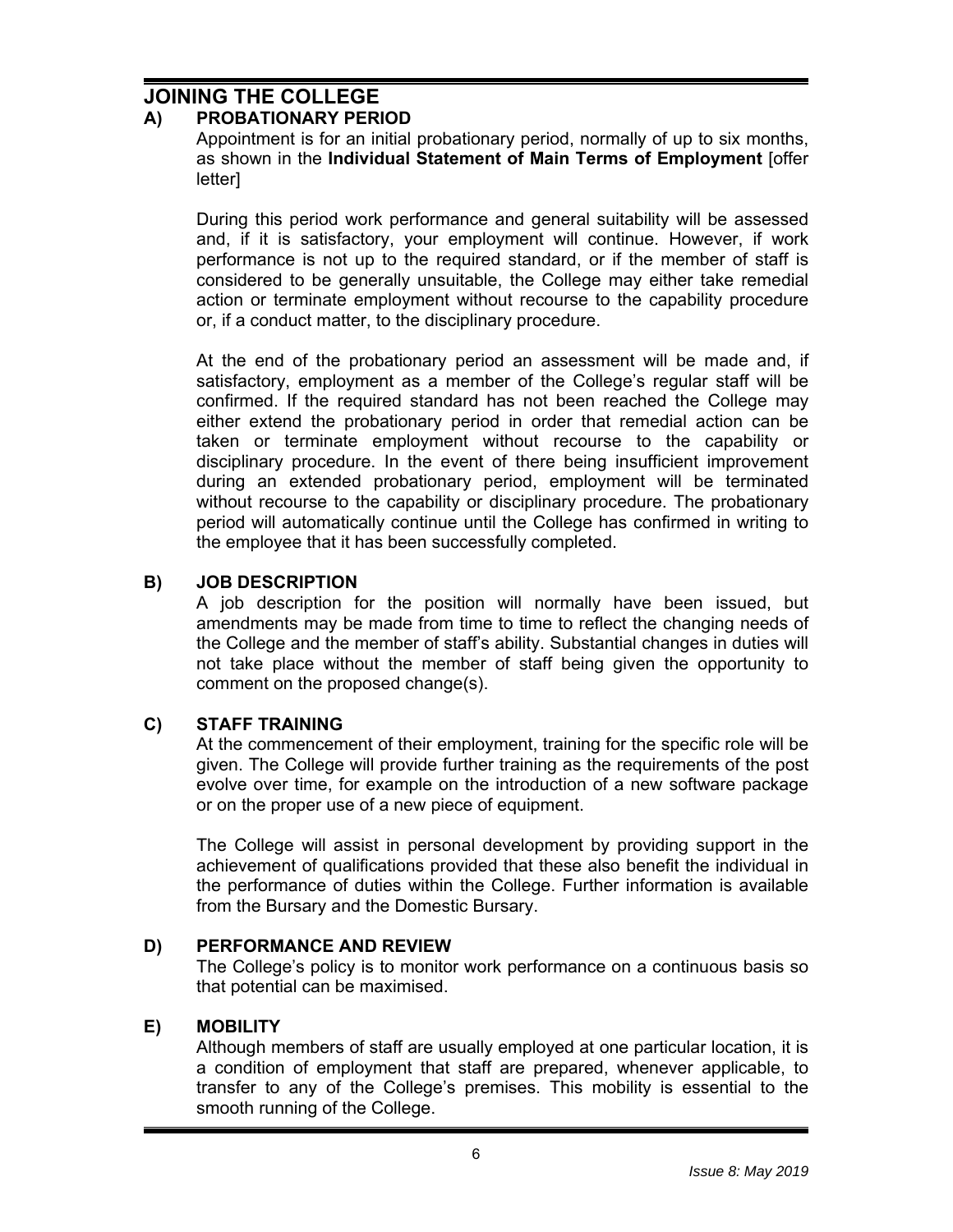# **REMUNERATION**

# **A) ADMINISTRATION**

# 1. **Payment**

- a. For weekly paid staff the pay week ends on Sunday at midnight. Wages are paid the following Friday.
- b. For monthly paid staff the pay period is the calendar month. Basic salaries are paid by the  $26<sup>th</sup>$  day of the current month. Any extra hours and other adjustments are made one month in arrears.
- c. The College reviews its pay scales from time to time in light of any cost of living increases awarded by the University and staff will be entitled to receive any such increases agreed by the College Council.
- d. A payslip will be issued monthly showing how the total amount of pay has been calculated. It will also show appropriate deductions that have been made: e.g. Income Tax, National Insurance, etc.
- e. Any pay queries should be raised with the Head of Department.
- f. The normal method of payment is by transfer of credit to a bank account or equivalent.

### 2. **Overpayments**

If for any reason an overpayment has been made, the total amount of the overpayment will normally be deducted from the next payment but, if this causes hardship, arrangements may be made for the overpayment to be recovered over a longer period.

### 3. **Income Tax and National Insurance**

At the end of each tax year an Inland Revenue Form **P60** will be issued to current employees which shows the total pay received from the College during that year, Statutory Sick Pay (SSP), Statutory Maternity Pay (SMP), Statutory Paternity Pay (SPP) and the total amount of deductions for Income Tax and National Insurance. A form **P11D** may also be issued showing non-salary but taxable benefits. These documents [**P60** & **P11D**] should be kept in a safe place (no duplicates can be issued) as they may be required for dealings with the Inland Revenue and other government departments, or if completing a self-assessment form.

# **B) HOURS OF WORK AND TIMES OF DUTY**

- 1. The hours of work of a member of College staff shall be decided by the College Officer responsible for the relevant Department. It is the responsibility of the Head of Department to decide times of duty and the nature of the duties required.
- 2. Each individual's normal hours of work and times of attendance are set out in the **Individual Statement of Main Terms** [offer letter]. No permanent change shall be made without consultation and reasonable notice being given. Staff may from time to time be required to work outside normal working hours, including Saturdays or Sundays and on these occasions reasonable notice will be given.
- 3. The mid-day break for full-time Staff is unpaid.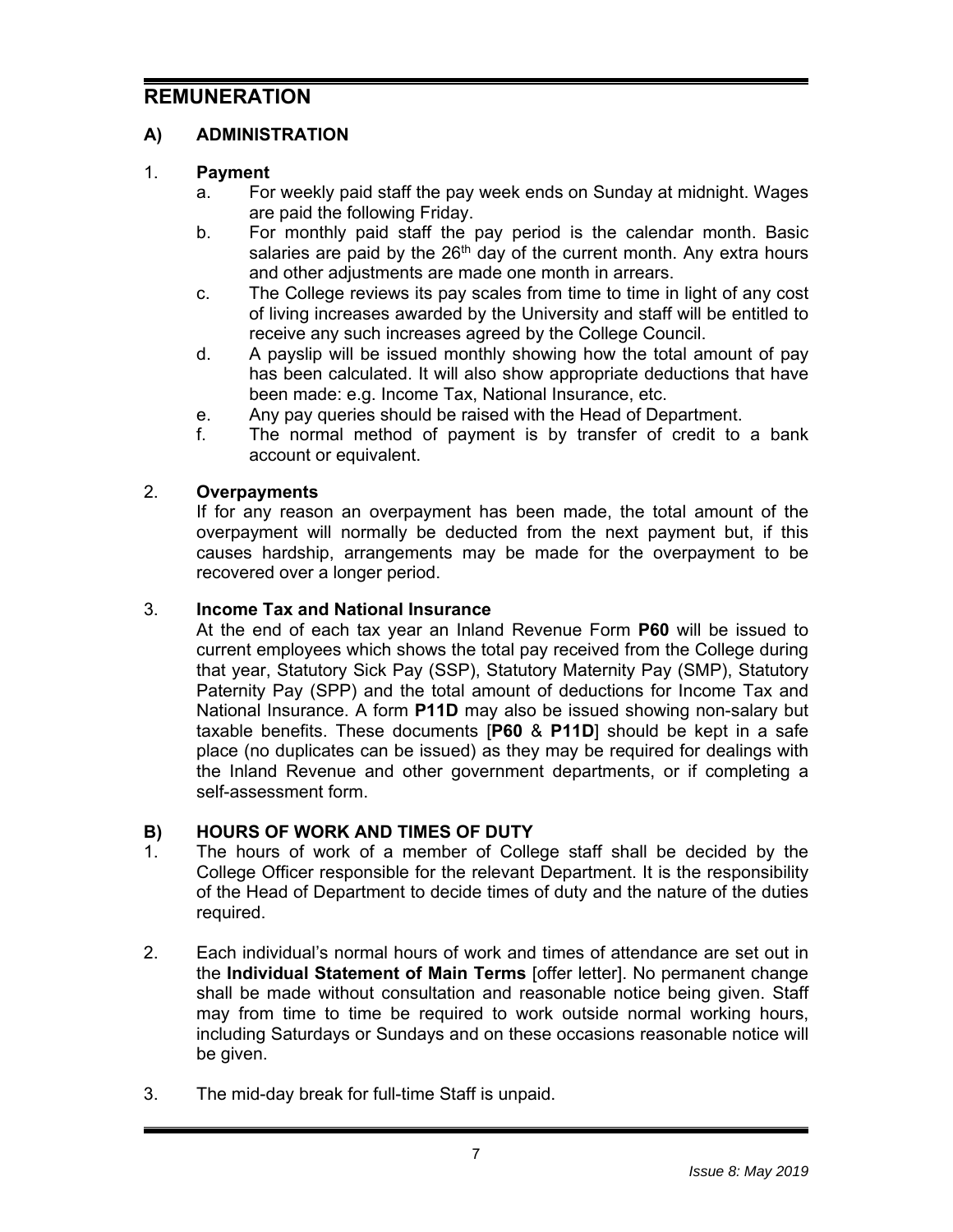- 4. Short breaks in the working day for full-time staff, other than the mid-day break, shall not be deducted from the total hours of attendance, provided:
	- a. breaks do not exceed 30 minutes per day [two and a half hours a week];
	- b. that the staff concerned do not normally during these breaks leave the premises where they work; and
	- c. that those who do not take these breaks may not for that reason claim a reduction in their hours of attendance or pay in lieu.
- 5. Short breaks for part-time staff shall be as for full-time staff but on a pro-rata basis.

#### **C) WORKING EXTRA HOURS AND ITS COMPENSATION**

- 1. To be eligible for additional payment/time off in lieu, any hours worked in excess of the contractual hours shall be worked only by prior agreement with and authorisation by the Head of Department. The Head of Department shall satisfy him/herself that the work is controlled and recorded.
- 2. Staff who work part-time and undertake extra hours cannot be considered as eligible for pay at a rate higher than normal, unless the total hours he/she has worked in any one week are in excess of the expected normal working hours for a full-time member of staff in a similar post in College ("the equivalent fulltime hours"), or unless otherwise stated in his/her **Individual Statement of Main Terms** [offer letter].
- 3. Hours worked by staff who work part-time in excess of their normal staff working hours but less than the "equivalent full-time hours" will be paid at the normal hourly rate. (Information as to "equivalent full-time hours" can be obtained from the Head of Department).
- 4. Staff who normally work part-time Monday to Friday shall be paid at normal overtime rates for Saturday/Sunday working, whether or not the equivalent fulltime hours have been worked Monday to Friday in the preceding week.
- 5. Full-time staff who are required to work extra hours shall be compensated by taking equal time off in lieu or by payment as detailed below. The Head of Department shall normally grant the staff the choice but may determine the method of compensation if the needs of the College so demand. The method of compensation shall be agreed and communicated before the overtime is worked.
- 6. The following hourly rates will normally be used in calculating payments:
	- a. For extra hours worked Monday to basic hourly rate x 1.5 Saturday at any time. (i.e. time and half)
	- b. For extra hours worked on Sundays at basic hourly rate x 2 (i.e. any time. double time)

Hours worked on public/statutory holidays do not attract enhanced hourly rates unless specified in your **Individual Statement of Main Terms** (offer letter).

7. Claims for payment for extra hours must be submitted through the Head of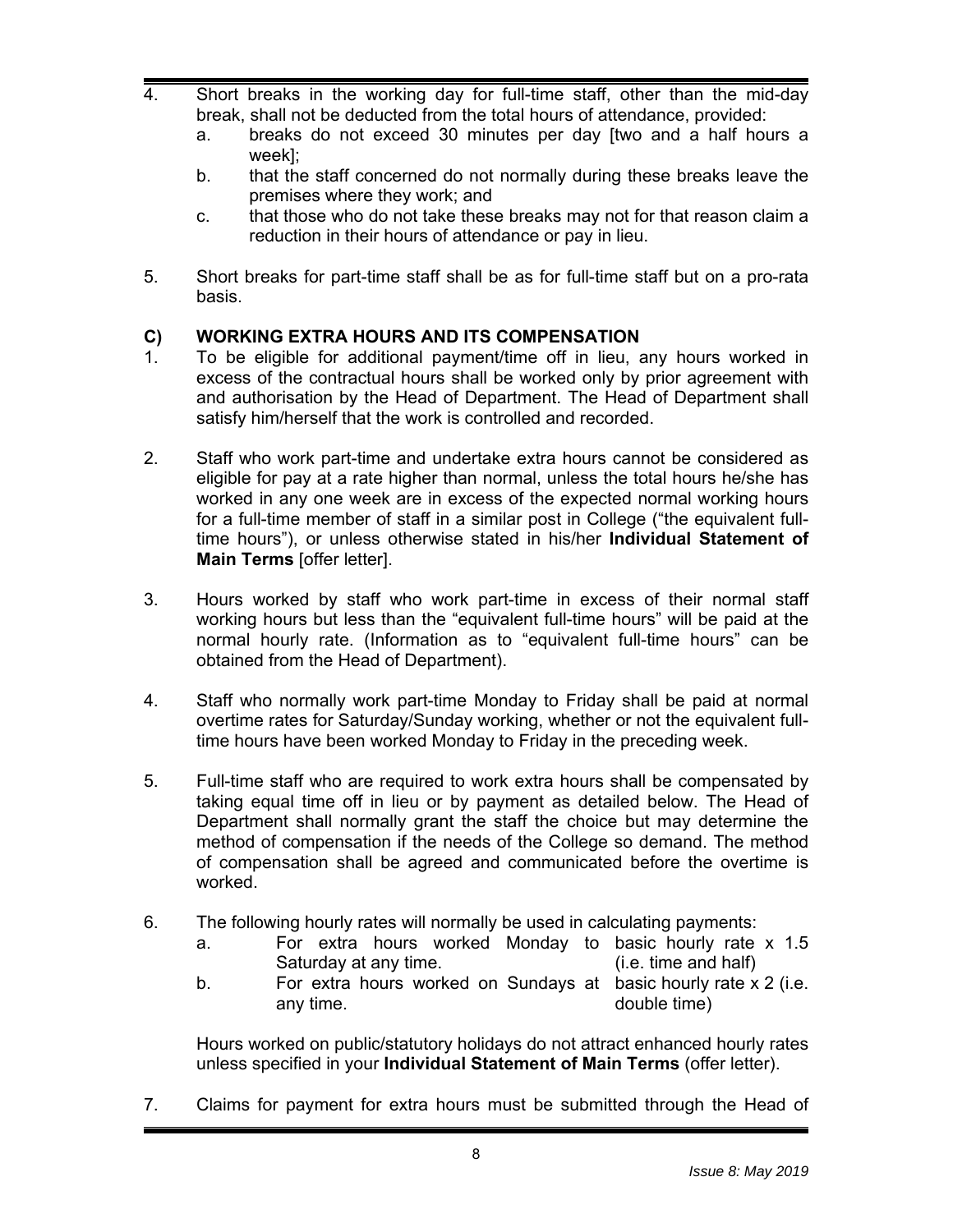Department to the Bursary.

8. The College reserves the right to make some appointments ineligible for overtime rates of pay. In this case, this will be stated in the **Individual Statement of Main Terms**.

### **D) LATENESS / ABSENTEEISM**

- 1. Members of staff are expected to attend for work punctually. If for any reason a member of staff anticipates being late for work their Head of Department, Line Manager or Supervisor should be contacted as soon as possible.
- 2. All absences must be notified in accordance with the sickness reporting procedures laid down in this staff Handbook.
- 3. Unauthorised, unexplained and/or recurrent lateness or absence may result in disciplinary action and/or loss of appropriate payment.
- **E) MATERNITY/ PATERNITY, PARENTAL AND ADOPTION LEAVE AND PAY**  Entitlement to statutory maternity, paternity and adoption leave and pay will be applied in accordance with the current statutory provisions. In view of the complexity of the statutory regulations these are dealt with separately. Please contact the Bursar or Domestic Bursar in the first instance, to ensure your individual entitlements and any additional contractual pay or leave can be explained. Also see the **College's Policies and Procedures: Staff [Family Friendly Entitlements]**.

### **F) TIME OFF FOR DEPENDANTS**

If appropriate, and to the extent possible, the College will try to accommodate any requests for time off. The College understands the sometimes complex nature of family situations and childcare provisions. In the event of unforeseen situations a reasonable amount of unpaid time off during working hours is allowed to enable a member of staff to take any action necessary to provide help to a dependant. For these purposes a dependant is a spouse, partner, child, parent, any other family member living in the same household as the member of staff or someone who reasonably relies on the member of staff for help in an emergency. Should this be necessary the member of staff must discuss the expected length of absence and the reason for it with the relevant Head of Department as soon as possible. Absences of this nature are not expected to last for more than one or two days. Also see **the College's Policies and Procedures: Staff [Family Friendly Entitlements]**.

# **G) BEREAVEMENT LEAVE**

Individuals' reactions to bereavement vary greatly and it is the College's policy normally to grant up to three days' compassionate leave for the death of a close relative. However, the circumstances should be discussed with the relevant Head of Department to agree time off, as appropriate.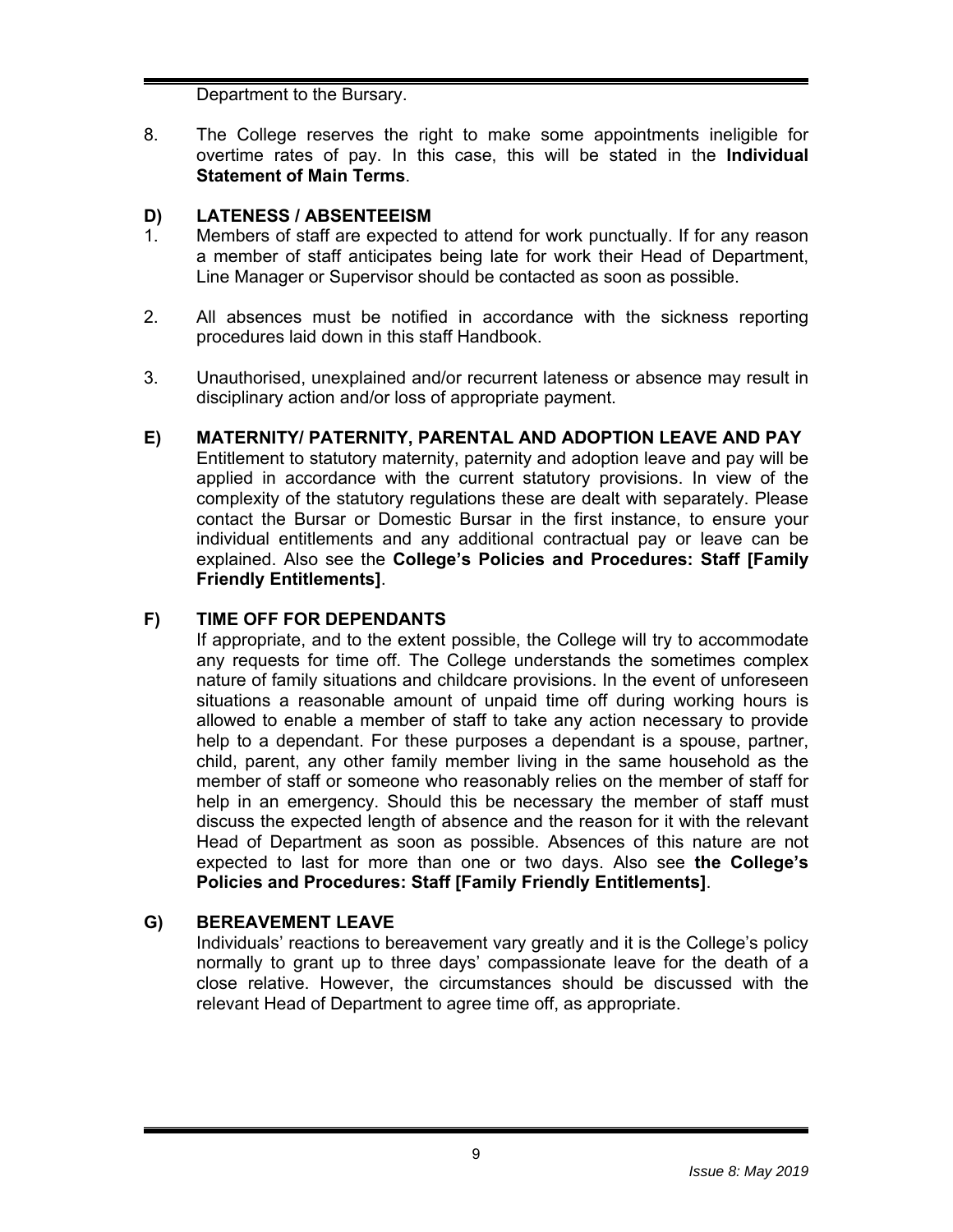# **H) WORKING TIME REGULATIONS**

The Working Time Regulations 1998, include the following provisions:

- 1. Entitlement to a daily in-work rest break of 20 minutes if daily working time is more than 6 hours (*for members of staff under 18 years of age, the entitlement is to a 30 minute in-work rest break if daily working time is more than 4½ hours*). A lunch break, whether paid or unpaid, is regarded as an in-work rest break provided it satisfies these minimum time requirements.
- 2. Entitlement to a daily rest period of 11 consecutive hours between each working day (*for members of staff under 18 years of age, the entitlement is to a 12 hour daily rest period in each 24 hour period*). Where possible the College will try to comply with this entitlement, but certain members of staff in the Catering and Portering departments may not be able to take this entitlement due to their shift patterns. In such cases staff may be entitled to a compensatory period of rest at a time to be agreed with their Head of Department.
- 3. Entitlement to a weekly rest period of not less than 24 hours in each seven day period or one rest period of not less than 48 hours in each fourteen day period (*for members of staff under 18 years of age, the entitlement is to a rest period of not less than 48 hours in each seven day period*).
- 4. Average working time should not exceed 48 hours a week, averaged over a 17 week period, unless an agreement to opt out of this limit has been signed. (*There are no separate rules for members of staff under 18 years of age*).

The College believes that the hours of work of its staff comply with these provisions, but if at any time this may not be the case the Bursar should be informed so that appropriate action can be taken.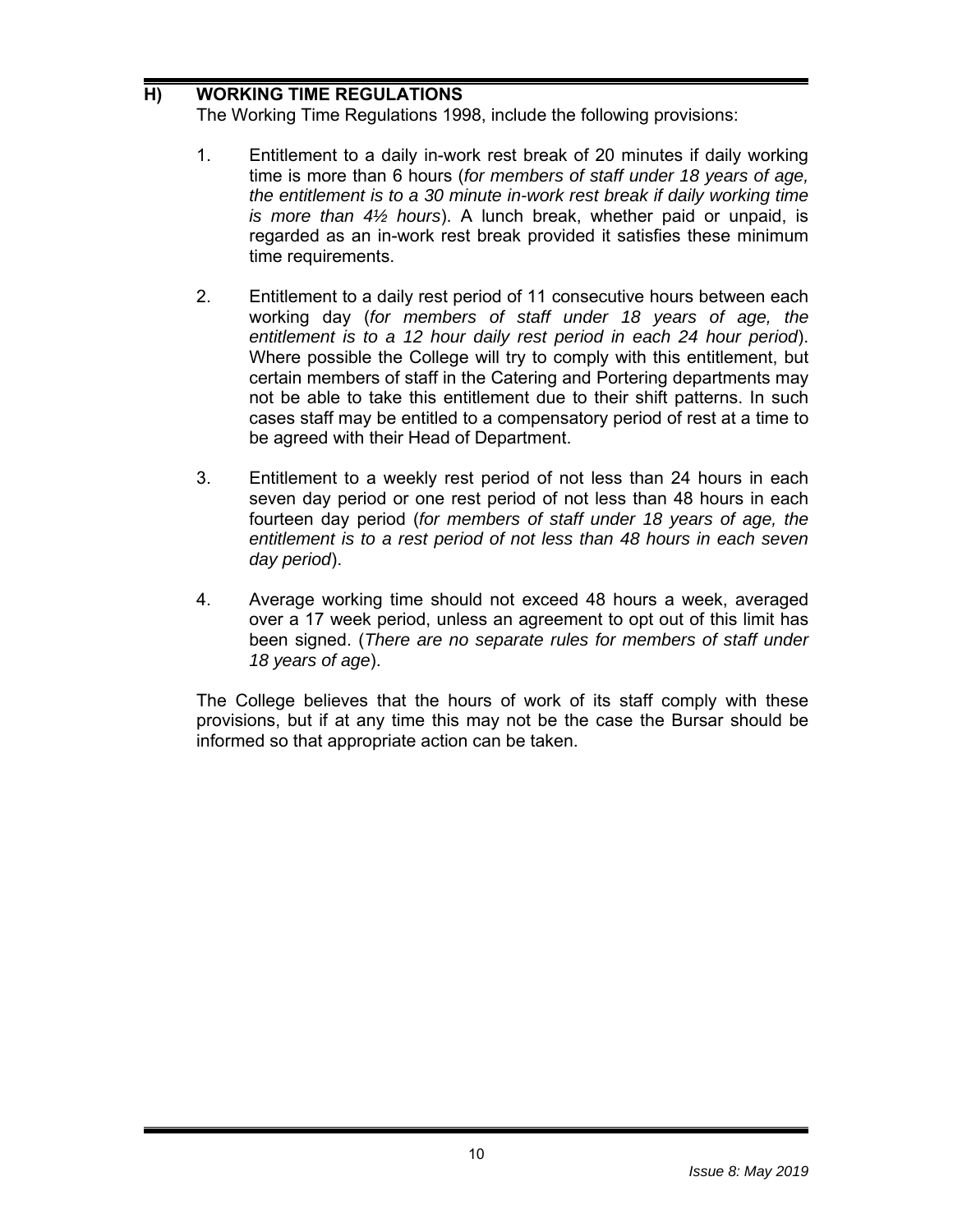# **HOLIDAY ENTITLEMENT AND PROCEDURES**

# **A) HOLIDAY ENTITLEMENT**

Staff are entitled to paid holiday leave. The basic annual holiday leave entitlement per annum is given in the Individual Statement of Main Terms of Employment [offer letter]. This statement clarifies whether Public, Bank or Statutory Holidays are additional or are included in the entitlement and whether any additional compensation is made for working a Public, Bank or Statutory Holiday.

The Working Time Regulations 1998 set down the minimum statutory annual leave provisions for workers, however Newnham provides more generous contractual holiday leave, above the statutory minimum.

The normal annual holiday leave entitlement will be 25 working days, as well as the 8 Public, Bank or Statutory Holidays in a 'holiday leave year' which runs from  $1<sup>st</sup> October to  $30<sup>th</sup>$  September unless varied by the Individual Statement$ of Main Terms of Employment.

# **B) PUBLIC, BANK OR STATUTORY HOLIDAYS**

Public, Bank or Statutory Holidays are not normally working days, but staff may be required to work on these days. Entitlement to Public, Bank or Statutory Holidays and to any additional payment which may be made for working on these days will be detailed in the Individual Statement of Main Terms of Employment.

# **C) HOLIDAYS FOR JOINERS AND LEAVERS**

Holiday leave entitlement will be pro-rated in the years of joining and leaving the College. For those leaving the College, the College will deduct from final salary any payment for extra days taken which exceeds the pro-rated entitlement or make payments in lieu of any outstanding accrued holiday leave that has not been taken.

# **D) ARRANGING HOLIDAYS**

Holidays may be taken only with the prior agreement of the relevant Head of Department or line manager. The needs of the College will take priority but, wherever possible, staff will be granted leave at times requested. Where there is potential conflict arising out of requests for leave, holiday periods will be allocated on a "first come, first served" basis.

No more than two weeks should be taken at any one time except in exceptional circumstances.

A holiday leave request form **(HR form** – **see appendices for standard form)** should be completed before making any firm holiday arrangements. Members of staff should provide as much notice as possible of their intention to take holiday leave. Heads of Department when taking holiday leave must organise appropriate cover arrangements and inform their line manager of such cover.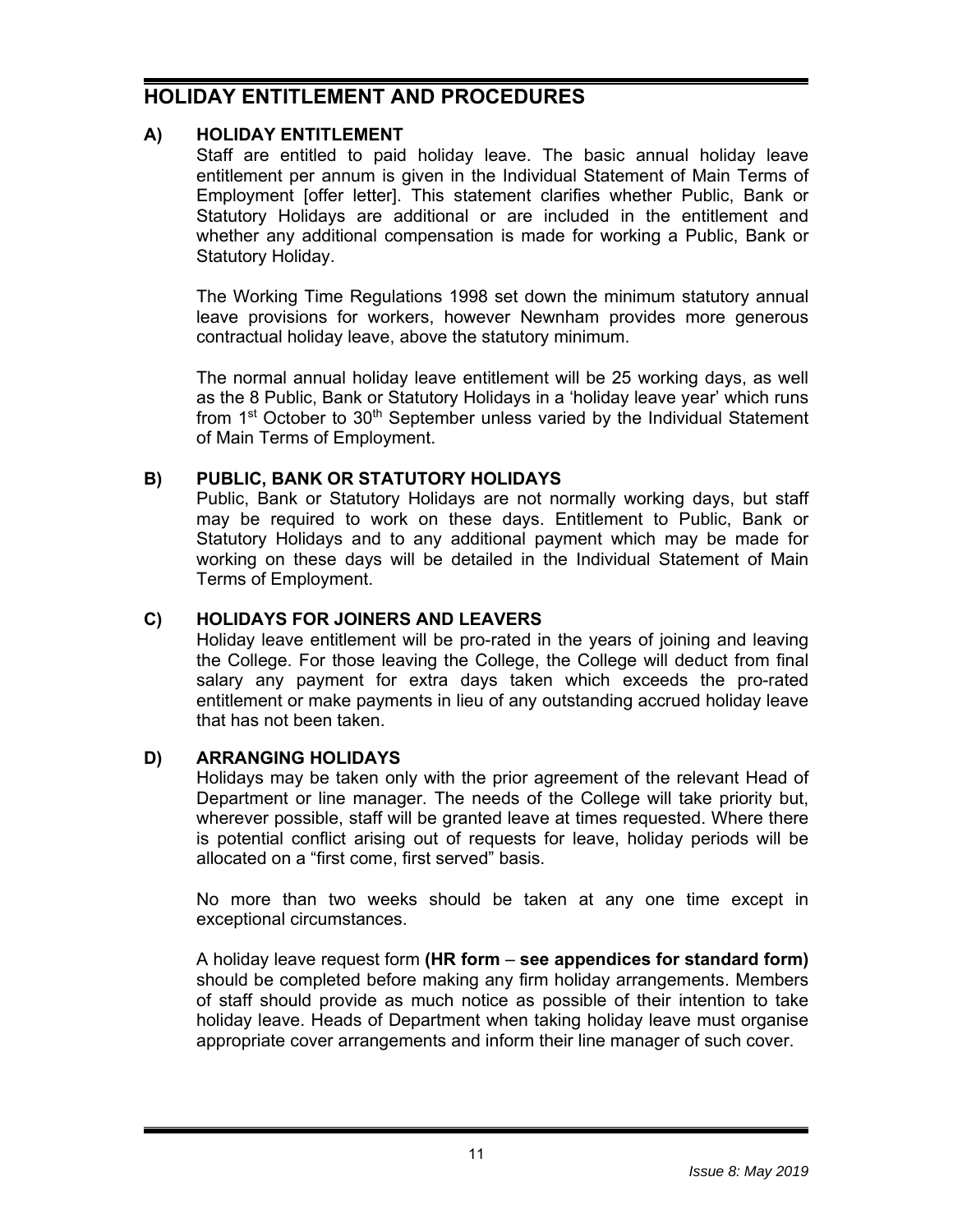### **E) PART-TIME STAFF**

Staff who work less than a standard week will have their holiday leave entitlement pro-rated to equate to the entitlement of comparable full time staff. Casual workers are also entitled to holiday leave and the College pays, with their basic pay each week, the employees' entitlement according to hours worked.

### **F) CARRY-OVER OF HOLIDAY**

Holiday leave entitlement must be used in the current 'holiday leave year' and the carry forward of holiday leave is not normally permitted. However, in exceptional circumstances, holiday leave which is in excess of the statutory provision may be carried forward by agreement with the Head of Department but only for the first three months of the next 'holiday leave year' or it will be considered lost. Payment will not normally be made for unused holiday leave entitlement, with the exception of when your employment with the College ceases.

### **G) CANCELLATION OF HOLIDAY**

If, in the *very unlikely* circumstances that the College were to request that an employee cancel a pre-arranged holiday, which has been approved by your Head of Department and for which payment has already been made, the College will give notice of cancellation in as timely a fashion as circumstances allow and will reimburse appropriate costs.

### **H) COLLEGE CLOSURE**

The College may be partially closed during certain periods in vacations. Staff may be required to take part or all of these periods as annual leave. If insufficient holiday entitlement has been accrued to cover these periods, then the College may deduct it from future holiday entitlement.

# **I) SERVICE RELATED HOLIDAY**

| Service (Unbroken)                | <b>Additional paid leave</b>                       |
|-----------------------------------|----------------------------------------------------|
| Nine years                        | 1 day                                              |
| Each additional period of 3 years | 1 day                                              |
|                                   | (Up to a maximum of 4 additional                   |
|                                   | days paid leave, except that staff                 |
|                                   | members who had already qualified                  |
|                                   | for additional days by 31 <sup>st</sup> March 1979 |
|                                   | under the rule that came into force on             |
|                                   | that day shall be entitled to retain               |
|                                   | those additional days)                             |
|                                   |                                                    |

# **J) SICKNESS DURING HOLIDAY**

In the event of sickness whilst on holiday, holiday may be re-instated but this is entirely at the discretion of the Head of Department, subject to the approval of the relevant College Officer, whose decision is final, and will not in any event be re-instated unless a Medical Certificate (Fit Note) is provided.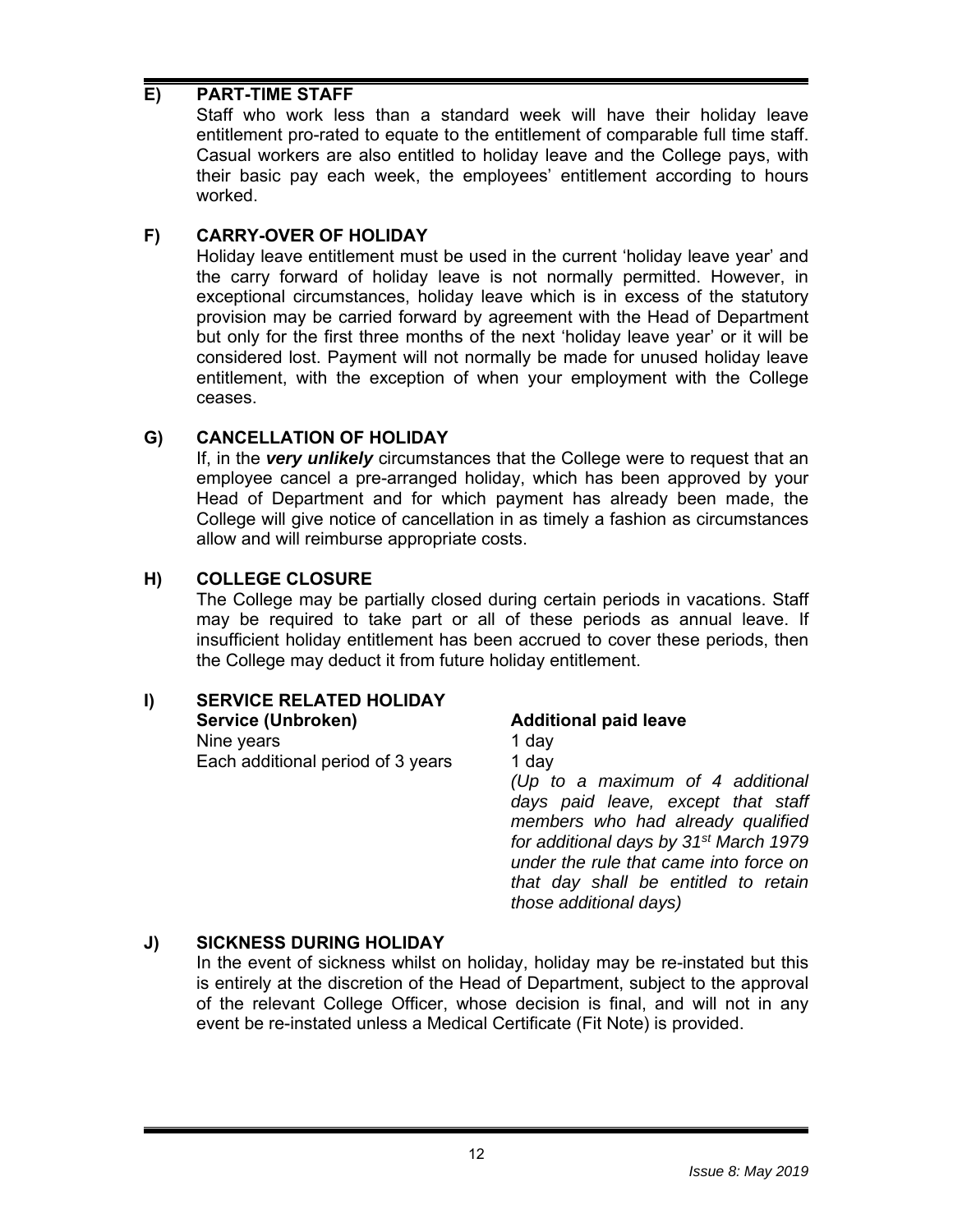# **SICKNESS/INJURY PAYMENTS AND CONDITIONS**

# **A) NOTIFICATION OF INCAPACITY FOR WORK**

- 1. Absence from work must be notified to the College by telephone at the earliest possible opportunity.
	- **Staff must let their Head of Department, Line Manager or Supervisor know if they are not coming in by the time they were due to start work (repeated failure to do this could lead to disciplinary procedures being invoked);**
	- **Notification should be made personally (or, if this is not possible, then by a relative, neighbour or friend).**
- 2. The Head of Department is responsible for notifying the Bursary in each instance. Some indication of the expected date of return should be given, if possible, and the College should be notified as soon as possible if this date changes.
- 3. If incapacity extends to more than seven consecutive calendar days, the College should be notified of your continued incapacity once a week thereafter, unless otherwise agreed.

#### **B) EVIDENCE OF INCAPACITY**

- 1. A Doctor's certificate (**Fit Note**) is not normally required for short-term incapacity. In these cases of incapacity (up to seven calendar days) a selfcertification absence form must be completed and signed on return to work. **(Self-certification ABSENCE form** – **see appendices for standard form).**
- 2. If sickness has been (or it is known that it will be) for longer than seven calendar days a Medical Certificate (**Fit Note**) from a GP must be provided and forwarded to your Head of Department without delay. Subsequently, consecutive doctors' medical certificates to cover the whole period of absence must be provided promptly and regularly.

#### **C) PAYMENTS**

#### 1. **Contractual sickness/injury payments**

The eligibility criteria for College sick pay in excess of Statutory Sick Pay (SSP) are shown in the following table, unless otherwise stated in the **Individual Statement of Main Terms of Employment** [offer letter]:

| sick<br><b>Entitlement to College</b>                              | Total number of weeks              |                                                                           |  |
|--------------------------------------------------------------------|------------------------------------|---------------------------------------------------------------------------|--|
| pay:<br>Period of unbroken service from<br>the date of appointment | At a rate equal to<br>basic salary | At a rate equal to<br>half basic salary or<br>SSP whichever is<br>greater |  |
| Up to six months                                                   | No entitlement, except to SSP      |                                                                           |  |
| Up to 1 year                                                       | 8 weeks                            | followed by<br>8 weeks                                                    |  |
| Over 1 year and up to 3 years                                      | 12 weeks                           | followed by<br>12 weeks                                                   |  |
| Over 3 years and up to 5 years                                     | 20 weeks                           | followed by<br>20 weeks                                                   |  |
| Over 5 years                                                       | 26 weeks                           | followed by<br>26 weeks                                                   |  |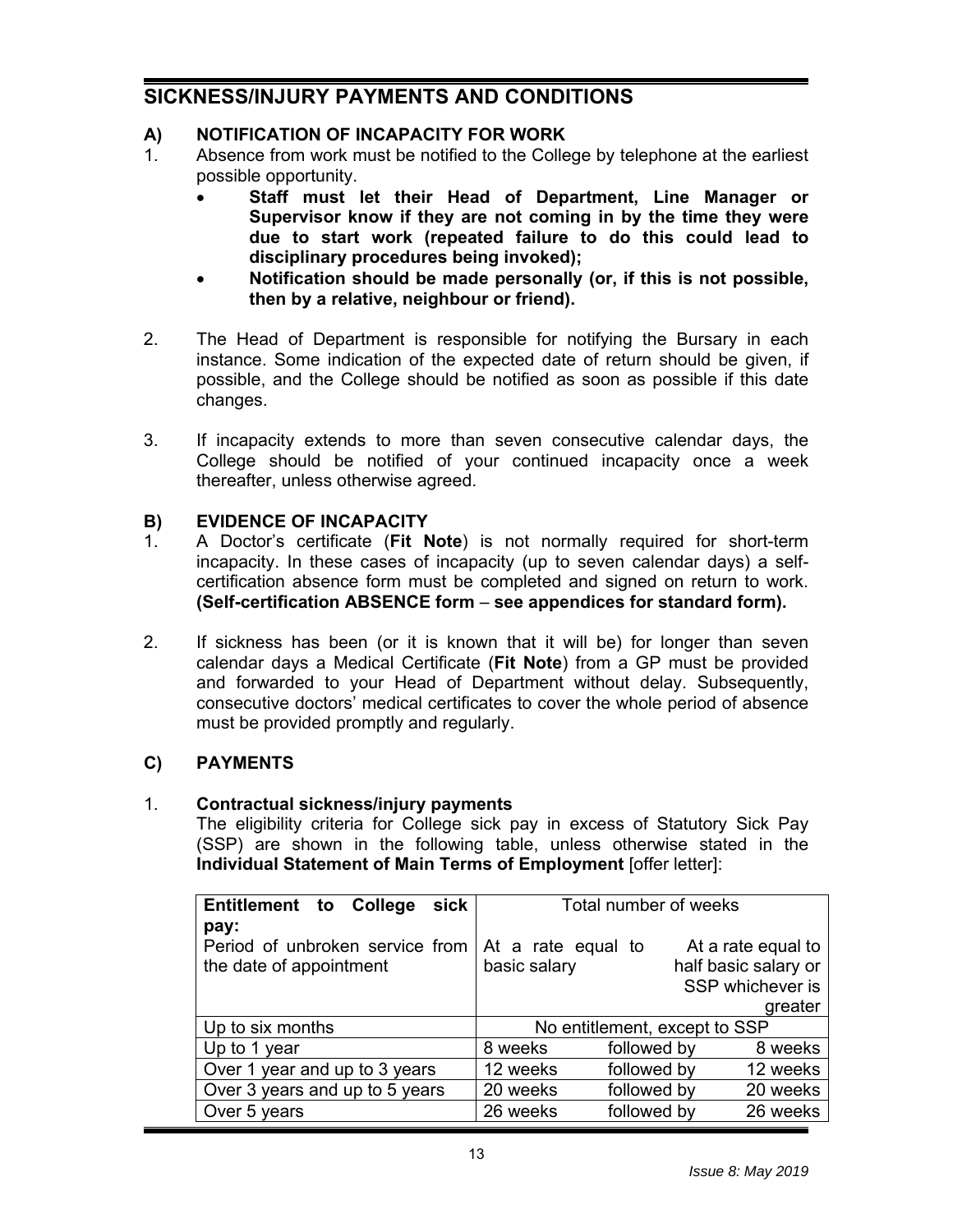The period of unbroken service is that applying on the first day of absence. The total number of weeks shown in the right hand column shall be reduced by the aggregate of the periods of absence due to sickness during the twelve months immediately preceding the first day of absence.

- 2. **Statutory Sick Pay** (SSP) is payable for absence because of sickness or injury provided the criteria in the current SSP regulations are met. For absences of four or more consecutive days SSP will be paid by the College where the eligibility criteria are satisfied. SSP is subject to normal deductions.
- 3. Any Statutory Sick Pay to which the employee is entitled is deemed to be included in the amount of College sick pay payable.
- 4. Qualifying days are the only days for which there is entitlement to SSP. These days are normal working days unless otherwise notified. The first three qualifying days of absence are waiting days for which SSP is not payable. Where a second or subsequent period of incapacity (of four days or more) occurs within 56 days of a previous period of incapacity, waiting days do not apply.
- 5. Where the circumstances of incapacity are such that an individual receives or is awarded any sum by way of compensation or damages in respect of the incapacity from a third party, then any payments which the College may have made because of the absence (including SSP) shall be repaid by the member of staff to the College up to an amount not exceeding the amount of the compensation or damages paid by the third party and up to, but not exceeding, any amount paid by the College.
- 6. The level of College sick pay is the member of staff's basic salary level.
- 7. If a member of staff is certified by a Doctor as having been ill when he/she would otherwise be absent on annual holiday leave, the Head of Department or relevant College Officer has discretion to treat the period concerned as sick leave and grant a substitute period of annual holiday leave at a later date. Should this prove impracticable, or if the member of staff so requests, the period of absence concerned shall stand as annual holiday leave, to be paid at the member of staff's basic rate of pay, and shall not count as part of his/her entitlement to payments during sickness as defined in this handbook.

#### **D) RETURN TO WORK**

- 1. The Head of Department should be notified as soon as possible as to which day the member of staff will be returning to work, if this differs from a date of return previously notified.
- 2. If the member of staff is or has been suffering from an infectious or contagious disease or illness (such as rubella or hepatitis) clearance from the GP must be given before returning to work.
- 3. On return to work after any period of sickness/injury absence (including absence covered by a medical certificate), a self-certification absence form must also be completed and returned to the Head of Department in person.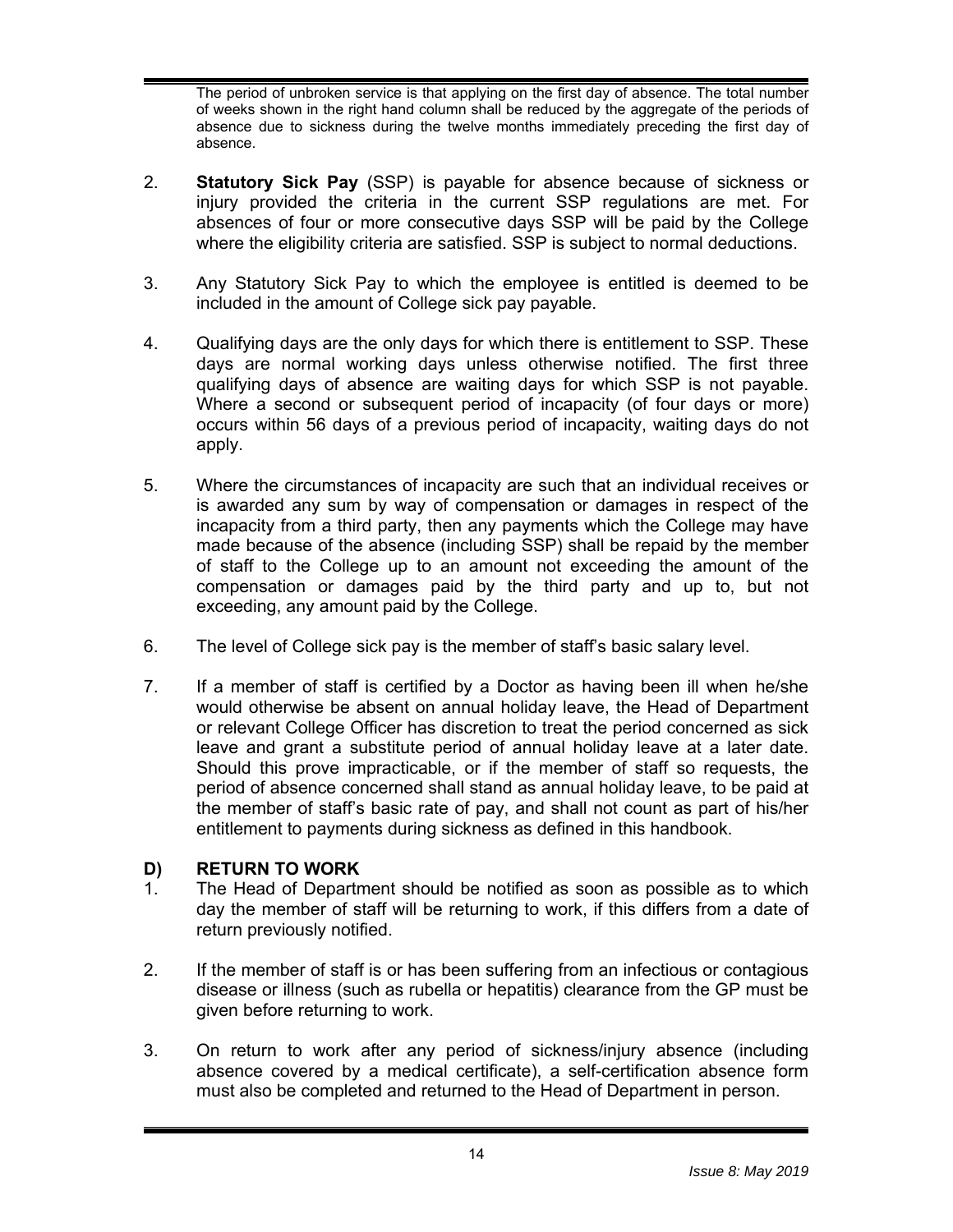4. Upon returning to work the Head of Department will conduct a return-to-work interview (using the College proforma) to discuss state of health and fitness for work.

# **E) GENERAL**

- 1. Submission of a medical certificate (**Fit Note**) or sickness self-certification absence form, although giving the College the reason for absence, may not always be regarded by the College as sufficient justification for accepting absence. As a small employer, the College cannot accommodate high levels of sickness. **Please refer to the College's Policies and Procedures: Staff [Managing Attendance].**
- 2. In deciding whether your absence is acceptable or not the College will take into account the reasons and extent of all your absences, including any absence caused by sickness. The College cannot operate with an excessive level of absence as all absence, for whatever reason, reduces the effectiveness of the service the College provides. In such instances, the 'Managing Attendance Procedure' will be applied.
- 3. The College will take a serious view of leave taken on the grounds of sickness/injury which is not genuine, and this may result in disciplinary action being taken.
- 4. If it is considered necessary, permission of the individual may be requested for the College to contact the relevant GP or to arrange an independent medical examination.
- 5. Breach of the absence notification procedures will be dealt with under the Disciplinary Procedure. **[Please also refer to the 'Disciplinary' sections contained in this handbook].**

#### **F) LONG TERM ILL HEALTH Please refer to the College's Policies and Procedures: Staff [Managing Attendance].**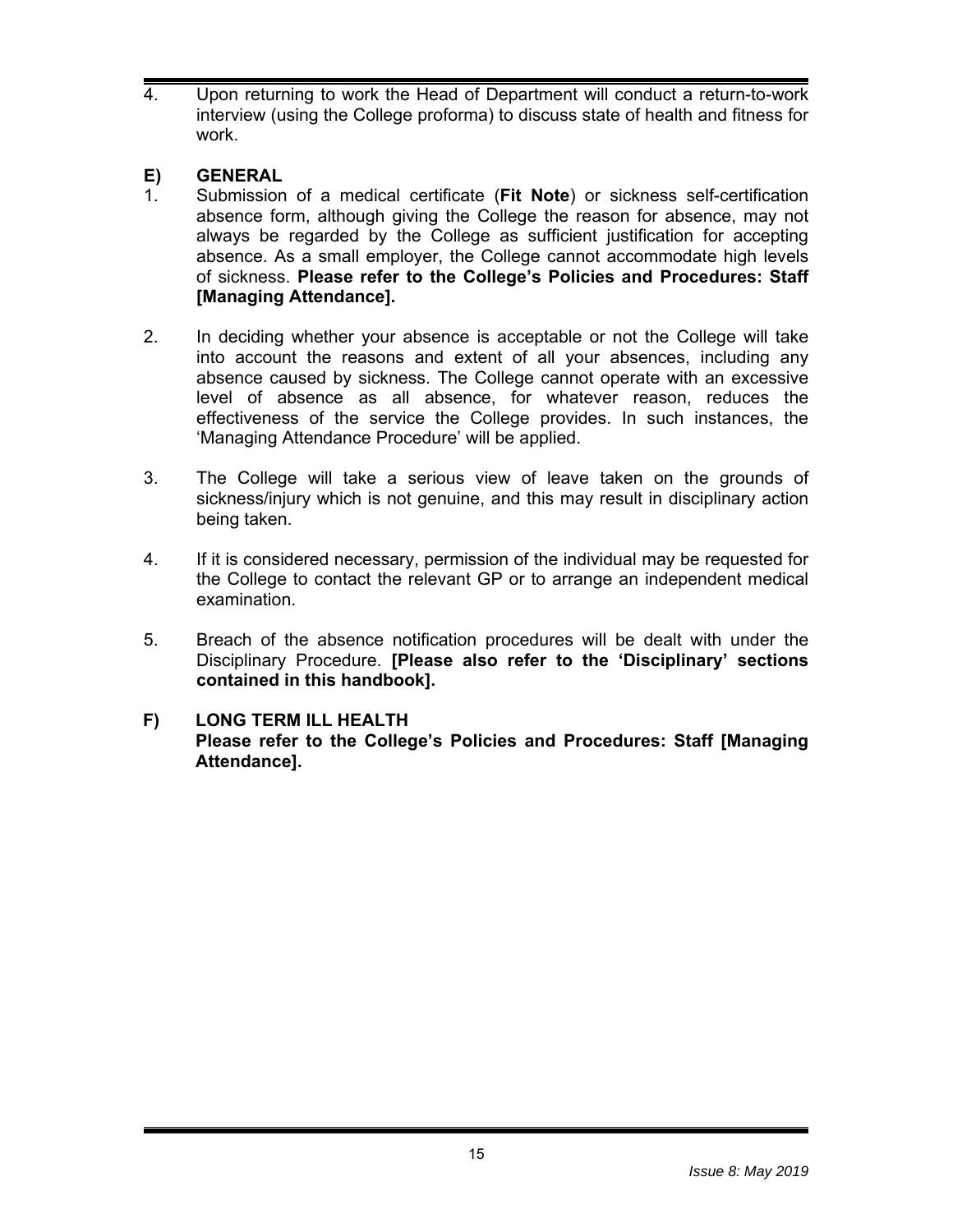# **OTHER BENEFITS**

#### **A) PENSION SCHEME**

You may be eligible to join the Universities Superannuation Scheme. Details will be included in your Individual Statement of Main Terms and Conditions (offer letter). Please contact the College Accountant for further details.

### **B) MEALS ON DUTY**

All members of staff who are **contracted to work MORE than four hours a day** will be entitled to one free meal per day whilst at work.

Staff will only be entitled to 1 meal per day (either breakfast **or** lunch **or** evening meal) to be taken in their meal break in the usual way and not in paid work time.

Staff will **NOT** be paid any allowance in lieu of meals not taken, including those not taken when the Kitchens are not working, e.g. during Kitchen Closure.

### **C) EYE TESTS**

A member of staff who uses a computer for the majority of their time at work is entitled to reimbursement of the cost of a routine eye test on production of a receipt for such.

#### **D) KEY WORKER HOUSING**

Eligibility for the allocation of Key Worker Housing in North West Cambridge will extend to College staff, as well as University, staff. Allocation will take place through the University Accommodation Service and it will be necessary for the staff member applying to show that he or she meets the conditions, which include a maximum salary level and a minimum number of hours week worked. Applicants will be asked to provide that information and to consent to its verification by the College. Visit the University Accommodation Service Website for more information: **http://www.accommodation.cam.ac.uk/**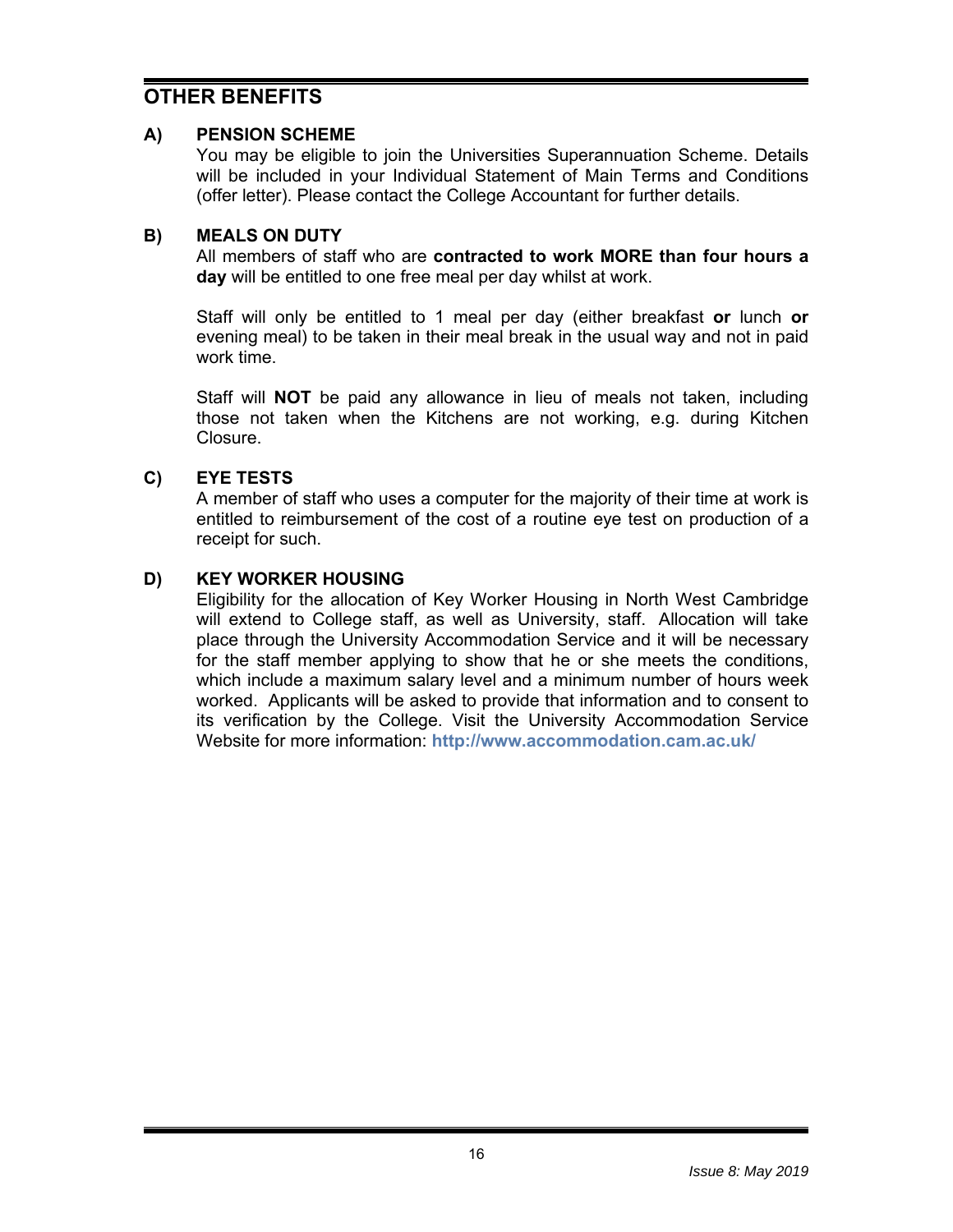# **RESPONSIBILITIES OF STAFF**

# **A) CONFIDENTIALITY**

# 1. "*All information that…*

- a. is or has been acquired by you during, or in the course of your employment, or has otherwise been acquired by you in confidence;
- b. relates particularly to the affairs of the College, Fellows, Senior Members, staff, students or visitors, or to the affairs of other persons or bodies with whom the College has dealings of any sort; and
- c. has not been made public by, or with the College's authority;

*…shall be confidential, and (save in the course of the College business or as required by law) you shall not at any time, whether before or after the termination of your employment, disclose such information to any person without the College's written consent.*"

2. You are to exercise reasonable care to keep safe all documentary or other material containing confidential information, and shall at the time of termination of your employment with the College, or at any other time upon demand, return to the College any such material in your possession.

# **B) FREEDOM OF SPEECH**

Section 43 of the Education Act (No 2) 1986 places a duty on the College to take such steps as are reasonably practicable to ensure that freedom of speech within the law is secured for its members, students and employees and for visiting speakers. The regulations apply to ALL meetings held on College premises, including meetings organised by conferences and other outside bodies. **For the full code of practice please refer to the College's Policy and Procedures: Staff.**

# **C) COPYRIGHT**

All written material, whether held on paper, electronically or magnetically, which was made by a staff member during the course of employment with the College, is the property of the College and the College's copyright. At the time of termination of employment with the College, or at any other time upon demand, any such material shall be returned to the College.

# **D) STATEMENTS TO THE MEDIA**

Any requests for statements to reporters from newspapers, radio, television, etc. in relation to the College must be referred to the Bursar**.** 

# **E) COLLEGE SECURITY**

Staff are expected to assist in maintaining the security of the College buildings and contents. If any person who is unknown to staff is seen to be acting suspiciously in any of the College buildings, the Porters' Lodge should be immediately informed.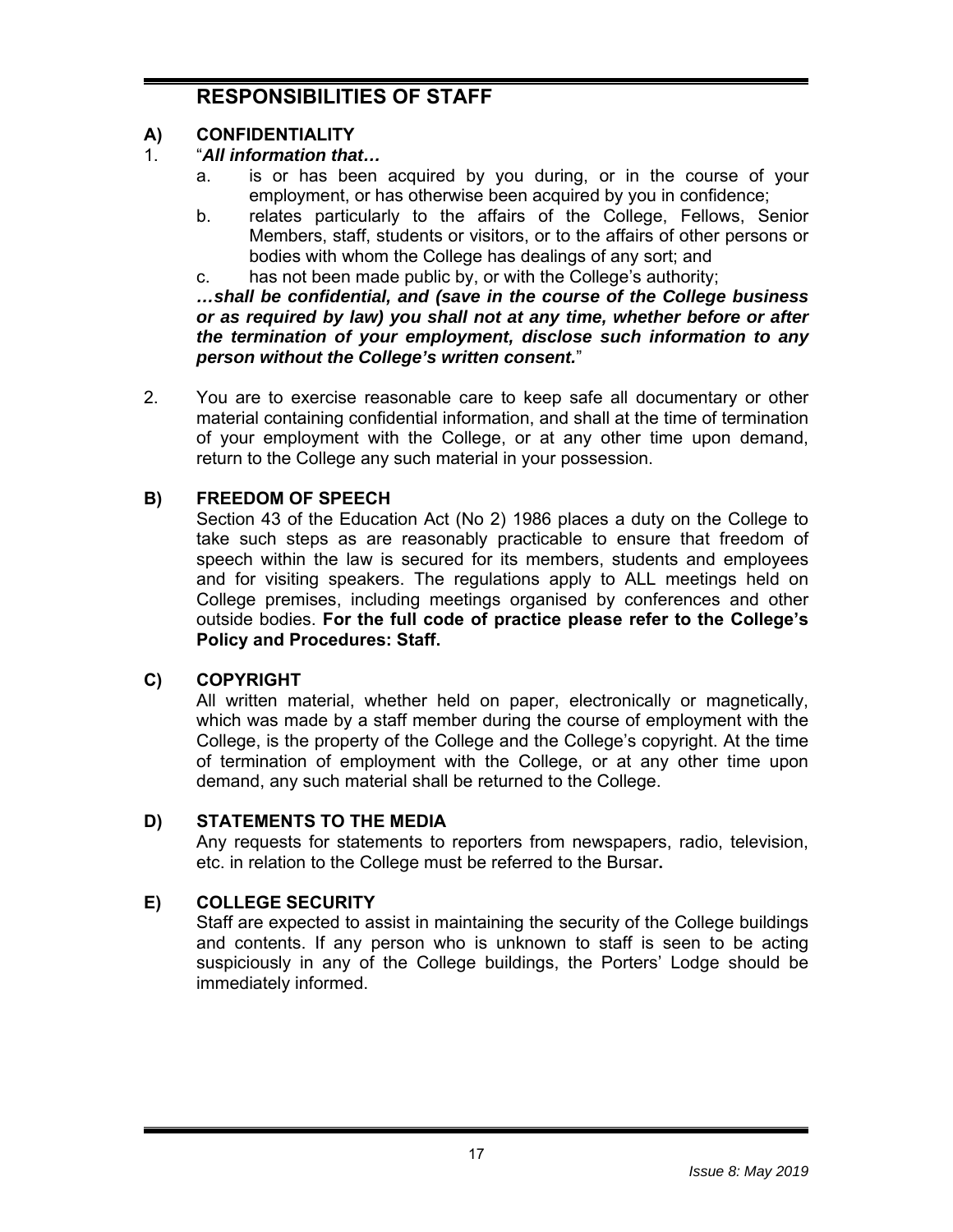# **F) CCTV & ACCESS CONTROL**

In the interests of security, the prevention, investigation and detection of crime the College has in operation both CCTV and access control. The data held in relation to both of these systems is subject to **Newnham's Code of Practice (available in the College's Policies and Procedures: Staff)** and the Information Commissioner's Code of Practice.

# **G) VIRUS PROTECTION PROCEDURES**

Machines should be left switched on overnight so that security updates can be applied remotely, including the updating of anti-virus software. If you need to download software (previously approved by the Bursar or his authorised alternate), it must be virus-checked before being used.

### **H) USE OF COMPUTER EQUIPMENT**

In order to control the use of the College's computer equipment and reduce the risk of contamination the following will apply:

- a. Application software (whether obtained on CD, from the Web, or by any other means) may not be installed on any College machine without prior permission from the Bursar or his authorised alternate.
- b. Care must be taken with downloaded documents (e.g. Word files) or data such as spreadsheets, or similar documents received by email. These should all be virus-checked before use, even if it comes from a friend or colleague but especially if the mail comes from an unknown sender and is unexpected or unusual.
- c. All staff must take reasonable precautions to keep their passwords to all systems secure, and not to share them with other users except within an office where this has been explicitly agreed.
- d. Unauthorised copying and/or removal of computer equipment/software will result in disciplinary action which could result in dismissal.
- e. Failure to adhere to any College guidelines in relation to IT may result in disciplinary action which could result in dismissal

# **I) USE OF COLLEGE IT FACILITIES BY MEMBERS OF STAFF**

#### 1. **University rules**

All the computers in Newnham College that are attached to its network(s) make use not only of the College's IT facilities but also those of the Cambridge University Data Network (CUDN) which are under the supervision of the University's Information Technology Syndicate (ITS) and of the University Computing Service (UCS). The University network (CUDN) is itself part of the Joint Academic Network (JANET) and users are subject to their rules.

2. There is a relatively simple guide to permitted use of the network available as: *Use and Misuse of Computing Facilities.* Informal guidelines amplifying the IT Syndicate rules are available through the University's Website or see the IT Manager for details.

These informal guidelines should be adequate for most users. If using the network only to perform routine tasks or duties members of staff are not likely to be in breach of any of the rules. The IT Department will keep users aware of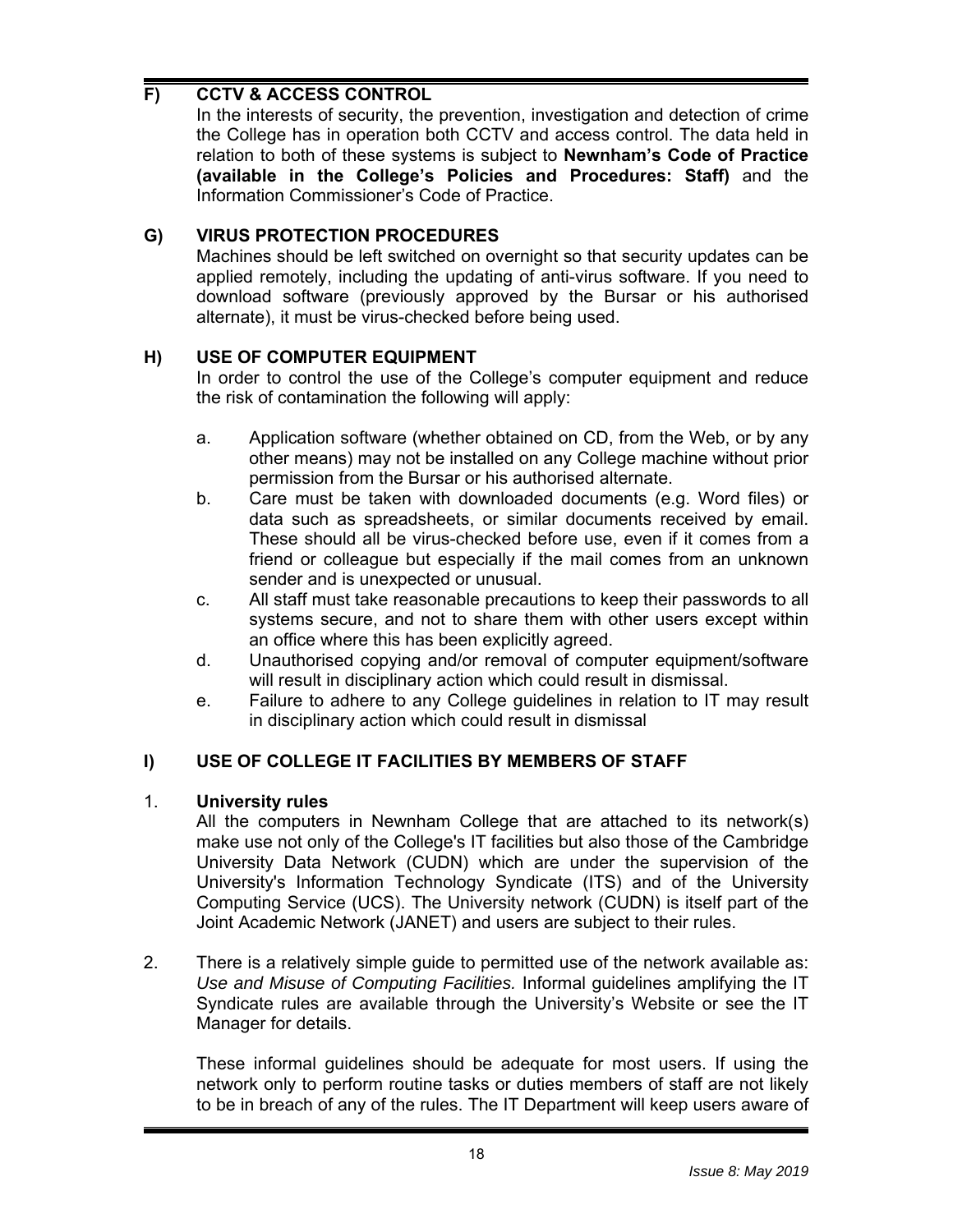any major developments or changes in the rules.

- 3. Use of the Newnham network is governed by the rules and guidelines issued by ITS, with which all staff making use of the College's IT facilities are required to comply.
- 4. Further and more formal rules and guidelines are provided by the following:
	- *a. Rules Made by the Information Technology Syndicate*
	- Formal IT Syndicate rules for use of university and College IT facilities *b. Authorisation for Use of the CUDN* 
		- Formal IT Syndicate rules for use of the Cambridge University Data Network (CUDN)
	- *c. Use and Misuse of Computing Facilities*  Informal guidelines amplifying the formal IT Syndicate rules
	- *d. JANET Acceptable Use Policy*  Formal HEFCE rules for use of JANET
	- *e. JANET Security Policy*  Formal JISC policy for maintaining the security of JANET
	- *f. Security implications of attaching a computer to a College network*  How to avoid jeopardising other computers in College, the University, and elsewhere

Links to all of these documents are contained in an explanatory document issued by the UCS: http://www.cam.ac.uk/cs/policies/.

# **J) DATA PROTECTION**

The College holds and processes personal data for purposes in connection with an individual's membership of or employment with the College in accordance with the Data Protection Act 1998. All employees are asked to sign a consent form on employment. The full policy may be consulted in the separate booklet of Policies and Procedures or on the College's website. **For full policy please refer to the College's Policies and Procedures: Staff.**

# **K) E-MAIL AND INTERNET POLICY**

#### 1. **Introduction**

The purpose of the Internet and email policy is to provide a framework to ensure that there is conformity of procedures in the usage of Internet and email within the College. The College has devised a policy that provides maximum use of the facility whilst ensuring compliance with the legislation throughout.

A breach of any of the rules issued by the University Computing Service (UCS) or in the College's own policies may result in disciplinary action in accordance with the College's disciplinary procedure.

#### 2. **Internet Use**

#### a) Principle

Connection to the Internet is provided by the College to assist in performing your work. Internet connectivity is provided as a communications and information resource. Inappropriate use of the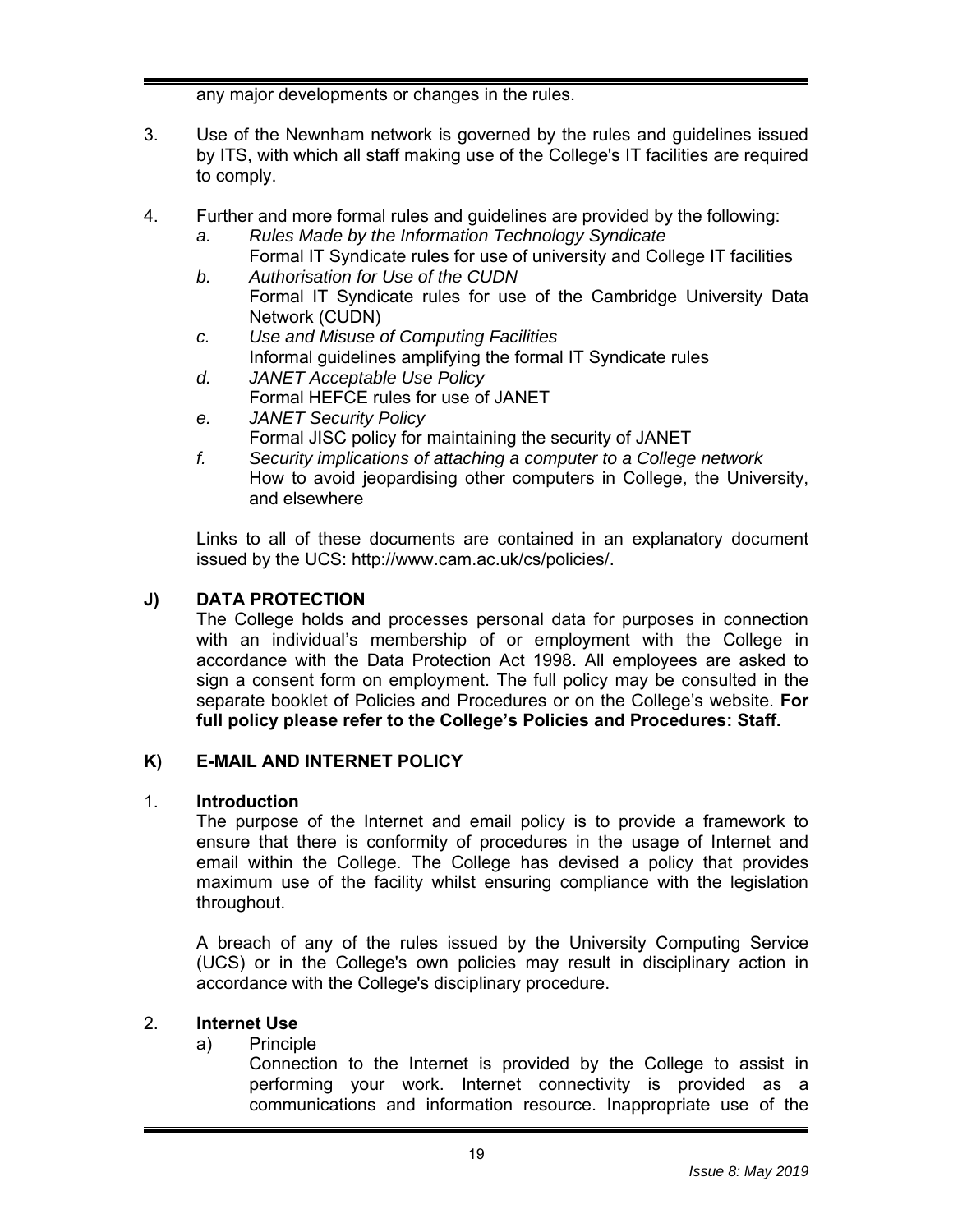system may have an adverse impact on system performance. Degradation of performance will be investigated.

- b) Acceptable Use
	- i) Personal use of the Internet, during working hours, must be authorised by the appropriate Head of Department or immediate supervisor and will normally be restricted to break times.
	- ii) Users must not view or download material that breaches College policies or material which is offensive including sexually explicit images.
	- iii) The College reserves the right to use monitoring software to identify and block inappropriate sites.
	- iv) Software must not be downloaded from the Internet or installed on the local workstation. If the user requires the application then he/she must first contact their Head of Department for approval. Once approved the member of staff should approach the IT department.
	- v) Software licensed to the College, or data owned and licensed by the College, must not be copied without explicit permission from the IT Department.
	- vi) Pirated software or data must not knowingly be downloaded or distributed.
	- vii) All users must observe the rules of copyright, and remember that an image or text on the Web may not in general be copied or republished without the permission of the copyright owner.

# 3. **Email Use**

- a) Principles
	- i) The College email system is College property and is provided primarily for the purpose of communication in support of the College's activities.
	- ii) Email may be used for occasional personal use providing it does not infringe upon any other rule contained within this document. Inappropriate use of the system may have an adverse impact on system performance
	- iii) Degradation of performance will be investigated.
	- iv) The use of the College email system for commercial purposes is strictly forbidden.
	- v) Any email messages sent or received on the College system should not be considered private for the following reasons: email is not a totally secure system, and the College may need to disclose the content of messages to individuals or outside agencies or to investigate inappropriate usage.
- b) Acceptable Use
	- i) Email must conform to all the relevant College policies including those on harassment.
	- ii) The email system must not be used for transmitting offensive material including sexually explicit images, and abusive or obscene language.
	- iii) The College email system must not be used for potentially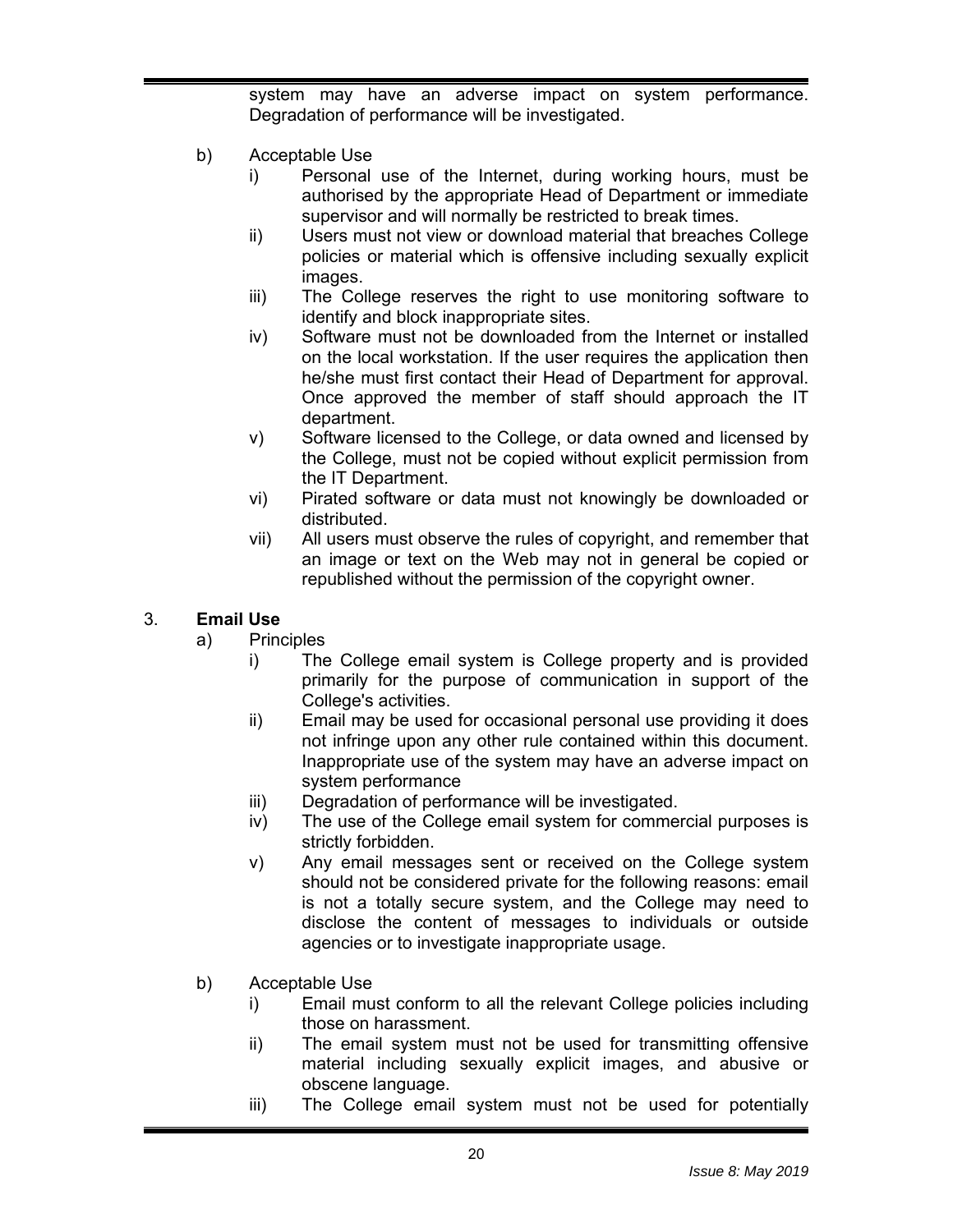libellous or defamatory purposes. email is considered as a form of publication and therefore individuals as well as the College may be sued for libel, defamation, or breach of trust.

- iv) The user is responsible for using reasonable endeavours to ensure the confidentiality of documents sent via email. For instance the user is responsible for ensuring that the email address is correct and that mail is forwarded with due consideration as to its content.
- v) Viruses or other malicious applications must not knowingly be distributed via email. Any concerns over the contents of an email should be brought to the attention of the Bursar or of a member of the IT Department.

### 4. **Monitoring of email or other use of IT facilities**

It is NOT the policy of the College routinely to monitor the use by members of staff of the College's IT facilities; in normal circumstances therefore the confidentiality of that use is guaranteed. Sites visited are logged routinely as part of normal traffic logging but not specific pages visited.

However:

a) The UCS "draws the attention of all users of the CUDN to the fact that their communications may be intercepted as permitted by legislation.

In particular, but without limitation, users should be aware that their communications may be intercepted, as provided for by the Telecommunications (Lawful Business Practice) (Interception of Communications) Regulations 2000, in order to investigate or detect unauthorised use of the CUDN or networks to which the CUDN is directly or indirectly connected"

- b) The College reserves the right to intercept communications for the purposes permitted by the Regulation of Investigatory Powers Act 2000 and the Telecommunications (Lawful Business Practice) (Interception of Communications) Regulations 2000.
- c) The Regulations permit interception:
	- i) to establish the existence of facts relevant to the College
	- ii) to ascertain compliance with regulatory or self-regulatory practice or procedure relevant to the College
	- iii) to ascertain or demonstrate standards which are or ought to be achieved by persons using the system e.g. quality control
	- iv) to prevent or detect crime
	- v) to investigate or detect the unauthorised use of telecommunication systems.
	- vi) to ensure the effective operation of the system e.g. monitoring viruses.
	- vii) for the purpose of ensuring whether or not the communications are relevant to the College, e.g. if the user is absent due to sick leave.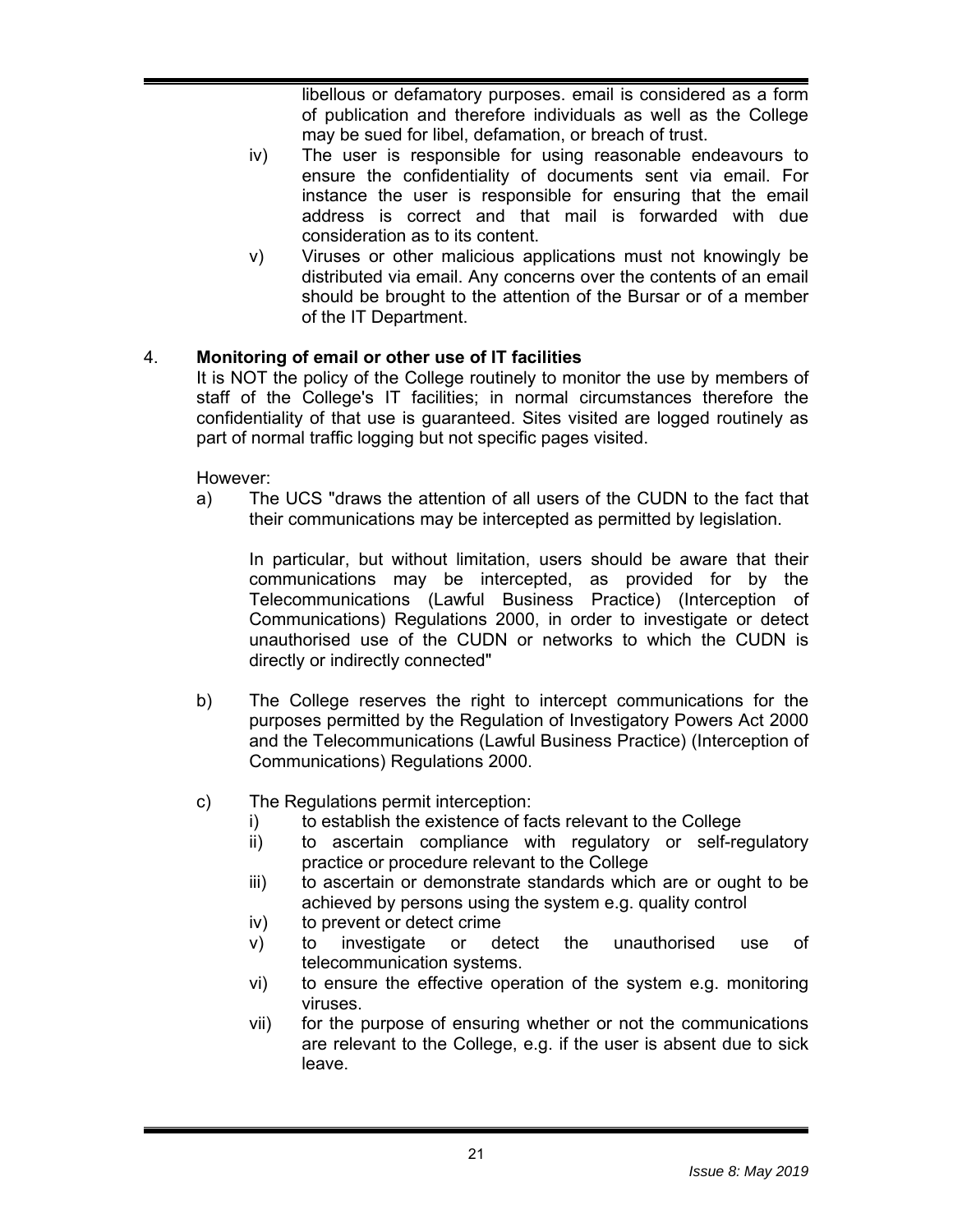#### 5. **Social Media**

All staff using social media must adhere to the standard of behaviour as set out in this guidance.

Staff should not use social media to infringe on the rights and privacy of colleagues or make ill-considered comments or judgments about staff.

Digital communications by staff should be professional and respectful at all times and in keeping with this guidance. Unacceptable conduct, (e.g. defamatory, discriminatory, offensive, harassing content or a breach of data protection, confidentiality, copyright) will be considered extremely seriously by the College and will be reported as soon as possible to a relevant member of staff, and escalated where appropriate. The College will take appropriate action when necessary.

Where conduct is found to be unacceptable, the College will deal with the matter internally. Where conduct is considered illegal, the College will report the matter to the police and other relevant external agencies, and may take action according to the Disciplinary Policy.

The College permits reasonable and appropriate access to private social media sites. However, where we suspect excessive use, and consider this use to be interfering with relevant duties, we may take disciplinary action.

The following general guidelines apply to staff posting content via social media:

#### **The Do's**

- Use a disclaimer when expressing personal views
- Use an appropriate and professional tone
- **Be respectful to all parties**
- Ensure you have permission to 'share' other peoples' materials and acknowledge the author
- Express opinions but do so in a balanced and measured manner
- Think before responding to comments and, when in doubt, get a second opinion

#### **The Don't's**

- Don't make comments, post content or link to materials that will bring the College into disrepute
- Don't use College branding on personal accounts
- Don't publish confidential or commercially sensitive material
- Don't breach copyright, data protection or other relevant legislation
- Consider the appropriateness of content, and don't link to, embed or add potentially inappropriate content
- Don't use social media to air internal grievances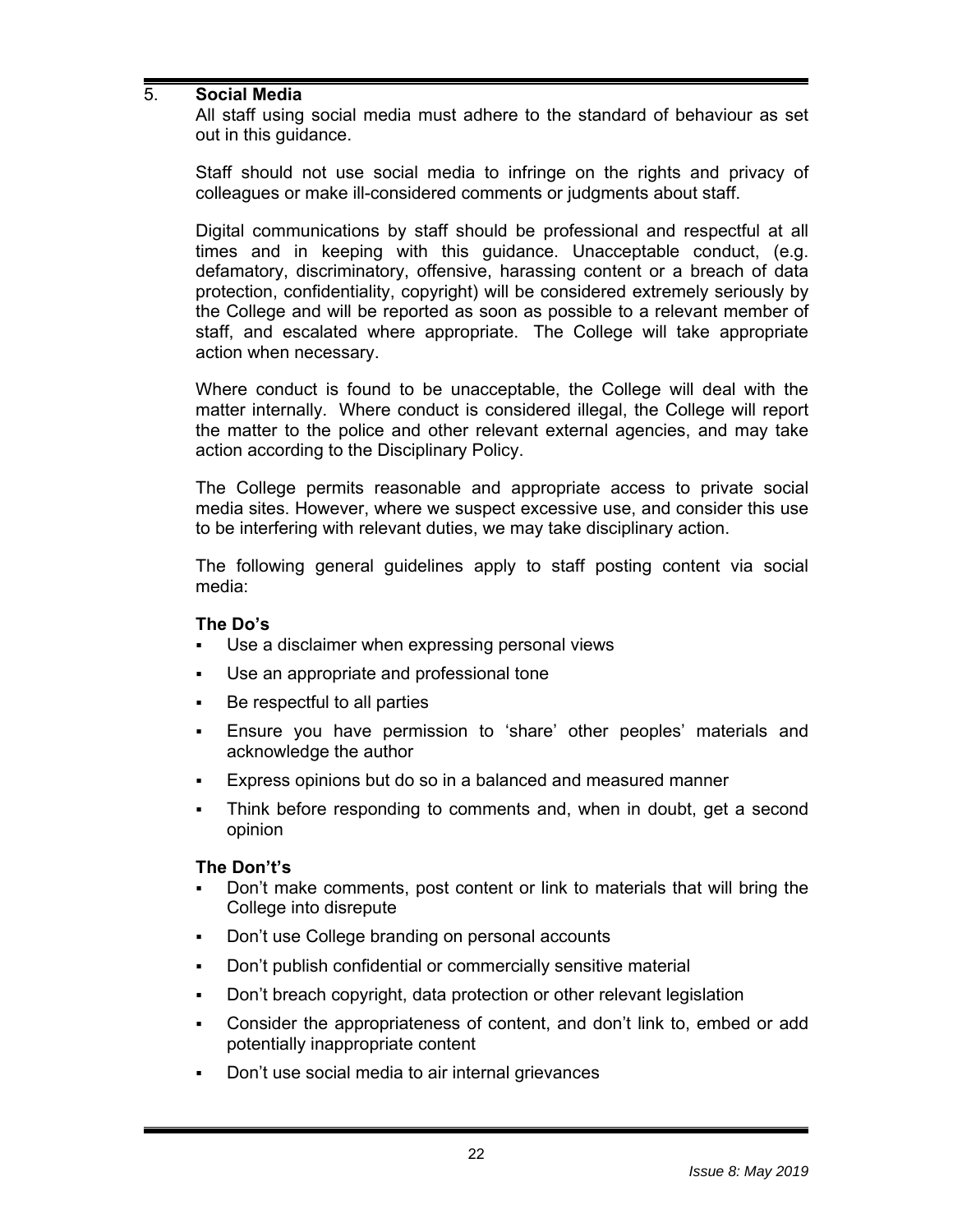# **LOSS OF, OR DAMAGE TO, COLLEGE PROPERTY**

- 1. Any damage to stock or property (including non-statutory safety equipment) that is the result of an individual's carelessness, negligence or deliberate vandalism may render the staff member liable to pay the cost of repair or replacement, in full or in part.
- 2. Any loss to the College that is the result of a failure to observe rules, procedures or instruction, or is as a result of negligent behaviour or unsatisfactory standards of work may render the staff member liable to reimburse to the College the cost of the loss, in full or in part.
- 3. In the event of failure to pay, the College has the contractual right to deduct such costs from pay.

# **STANDARDS**

#### **A) STANDARDS OF DRESS**

Members of staff are expected to present a professional image with regard to appearance and standards of dress.

Where uniforms are provided, these must be worn at all times whilst at work and laundered on a regular basis. Where uniforms are not provided, clothes should be appropriate to job responsibilities, and they should be kept clean and tidy at all times.

#### **B) HOUSEKEEPING**

All work areas should be kept clean and tidy at all times, leaving work areas accessible for cleaning.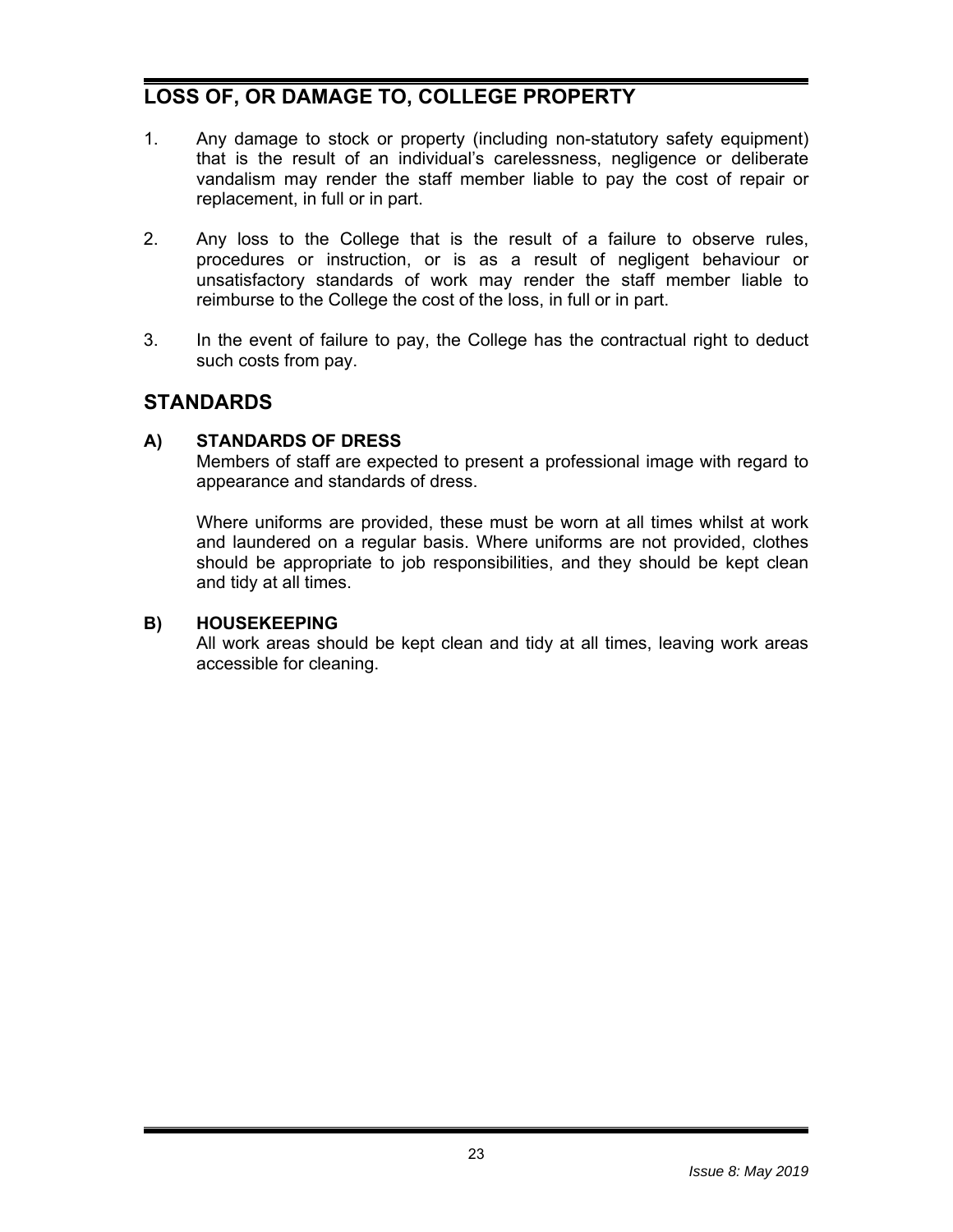# **HEALTH, SAFETY, WELFARE AND HYGIENE**

# **A) SAFETY**

Sections 7 and 8 of the Health and Safety at Work Act 1974, state: *"It shall be the duty of every employee while at work:* 

- *(a) to take reasonable care for the health and safety of himself and of other persons who may be affected by his acts or omissions at work; and*
- *(b) as regards any duty or requirement imposed on his employer or any other persons or under any of the relevant statutory provisions, to cooperate with him so far as is necessary to enable that duty or requirement to be performed or complied with.*

*No person shall intentionally or recklessly interfere with or misuse anything provided in the interest of health, safety or welfare in pursuance of any of the relevant statutory provisions."*

It is clear that safe and healthy working conditions can only be achieved by the combined effort of all staff within the College.

- 1. Staff should make themselves familiar with the **College's Health and Safety Policy (shown in the College's Policies and Procedures: Staff)** and their own health and safety duties and responsibilities.
- 2. Staff must not take any action that could threaten the health or safety of themselves, other members of staff, Senior Members, students, contractors, visitors or members of the public.
- 3. Protective clothing and other equipment which may be issued for protection because of the nature of a job must be worn and used at all appropriate times.

Failure to do so could be a contravention of health and safety responsibilities. Once issued, this protective wear/equipment is the responsibility of that member of staff.

- 4. Staff must make themselves aware of the College's fire and evacuation procedures and of the actions which must be taken in the event of emergencies.
- 5. Staff witnessing an accident causing injury to a colleague, must ensure that the injured person is being cared for and must send immediately for a Head of Department/First-Aider. The injured person must NOT be moved.
- 6. The College Nurse, when available, will deal with minor accidents. First aid equipment is available in the Porters' Lodge. In case of major accidents, the Porters' Lodge and an ambulance or doctor should be called immediately.
- 7. All accidents and injuries at work must be reported, no matter how minor, to the Head of Department, line manager, supervisor, or at the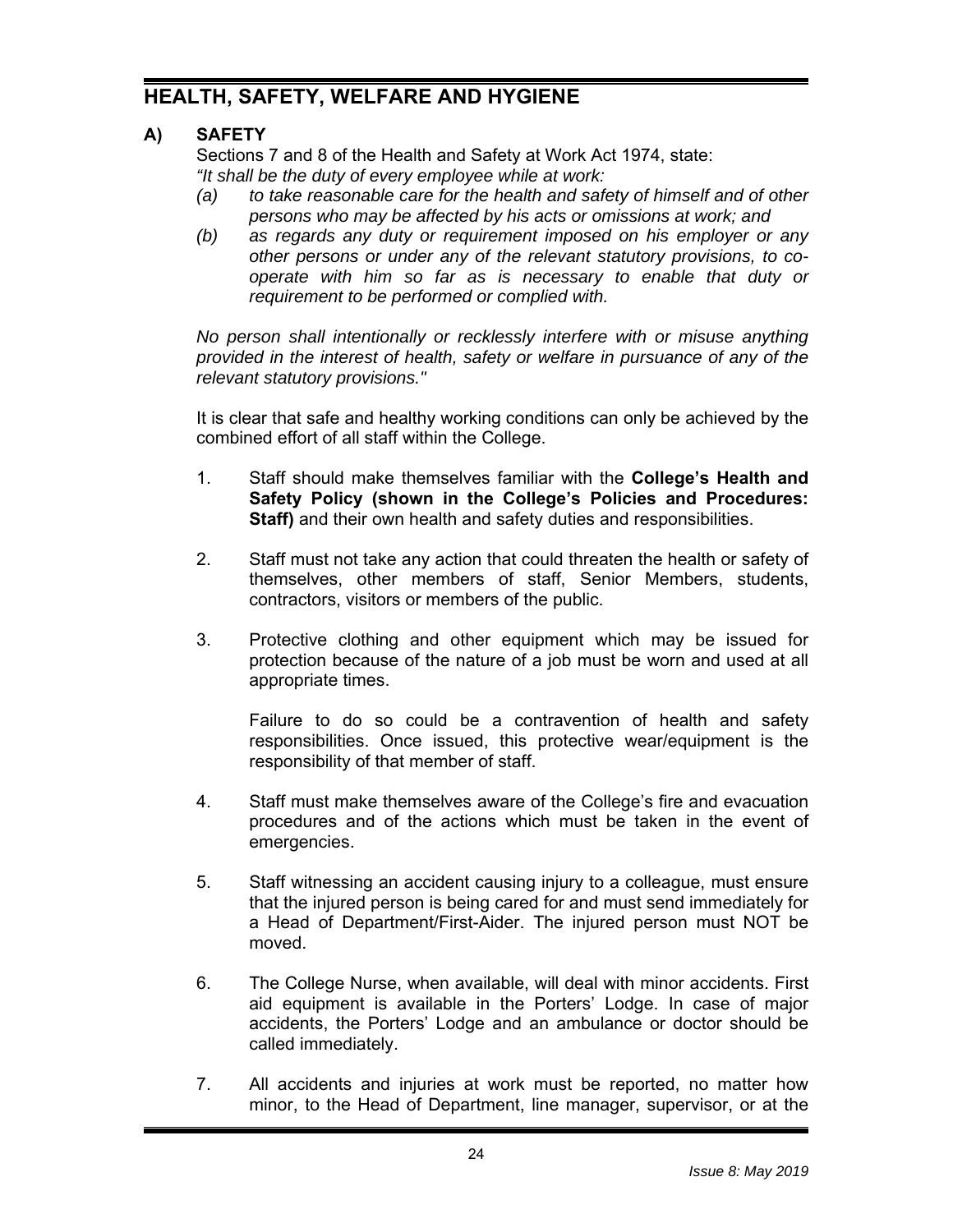Porters' Lodge. The Duty Porter will ensure that tan electronic accident record sheet and/ or incident report is completed and forwarded to the Domestic Bursar (the College's Fire and Safety Officer).

#### **B) CATERING FACILITIES/VENDING MACHINE**

The College provides subsidised catering facilities and refreshment-making facilities. These should only be used during authorised breaks and should be kept clean and tidy.

# **C) REST ROOMS**

The College provides rest rooms which must be kept clean and tidy at all times. These may only be used during authorised breaks.

### **D) SMOKING**

There are special bins provided for the disposal of cigarette ends in the areas around the College where smoking is permitted. **For the full 'Smoke Free Policy' please refer to the College's Policies and Procedures: Staff**

### **E) ALCOHOL & DRUGS**

Under legislation the College, as the employer, has a duty to ensure so far as is reasonably practicable, the health and safety and welfare at work of all the College staff and similarly members of staff have a responsibility to themselves and their colleagues. The use of alcohol and drugs may impair the safe and efficient running of the College and/or the health and safety of its staff.

The effects of alcohol and drugs can be numerous:

*(These are examples only and not an exhaustive list)* 

- a. absenteeism (e.g. unauthorised absence, lateness, excessive levels of sickness, etc.);
- b. higher accident levels (e.g. at work, elsewhere, driving to and from work); and
- c. work performance (e.g. difficulty in concentrating, tasks taking more time, making mistakes, etc.).

If performance or attendance at work is affected as a result of alcohol or drugs, or **the College believes** that staff have been involved in any drug related action/offence, disciplinary action may result and, dependent on the circumstances, could lead to dismissal.

#### **F) GENERAL HYGIENE RULES**

- 1. Every individual is expected to maintain a high standard of personal hygiene at all times.
- 2. Any exposed cut or burn should be covered with a first-aid dressing.
- 3. If suffering from an infectious or contagious disease or illness such as rubella or hepatitis a member of staff must not report for work without clearance from a doctor.
- 4. Contact with any person suffering from an infectious or contagious disease must be reported before commencing work.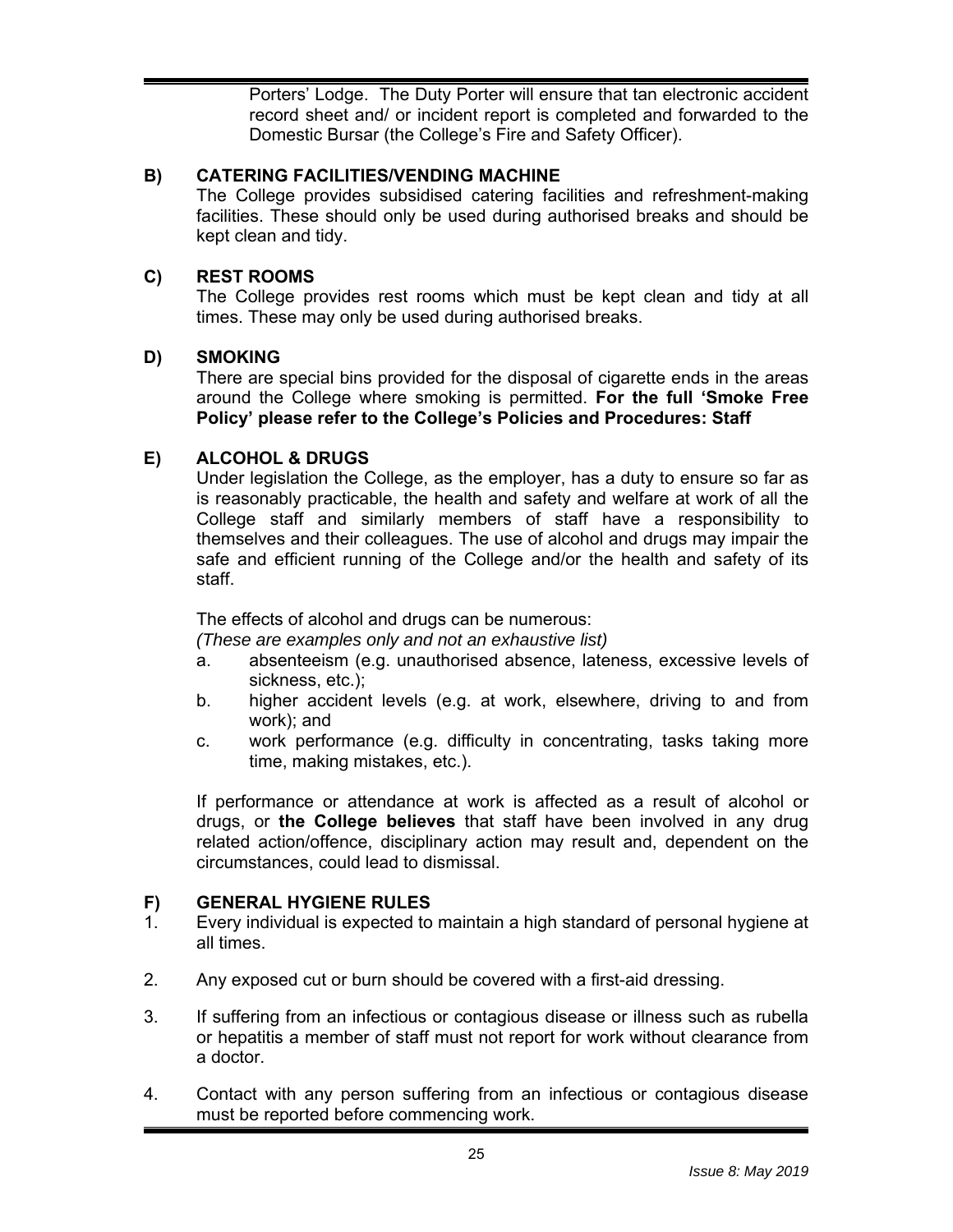#### **G) HYGIENE RULES FOR FOOD HANDLERS**

- 1. Hands must be washed immediately before commencing work and after using the toilet.
- 2. Any cut or burn on the hand or arm must be covered with an approved visible dressing/ blue plaster.
- 3. Head or beard coverings and overalls/uniforms, where provided, must be worn at all times.
- 4. No jewellery should be worn, other than plain band wedding rings, without the permission of the Head of Department.
- 5. Excessive amounts of make-up, perfume or nail varnish should not be worn.
- 6. If suffering from an infectious or contagious disease or illness, or bowel disorder, boils, skin or mouth infection, clearance from a doctor must be obtained before returning to work.
- 7. Contact with any person suffering from an infectious or contagious disease must be reported and clearance from a doctor must be obtained before returning to work.
- 8. The College has a number of other policies and procedures relating to hygiene rules for food handlers. These will have been explained to you during your departmental induction if appropriate and form a part of this Handbook for those to whom they have been issued. Copies of these will also have been provided to you separately or are available on request from your Head of Department.

#### **H) NIGHT WORKERS**

1. Those members of staff working the night shift will be given the opportunity to have annual health assessments via the Occupational Health Department at the University of Cambridge.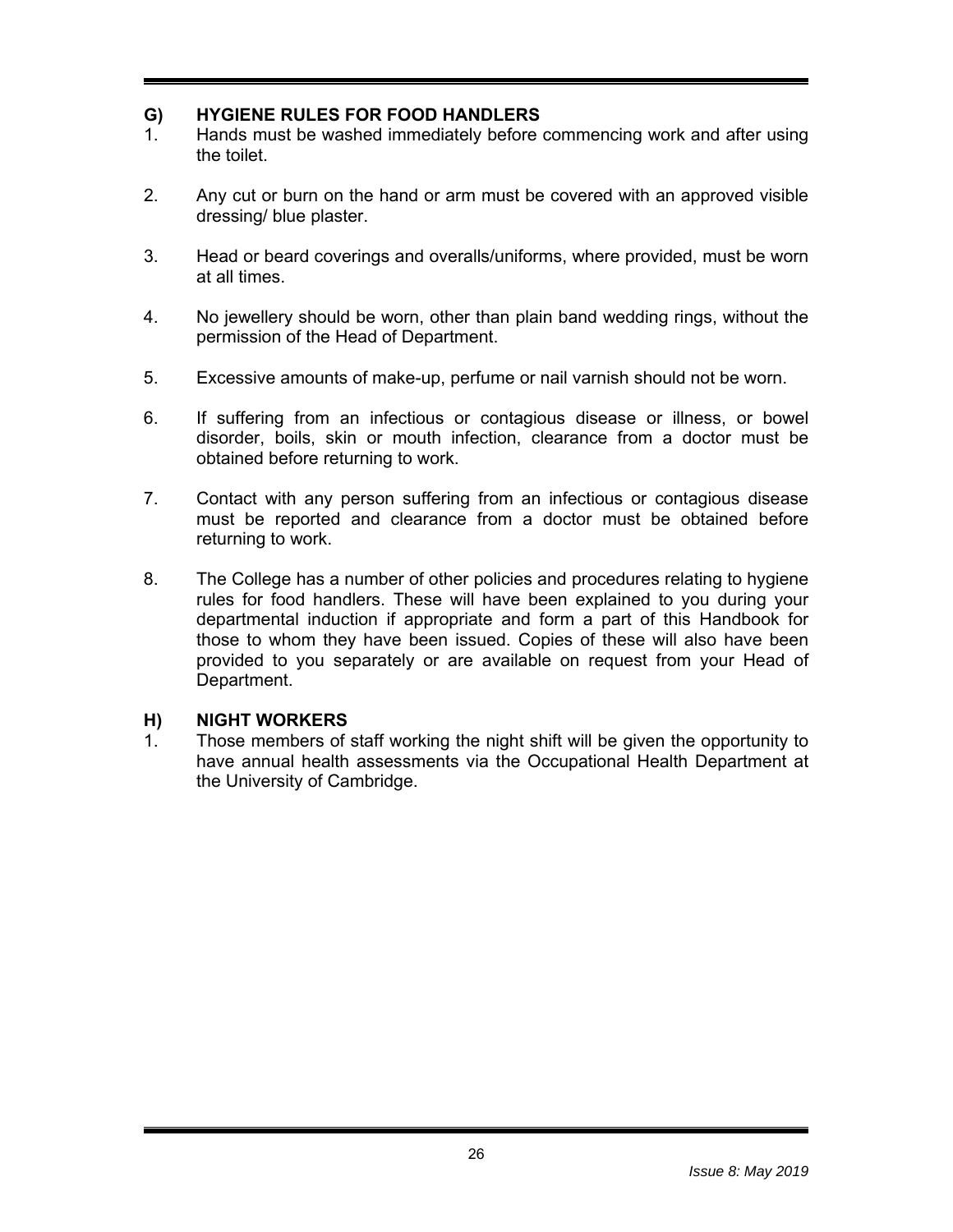# **GENERAL TERMS OF EMPLOYMENT, INFORMATION AND PROCEDURES**

#### **A) CHANGES IN PERSONAL DETAILS**

The Bursary must be notified of any change of name, address, telephone number, emergency contact number, bank account details etc. so that accurate records can be maintained and contact can be made with staff in an emergency, if necessary, outside normal working hours. **(Change of Personal Details (CPD) form** – **see appendices for standard form).**

#### **B) OTHER EMPLOYMENT**

Staff should not take any other additional employment without prior written permission from the College**.** Such permission will not be unreasonably withheld provided that there is no conflict of interest; it does not interfere with the execution of College duties; and it does not affect entitlements under current working time legislation.

#### **C) TIME OFF**

Circumstances may arise where time off is needed for medical/dental appointments, or for other reasons. Where possible, such appointments should be made outside normal working hours. If this is not possible, time off required for these purposes may be granted at the discretion of the Head of Department.

#### **D) TRAVEL EXPENSES**

Any necessary travel on College business must be agreed in principle by the Head of Department, subject to approval from the relevant College Officer, in advance of incurring the expense. The College will reimburse reasonable expenses incurred whilst travelling.

It is expected that travel to London and other destinations easily accessible by train will be by use of the railway, and second class rail fares will be reimbursed on production of receipts.

Staff using their cars for travel on College business to other destinations must have business use included in their car insurance. Without this they will not be insured. Mileage is reimbursed at an appropriate rate per mile (the current rate is available from the College Accountant) and this takes into account the cost of the full insurance cover required.

#### **E) COMMUNICATIONS**

The College will try to keep staff informed about items of interest by means of the *Newnham News*. Staff may ask the editor to include items considered of interest to the College or other members of staff. The decision as to whether items should be included is at the discretion of the editor.

#### **F) STAFF PROPERTY**

The College does not accept liability for any loss of, or damage to, property that staff bring onto the premises. Staff are requested not to bring personal items of value on to the premises and, in particular, not to leave any such items overnight. Any member of staff who needs to bring their own tools into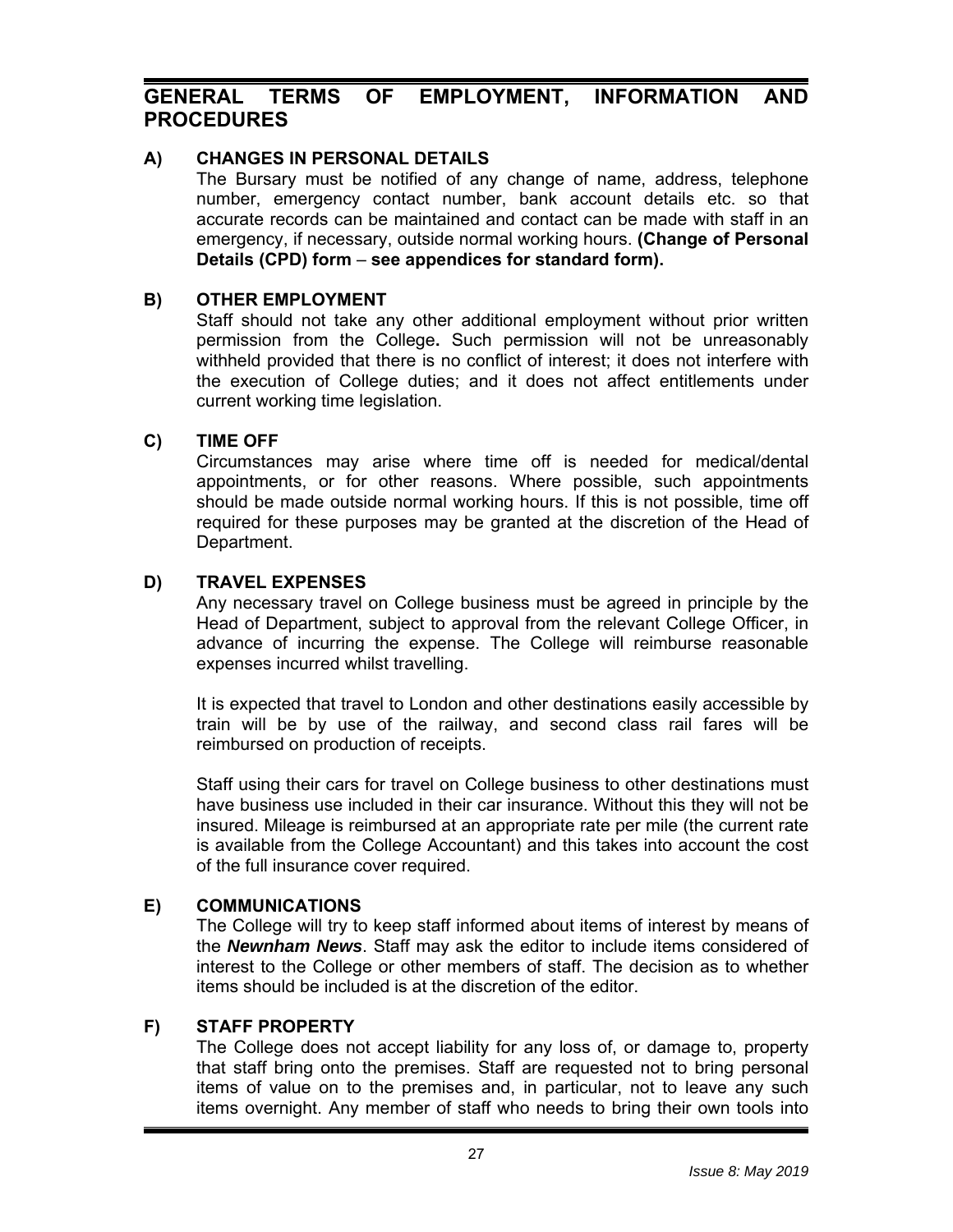College to carry out their work duties should first discuss this with their Head of Department so that any insurance and health and safety implications can be considered.

# **G) LOST PROPERTY**

Articles of lost property should be handed to the **Porters' Lodge** where they will be retained whilst attempts are made to ascertain ownership.

### **H) PARKING**

To avoid congestion, all vehicles must be parked only in the designated parking areas. Liability cannot normally be accepted for damage to private vehicles, however caused. Most such damage would normally be covered by the individual's motor insurance. Should an occasion arise where damage had not been caused by another vehicle but had arisen as a result of an inappropriate action on the part of a member of staff during their work duties then the College would carry out a full investigation and take appropriate action. Car park permits are available from the Head Porter and must be displayed in vehicles at all times. Any overnight or longer term parking should be arranged with the Head Porter in advance. The Head Porter will also discuss whether your car keys need to be left in the Porters' Lodge safe (in case of an emergency situation requiring the car to be moved).

#### **I) MAIL**

All mail received by the College may be opened, including that addressed to individual members of staff. Under normal circumstances any mail marked 'personal' or 'confidential' would not be opened. No private mail may be posted at College expense except in those cases where a formal re-charge arrangement has been made.

#### **J) TELEPHONE CALLS/ MOBILE PHONES**

Telephones are essential for College business. Personal calls should be kept to an absolute minimum. Members of staff issued with a mobile phone are expected to be accessible when on duty.

**Personal mobile phones should be switched off during working hours and only used during authorised breaks**. Where a risk assessment highlights the need for a mobile phone (such as lone working) the Head of Department will authorize the individual accordingly. Additionally there may be occasions where the Head of Department will authorize a member of staff to keep their mobile phone switched on for personal reasons for a specific period of time.

It is a legal offence to use a mobile phone whilst driving and Newnham College are liable if we "cause or permit" staff to use hand-held phones whilst driving. Therefore all staff must have their mobile phones switched off, unless hands-free, whilst driving on College business, whether a private or College vehicle is being driven**.**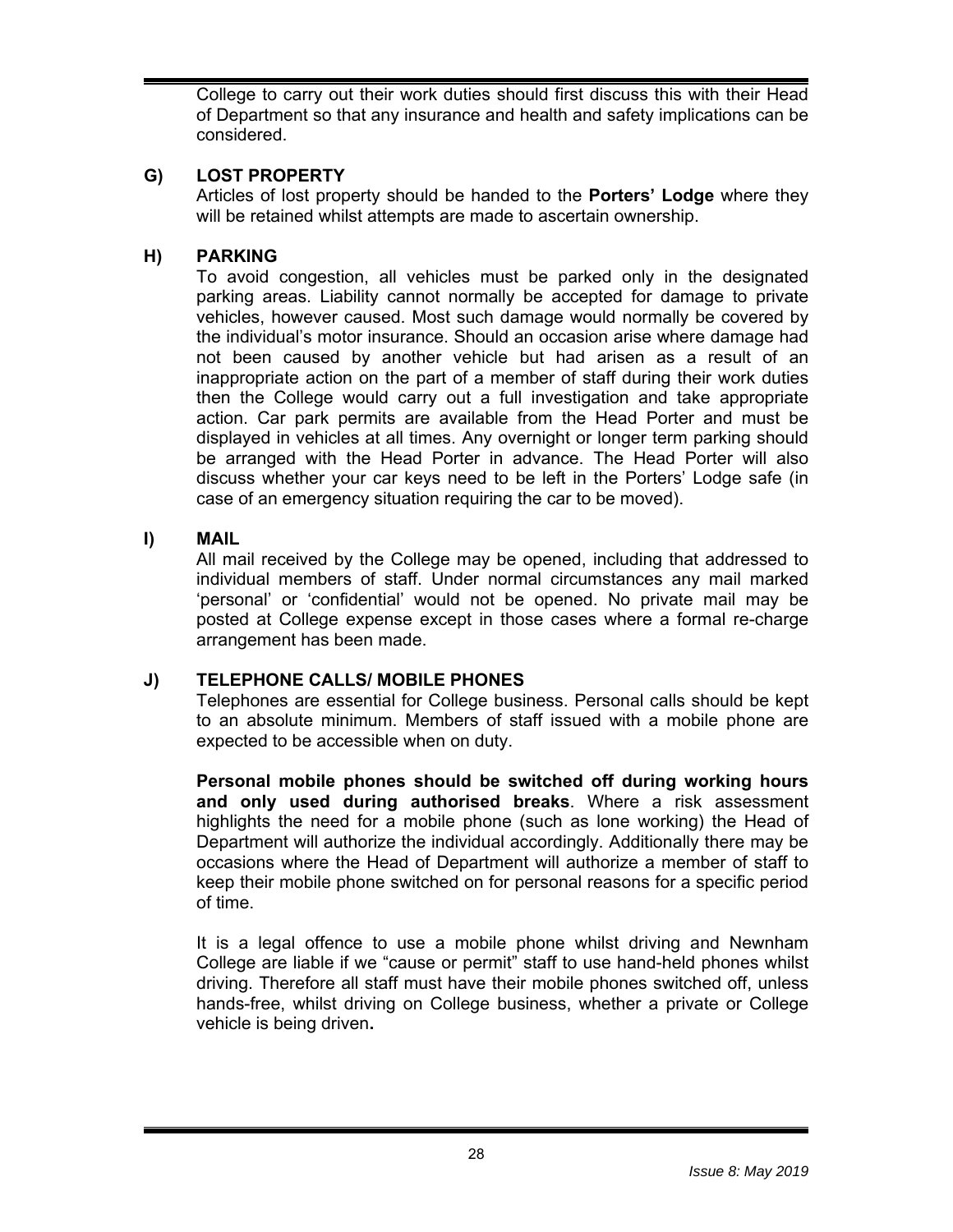# **K) ACCESS TO COLLEGE**

Keys, cards and access codes are issued to members of staff. These are for individual use only and must NOT be given to anyone else. Breach of this regulation will result in disciplinary action being taken.

### **L) COLLEGE BILLS**

Any bills charged to College staff must be paid within **30** days. In the event of failure to pay, the College will normally deduct such charges from salary.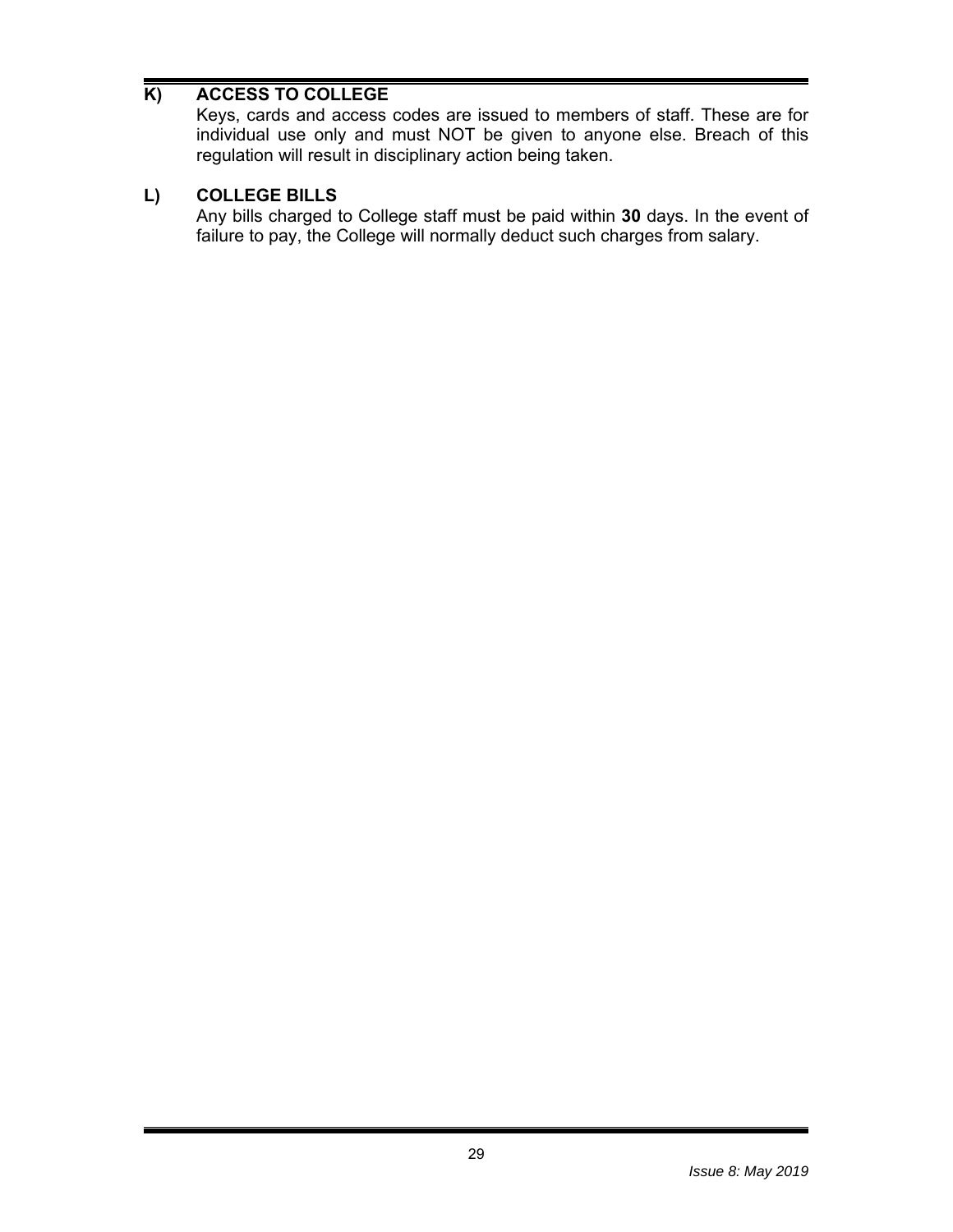# **PUBLIC INTEREST DISCLOSURE ACT 1998: WHISTLE-BLOWERS POLICY**

Under certain circumstances, staff have legal protection if they make disclosures about organisations for which they work. These staff are commonly referred to as 'whistle blowers' and their activities have often received wide publicity in the media.

The Public Interest Disclosure Act 1998 is designed to prevent you from suffering a detriment or having your employment terminated for 'whistle blowing'. The College takes very seriously any concerns which are raised under this legislation. **For the full policy please refer to the College's Policies and Procedures: Staff**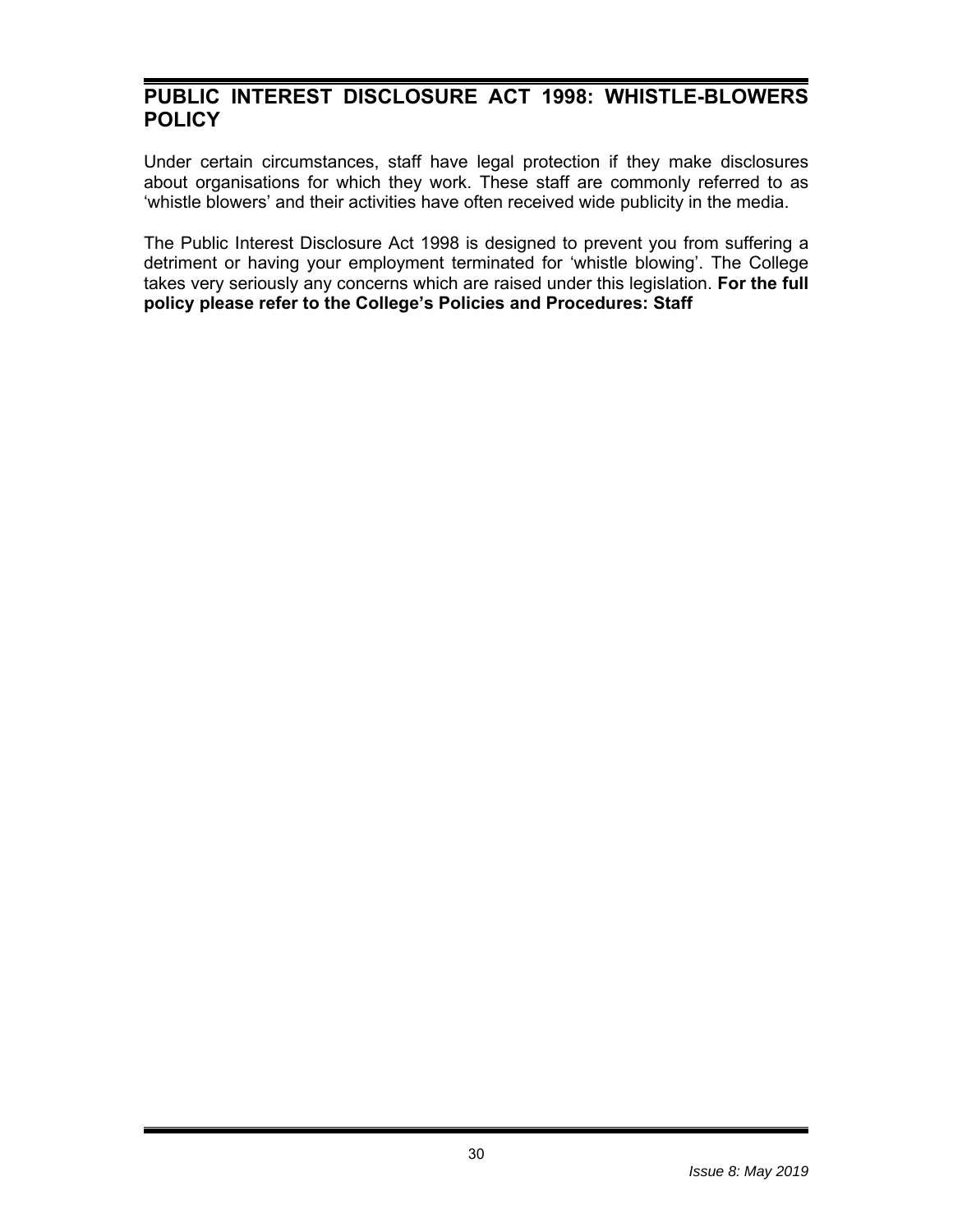# **CAPABILITY PROCEDURES**

# **A) INTRODUCTION**

The College recognises that during the course of employment the capability of individual members of staff to carry out their duties may deteriorate. This can be for a number of reasons, the most common ones being that either the job changes over a period of time and the individual fails to keep pace with the changes, or the individual changes (most commonly because of health reasons) and can no longer cope with the work.

If the College has concerns about a capability or performance issue, these will be discussed with the individual member of staff concerned, usually in an informal manner initially.

The College will make every effort to ensure that the level of performance expected is understood and that adequate training and supervision are given.

If, following informal discussions, a member of staff's standard of performance or output of work remains unacceptable, the College may commence formal action in accordance with the capability procedure set out below.

### **B) CAPABILTY- ILL HEALTH**

The College is committed to maintaining and promoting the health and wellbeing of its entire staff. The Managing Attendance procedure provides a fair and consistent framework for supporting staff that are absent due to sickness. The procedure provides guidance to staff in relation to their sickness absence and the potential consequences for their employment. It also provides managers with guidance to ensure that cases are dealt with sympathetically and consistently. **For the full details please refer to the College's Policies and Procedures: Staff [Managing Attendance]**

#### **C) CAPABILTY- PERFORMANCE**

The College expects all staff to achieve and maintain a satisfactory standard of performance in their role. Standards of performance are determined by College standards, professional standards, skill levels required for specific jobs and individual objectives recorded through the annual Work Place Discussion. The aim of the Managing Performance procedure is to provide a clear process for the management of situations where an individual's performance consistently falls below the acceptable standard. In such circumstances, all staff will be treated in a fair and equitable manner and every effort will be made to assist the individual in improving their performance and reaching and maintaining a satisfactory level of performance. Where performance levels continue to be unsatisfactory termination of employment will be considered. **For the full details please refer to the College's Policies and Procedures: Staff [Managing Performance)**

Where poor performance is a result of wilful negligence and/or misconduct, the Disciplinary policy and procedure should be used.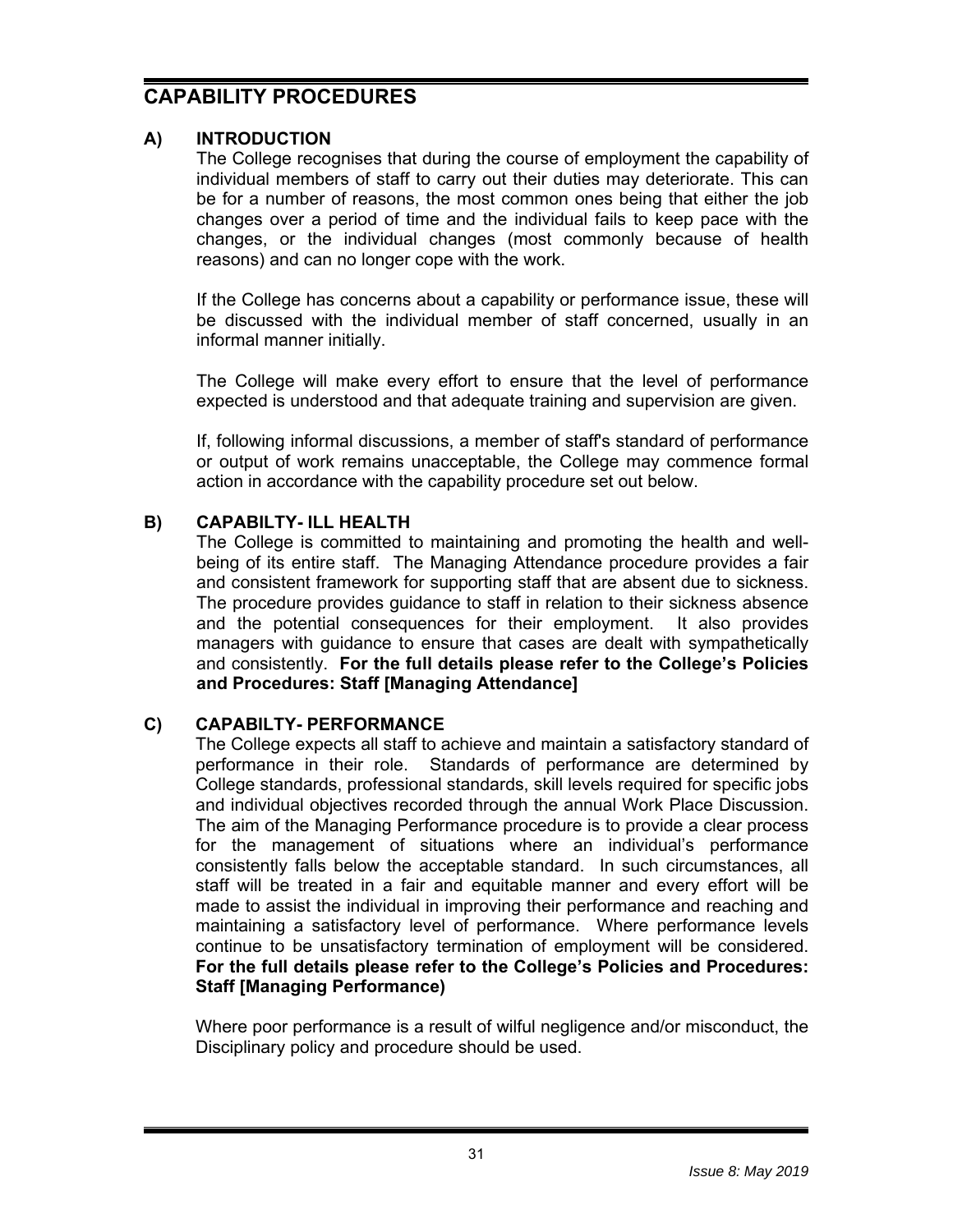# **DISCIPLINARY AND DISCIPLINARY DISMISSAL PROCEDURES**

### **A) INTRODUCTION**

- 1. It is the aim of the College that the rules and procedures should emphasise and encourage improvement in the conduct of individuals where there is a failure to meet the required standards.
- 2. Accordingly every effort will be made to ensure that any action taken under this procedure is fair, with staff being given the opportunity to state a case and appeal against any decision that is considered to be unjust.
- 3. The following rules and procedures are intended to ensure that:
	- a. staff are fully aware of the standards of behaviour required of them;
	- b. the correct procedure is used when issuing an invitation to a disciplinary meeting;
	- c. disciplinary action, where necessary, is taken speedily and in a fair and consistent manner;
	- d. disciplinary action will only follow after careful investigation of the facts and the opportunity for presentation of both sides of the case.
	- e. dismissal will not normally result from a first breach of discipline, except in the case of gross misconduct; and
	- f. if disciplined, the member of staff will receive an explanation of the penalty imposed and have the right to appeal against both the findings and the penalty.

### **B) DISCIPLINARY RULES**

It is not practicable to specify all disciplinary rules or offences that may result in disciplinary action, as they may vary depending on the nature of the work.

In addition to the specific examples of unsatisfactory conduct, misconduct and gross misconduct mentioned in this handbook, any breach of other conditions, procedures, rules etc. within this handbook may also result in the disciplinary procedures being invoked.

#### **C) RULES COVERING UNSATISFACTORY CONDUCT AND MISCONDUCT**

Staff may be liable to disciplinary action if they are found to have acted in any of the following ways: (These are examples only and not an exhaustive list.)

- a. failure to abide by the general health and safety rules and procedures;
- b. smoking in designated non-smoking areas;
- c. unauthorised consumption of alcohol on the premises;
- d. persistent absenteeism, lateness and/or taking unauthorised annual leave;
- e. rudeness towards Senior Members, students, contractors, visitors, members of the public or other staff, objectionable or insulting behaviour, harassment, bullying or bad language;
- f. unauthorised use of telephone, email and/or Internet;
- g. failure to carry out reasonable instructions;
- h. failure to follow College rules and procedures;
- i. unauthorised use of, or negligent damage to, or loss of College property;
- j. failure to report immediately any damage to College property/premises caused by them;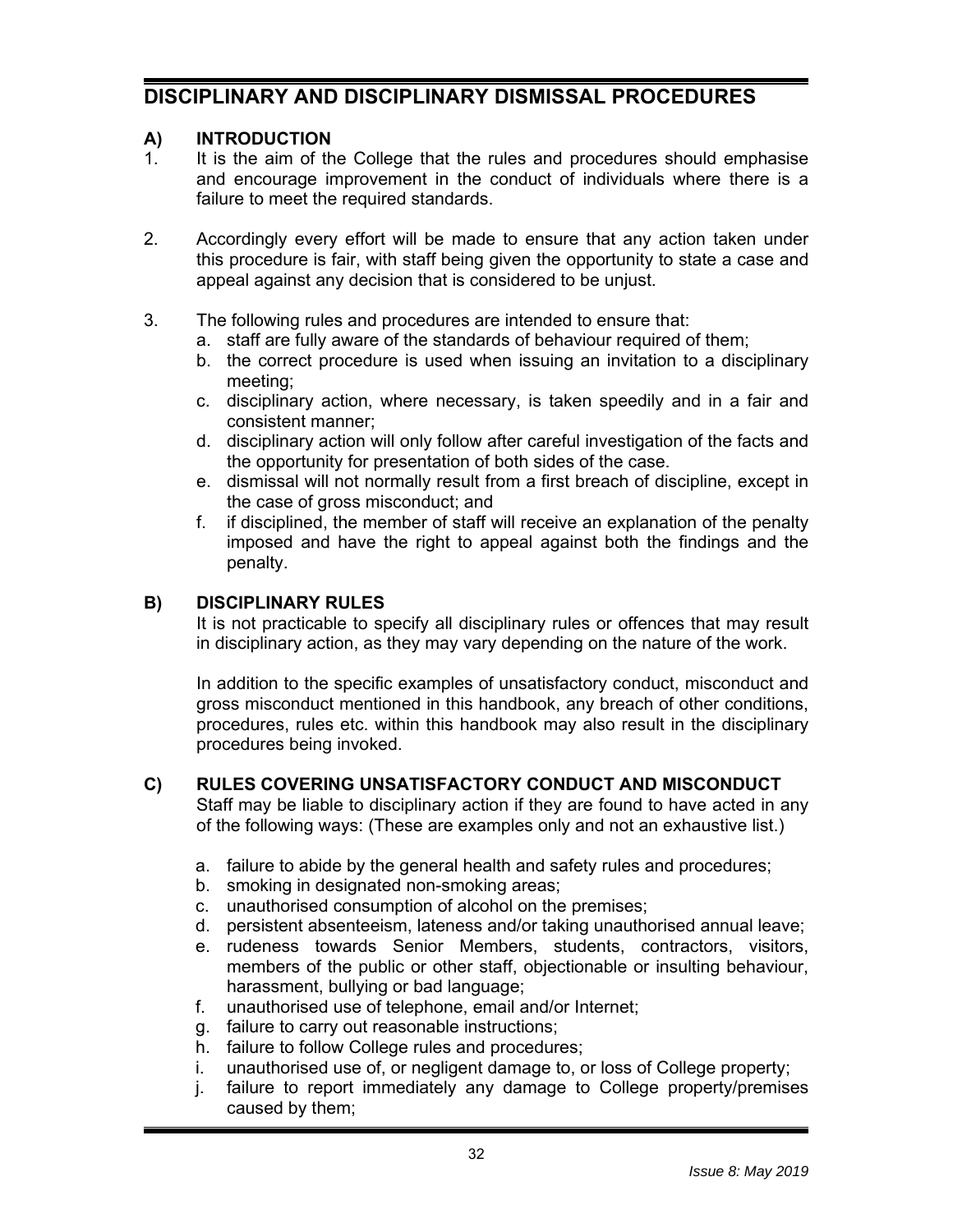k. taking unauthorised breaks or carrying out non-College work during working hours.

# **D) SERIOUS MISCONDUCT**

1. Where breach of one of the rules covering unsatisfactory conduct and misconduct is shown, upon investigation, to have had a serious or substantial effect upon the reputation or affairs of the College, a final written warning may be issued as the first course of action.

# **E) RULES COVERING GROSS MISCONDUCT**

(These are examples only and not an exhaustive list.)

- 1. Staff may be suspended immediately, and then liable to dismissal without notice following investigation, if they are suspected of any of the following:
	- a. indecent or immoral behaviour, deliberate acts of unlawful discrimination or serious acts of harassment;
	- b. dangerous behaviour, fighting or physical assault;
	- c. possession, supply or use of illicit drugs or alcohol or being under the influence of the same;
	- d. deliberate falsification of any records (including time sheets, absence records and so on, in respect of yourself or any fellow employee);
	- e. undertaking private work on the premises and/or in working hours without express permission;
	- f. working in competition with the College;
	- g. taking part in activities which result in adverse publicity to the College:
	- h. conduct which causes the College to lose faith in an individual's integrity;
	- i. theft or unauthorised possession of money or property, whether belonging to the College, another member of staff, or a third party;
	- j. destruction/sabotage of College property, or of any property on the premises, or interference with or misuse of any equipment that may cause harm;
	- k. serious breaches of health and safety rules;
	- l. gross insubordination and/or continuing refusal to carry out reasonable instructions;
	- m. malicious misuse of the "Dignity at Work: Harassment and Bullying" or Grievance procedures;
	- n. malicious misuse of the "Whistle Blowing: Making a Protected Disclosure" policy and procedure.
- 2. If, in the case of alleged gross misconduct, there is shown, upon investigation, to be some level of mitigation which results in it being treated as an offence not justifying immediate dismissal, then a final written warning may be issued as the first course of action.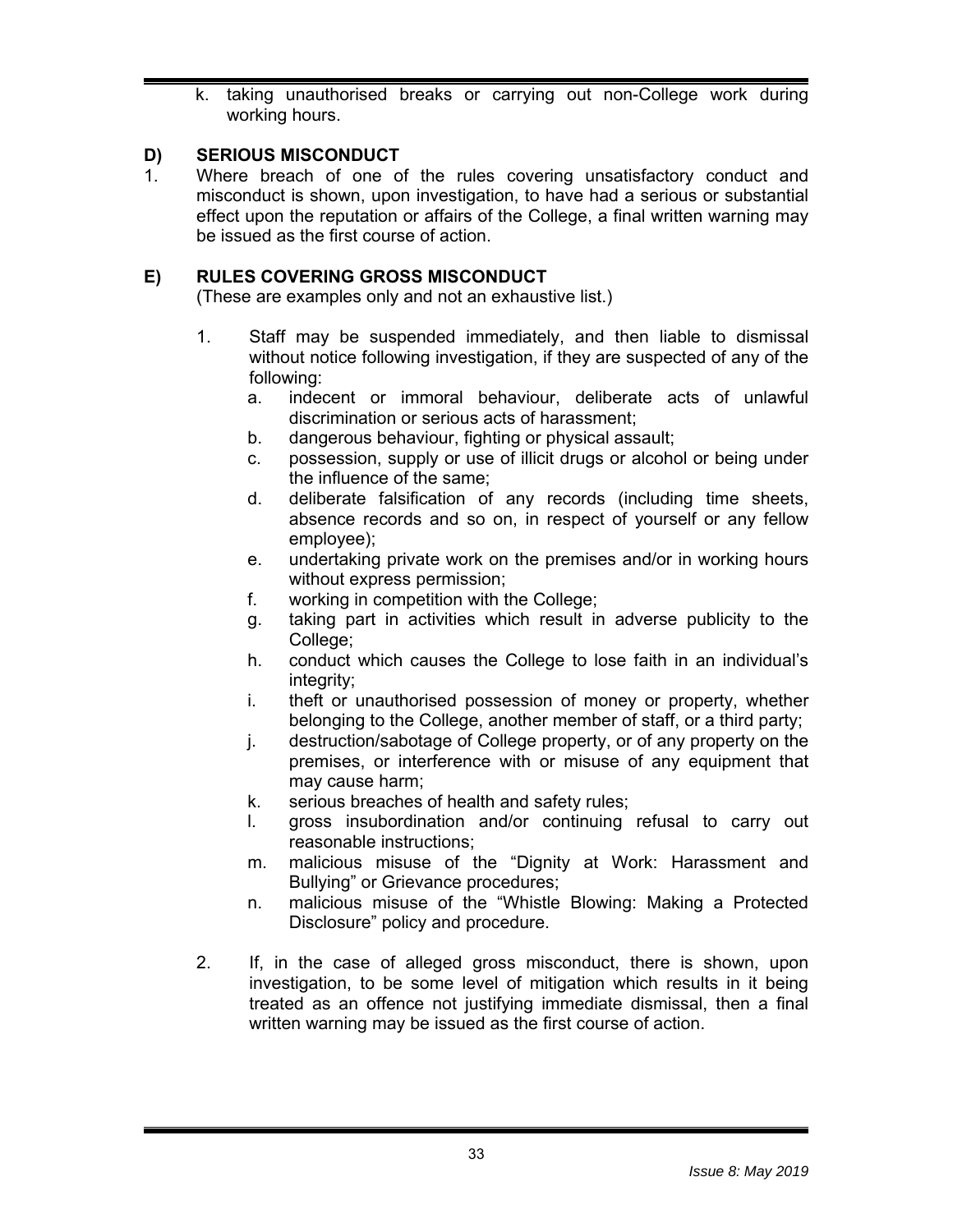# **F) DISCIPLINARY PROCEDURE**

### **1. Informal process**

The HOD should meet with the member of staff informally to discuss the issue and try and resolve informally if possible. The HOD should make a file note of the content of the informal discussion. The HOD will only access the formal process should the member of staff not respond to the informal action, or if the HOD believes the issue is too serious to be dealt with informally.

# **2. Formal process**

If a member of staff is considered to have acted in a manner which requires the formal disciplinary procedure to be invoked, the following procedure will normally be followed:

### *Step 1: Investigation*

An appointed Investigation Officer (IO), will promptly and thoroughly investigate any matter that is reasonably suspected or believed to contravene any of the College's policies or rules or may otherwise be a disciplinary matter. The member of staff will be informed as soon as possible of the investigation and when it has been concluded.

Depending on the circumstances of the case, the member of staff may be invited to attend an investigatory interview. If such an interview is held prior to a disciplinary meeting, the member of staff will be informed at the outset that the interview is an investigatory interview. There is no right for members of staff to be accompanied at an investigatory interview. The College reserves the right to dispense with an investigatory interview and to proceed directly to a formal disciplinary meeting. **For the full details please refer to the College's Policies and Procedures: Staff [Investigation Procedure]**

Suspension is not a disciplinary sanction and is a precautionary measure and may be necessary while investigations are carried out. The College has the right to suspend on full pay with immediate effect.

# *Step 2: Disciplinary Meeting*

Where, upon completion of an investigation, there are reasonable grounds to believe that a member of staff has committed an act of misconduct, the member of staff will be invited to attend a disciplinary meeting.

The College will give the member of staff advance notice of the meeting. The College will also give the member of staff written details of the nature of his/her alleged misconduct and provide to the employee all relevant information.

As this is a formal meeting the HR Officer will be present and the member of staff has the right to be accompanied by a fellow member of staff, or Senior Member or trade union representative, who may act as a witness or speak on behalf of the member of staff concerned, at any stage of the formal disciplinary process.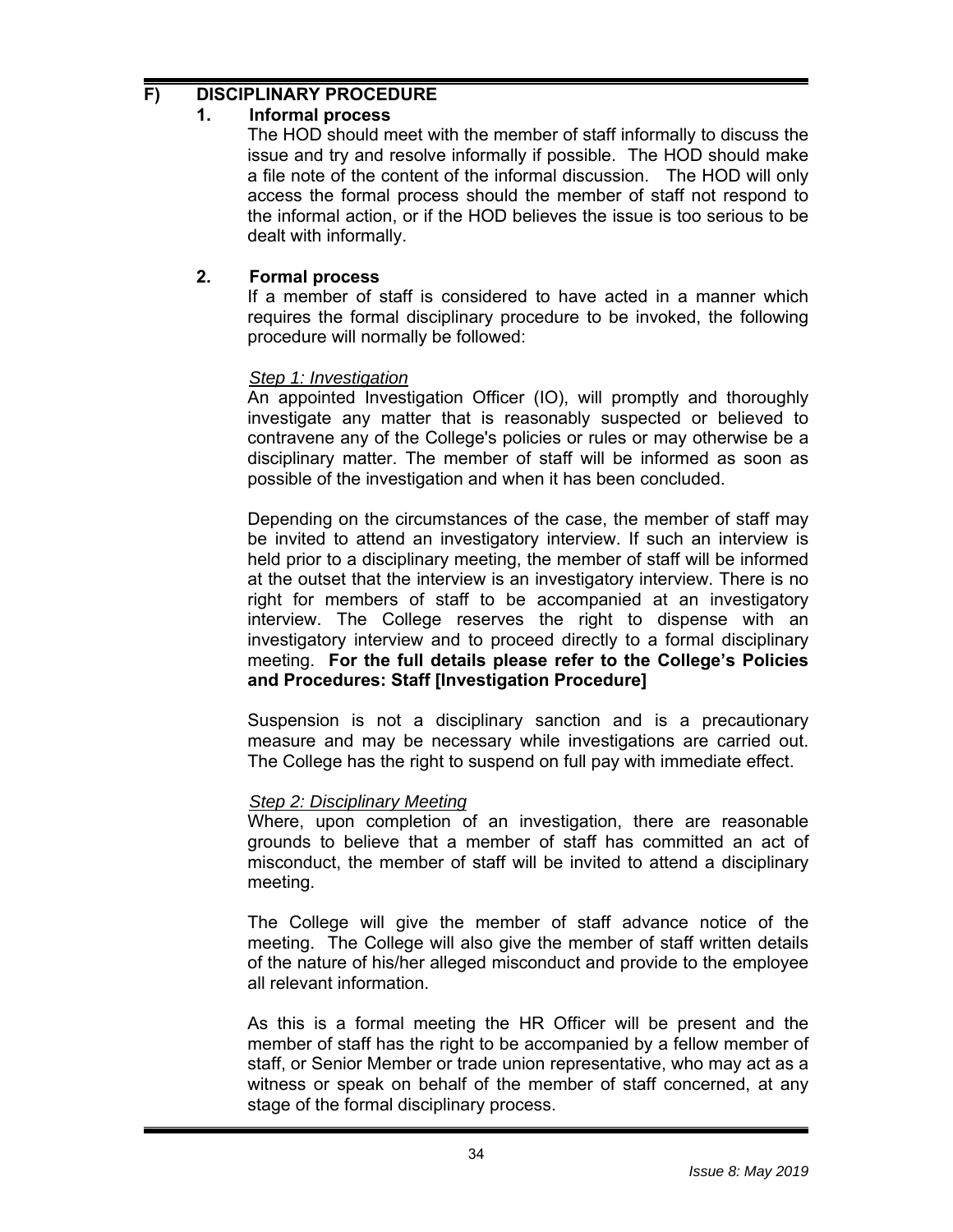As soon as possible after the conclusion of the disciplinary meeting, the member of staff's Line Manager will convey the decision of the panel to the member of staff and will also inform the member of staff what disciplinary action, if any, is to be taken. The decision will be confirmed in writing. The member of staff will be notified of his/her right of appeal under this procedure.

| <b>OFFENCE</b>                      | <b>FIRST</b><br><b>OCCASION</b> | <b>SECOND</b><br><b>OCCASION</b> | <b>THIRD</b><br><b>OCCASION</b> |
|-------------------------------------|---------------------------------|----------------------------------|---------------------------------|
| <b>MISCONDUCT</b>                   | Written<br>warning              | <b>Final written</b><br>warning  | <b>Dismissal</b>                |
| <b>SERIOUS</b><br><b>MISCONDUCT</b> | <b>Final written</b><br>warning | <b>Dismissal</b>                 |                                 |
| <b>GROSS MISCONDUCT</b>             | <b>Dismissal</b>                |                                  |                                 |

#### **3. Disciplinary Action will normally be taken as follows:**

- 4. If a disciplinary penalty is imposed it will normally be in line with the procedure outlined above and reasons will be given.
- 5. The College retains discretion where appropriate to vary the procedures and in particular to impose whatever sanction the College deems appropriate at any point during the procedure. Staff with short service may not receive any formal warnings before dismissal but will retain the right to a disciplinary meeting and the right of appeal.

#### **G) DISCIPLINARY AUTHORITY**

In normal circumstances, Written Warnings may be issued by the Head of Department or Acting Head of Department or a College Officer. Final Written Warnings may only be issued, or dismissal procedures instigated, by a College Officer or as the result of a decision by the Appeal Review Committee.

#### **H) PERIOD OF WARNINGS**

All warnings will normally be disregarded for disciplinary purposes after a 12 month period.

#### **I) GENERAL NOTES**

- 1. Where an individual is in a supervisory or managerial position then demotion to a lower status at the appropriate rate may be considered as an alternative to dismissal.
- 2. In exceptional circumstances, suspension from work without pay for up to five days as an alternative to dismissal may be considered.
- 3. Gross misconduct offences are likely to result in dismissal without notice.

#### **J) DISCIPLINARY APPEAL PROCEDURE For the full details please refer to the College's Policies and Procedures: Staff [Appeals Procedure]**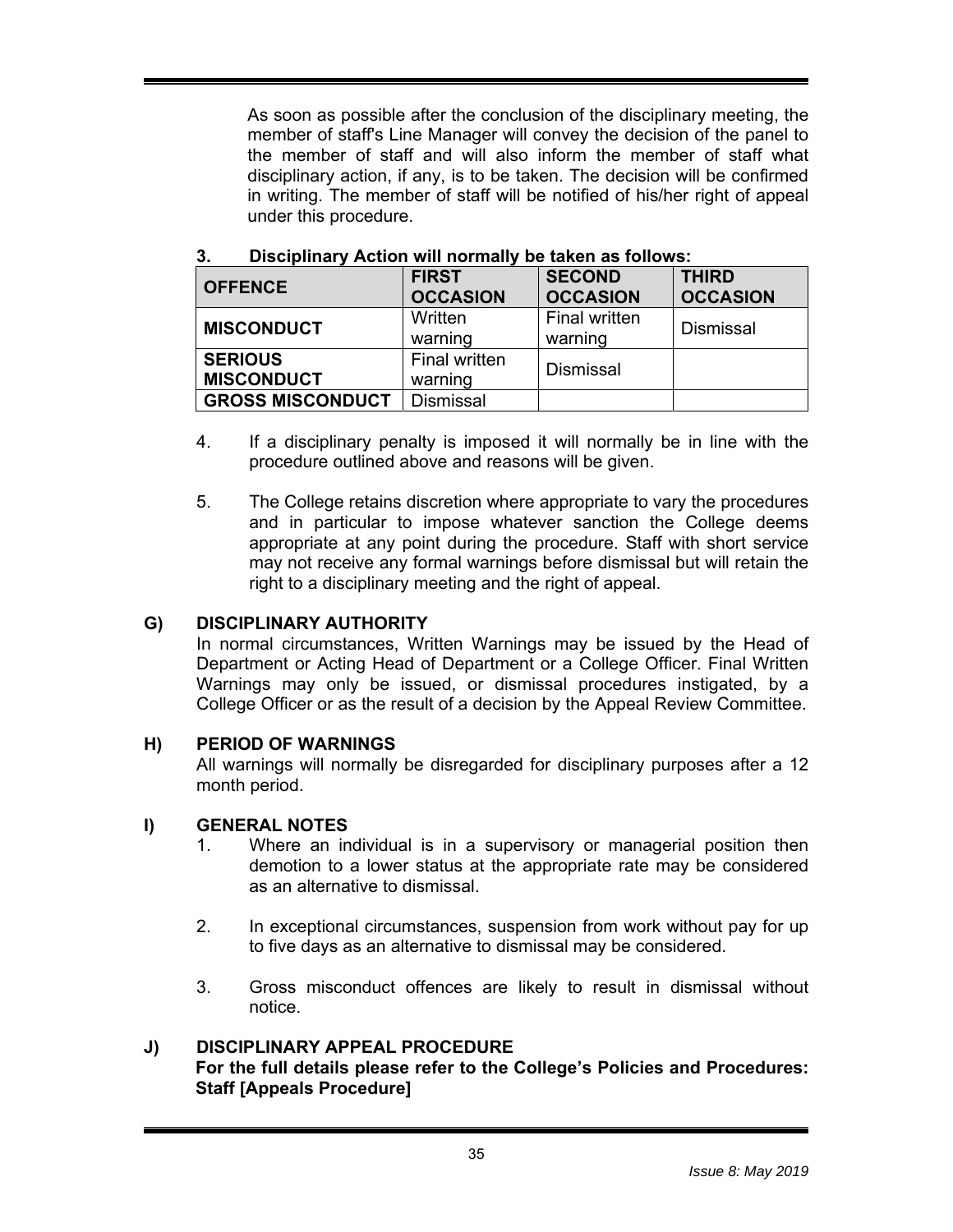# **GRIEVANCE PROCEDURE**

### **A) INTRODUCTION**

1. It is important that if a member of staff feels dissatisfied with any matter relating to work there should be an immediate means by which such a grievance can be aired and resolved.

# **B) INFORMAL STAGE**

1. Nothing in this procedure is intended to prevent a member of staff from informally raising any matter and members of staff are encouraged to raise matters informally, with their Head of Department, a College Officer or one of the College's Harassment Advisers, in the first instance unless they feel it inappropriate to do so. (See also "Dignity at Work" – formerly "Dealing with Personal Harassment and Bullying", in "Policies & Procedures: Staff".)

### **C) FORMAL STAGE: INTRODUCTION**

1. Informal discussion can frequently solve problems without the need for a written record but if an individual wishes to raise a formal grievance this must be in writing. The member of staff has the right to be accompanied at any stage of the formal procedure by a fellow member of staff or Senior Member or trade union representative who may act as a representative or speak on the individual's behalf.

#### 2. **STEP 1: WRITTEN NOTIFICATION OF THE GRIEVANCE**

For any grievance relating to work (except personal harassment, for which there is a separate procedure – see **Dignity at Work** in "Policies & Procedures: Staff"), the member of staff should first raise the matter with their Head of Department. If the grievance is with their Head of Department the member of staff should raise the matter with the College Officer responsible for their Department. If the grievance concerns that College Officer, the member of staff should raise the matter with the Vice-Principal. The grievance should be **in writing,** explaining fully the nature and extent of the grievance.

#### 3. **STEP 2: MEETING**

A meeting will then take place at a reasonable time and location at which the grievance will be investigated fully. The member of staff must take all reasonable steps to attend this meeting. The member of staff has the right to be accompanied by a fellow member of staff or Senior Member or trade union representative who may act as a representative or speak on the individual's behalf, in which case the member of staff must inform the Head of Department or College Officer in advance of the meeting. The Head of Department or College Officer conducting the meeting has the right to invite a professional adviser to attend the meeting, in which case the member of staff will be informed of this fact in advance of the meeting. The member of staff will be notified of the decision, in writing, normally within ten working days of the meeting, and informed of their right of appeal. **For the full details refer to the College's Policies and Procedures: Staff [Investigation Procedure]**

# 4. **STEP 3: APPEAL**

**For the full details refer to the College's Policies and Procedures: Staff [Appeals Procedure]**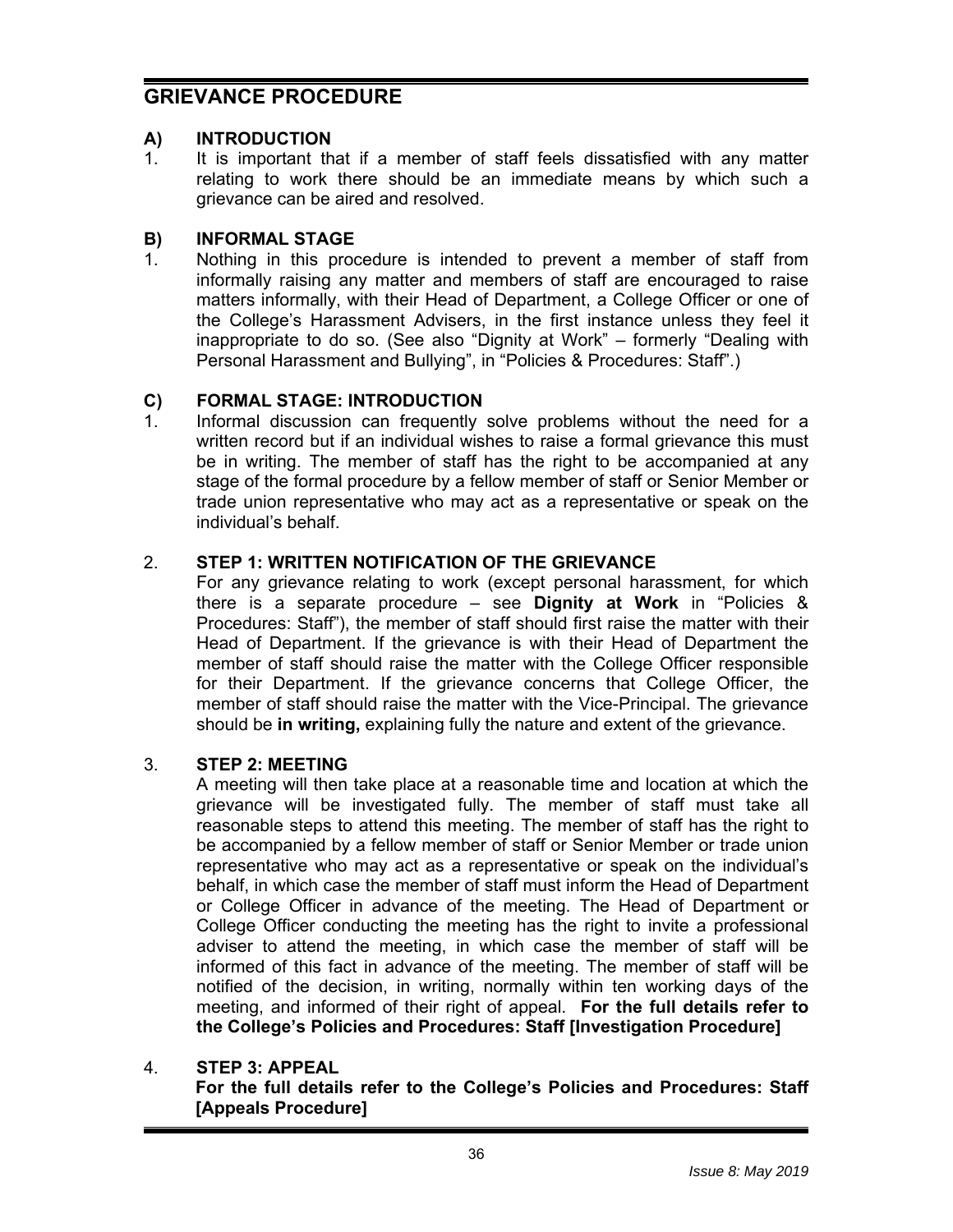# **EQUAL OPPORTUNITIES/RACE EQUALITY POLICY**

The College recognises that discrimination is unacceptable and although equality of opportunity has been a long standing feature of our employment practices and procedures, the College has made the decision to adopt a formal equal opportunities policy. Breaches of the policy may lead to formal disciplinary proceedings and, if appropriate, disciplinary action.

The College will address any instances of racial discrimination whether direct or indirect and is committed to promoting racial equality.

#### **For the full Equal Opportunities and Race Equality policies please refer to the College's Policies and Procedures: Staff**

# **HARASSMENT AND DISCRIMINATION**

The College is committed to providing an environment for all college staff, Senior Members and students which is free from all forms of bullying, unlawful discrimination or harassment as a result of their race, colour, ethnic or national origin, religious belief, political opinion or affiliation, sex, marital status, sexual orientation, gender reassignment, age or disability. All members of Newnham are expected and required to treat all colleagues with respect and dignity at all times.

Bullying, intimidation and personal harassment in whatever form it takes is unacceptable and the College will take any such incidents brought to its attention seriously.

The College has issued a code of advice and instructions which sets out the definitions of harassment and bullying and the procedures to be followed if a member of staff experiences such treatment.

**For the full policy please refer to the College's Policies and Procedures: Staff, or contact the College Office**. The names of the College's Harassment Advisers may be found in the *College List* and in "Policies & Procedures: Staff".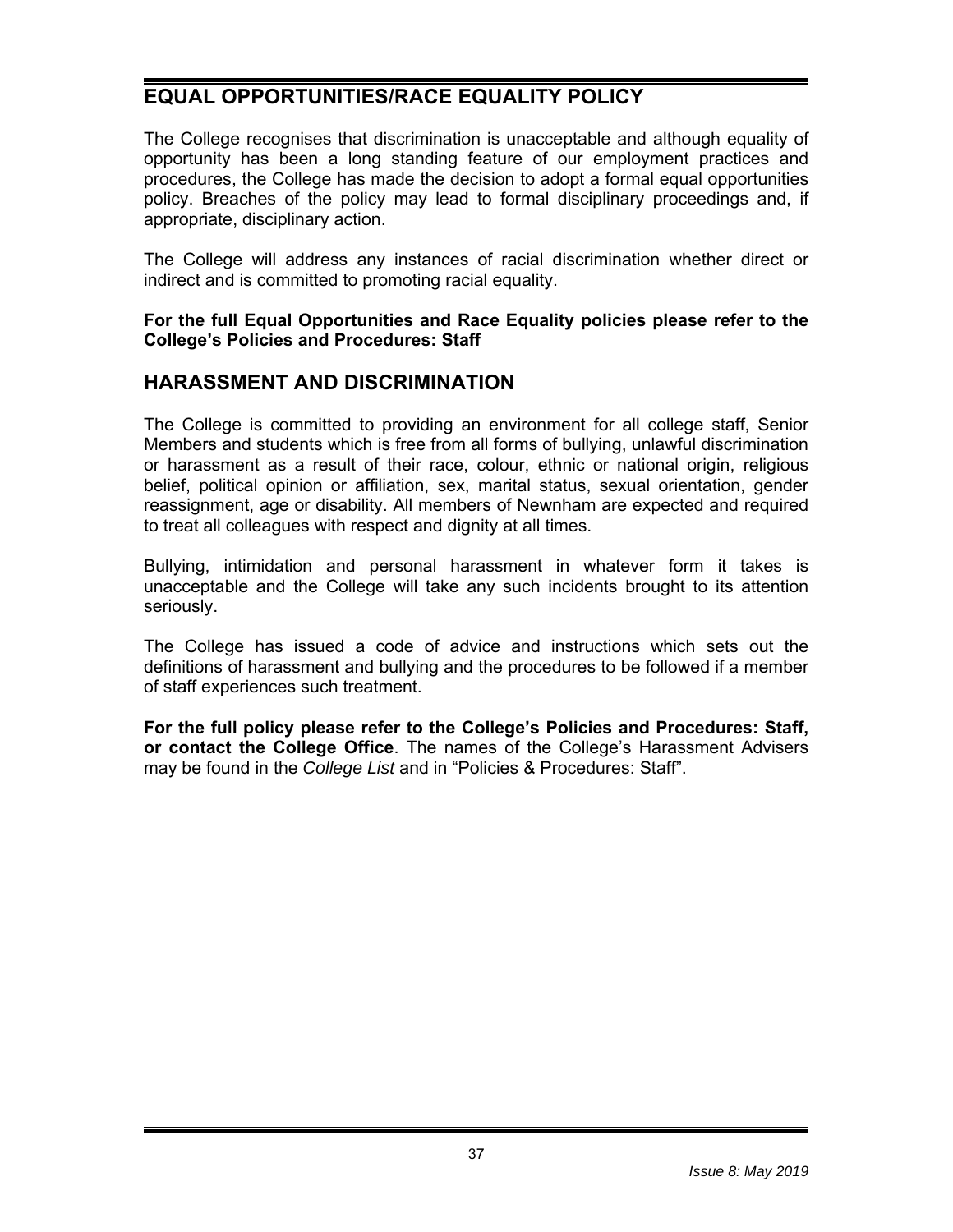# **TERMINATION OF EMPLOYMENT**

### **A) RETIREMENT**

Please refer to "Retirement" in this Handbook.

### **B) RESIGNATION**

If you wish to resign from your employment with the College, you must inform your Head of Department in writing. Unless otherwise indicated in your **Individual Statement of Main Terms of Employment**, if you have had more than one year's continuous service, you need to give four weeks' notice. If you have had less than one year's continuous service, you need only give one week's notice of resignation.

### **C) TERMINATING EMPLOYMENT WITHOUT GIVING NOTICE**

If a member of staff terminates their employment without giving or working the required period of notice, as indicated either in this handbook or in their Individual Statement of Main Terms of Employment [offer letter], at the discretion of the College an amount equal to any additional cost of covering those duties during the notice period not worked may be deducted from any termination pay due. This is an express written term of the contract of employment. Also, the individual will forfeit any contractual accrued holiday pay due over and above statutory holiday pay, if an individual fails to give or work the required period of notice.

# **D) RETURN OF COLLEGE PROPERTY**

On the termination of employment all College property must be returned (this includes but is not limited to, keys, car park permit and also the University Card). All passwords or other codes applied to College documents should be disclosed to the College before leaving – see the Bursar as the Data Protection Officer if you have further questions relating to this. Failure to return such items will result in the cost of the items being deducted from any payments outstanding. This is an express written term of your contract of employment.

#### **E) COLLEGE BILLS AND OTHER DEBTS**

On the termination of a staff member's employment, outstanding College bills must be paid along with any other debts to the College. Failure to make such payments will result in the monies being deducted from any payments outstanding. This is an express written term of the contract of employment.

#### **F) PAYMENT IN LIEU OF NOTICE**

The College may pay you basic salary and a sum equal to the cost to the College of providing you benefits in lieu of all or part of your notice. If you are dismissed for gross misconduct or for serious breach of your contract you will be dismissed without notice or any payment in lieu.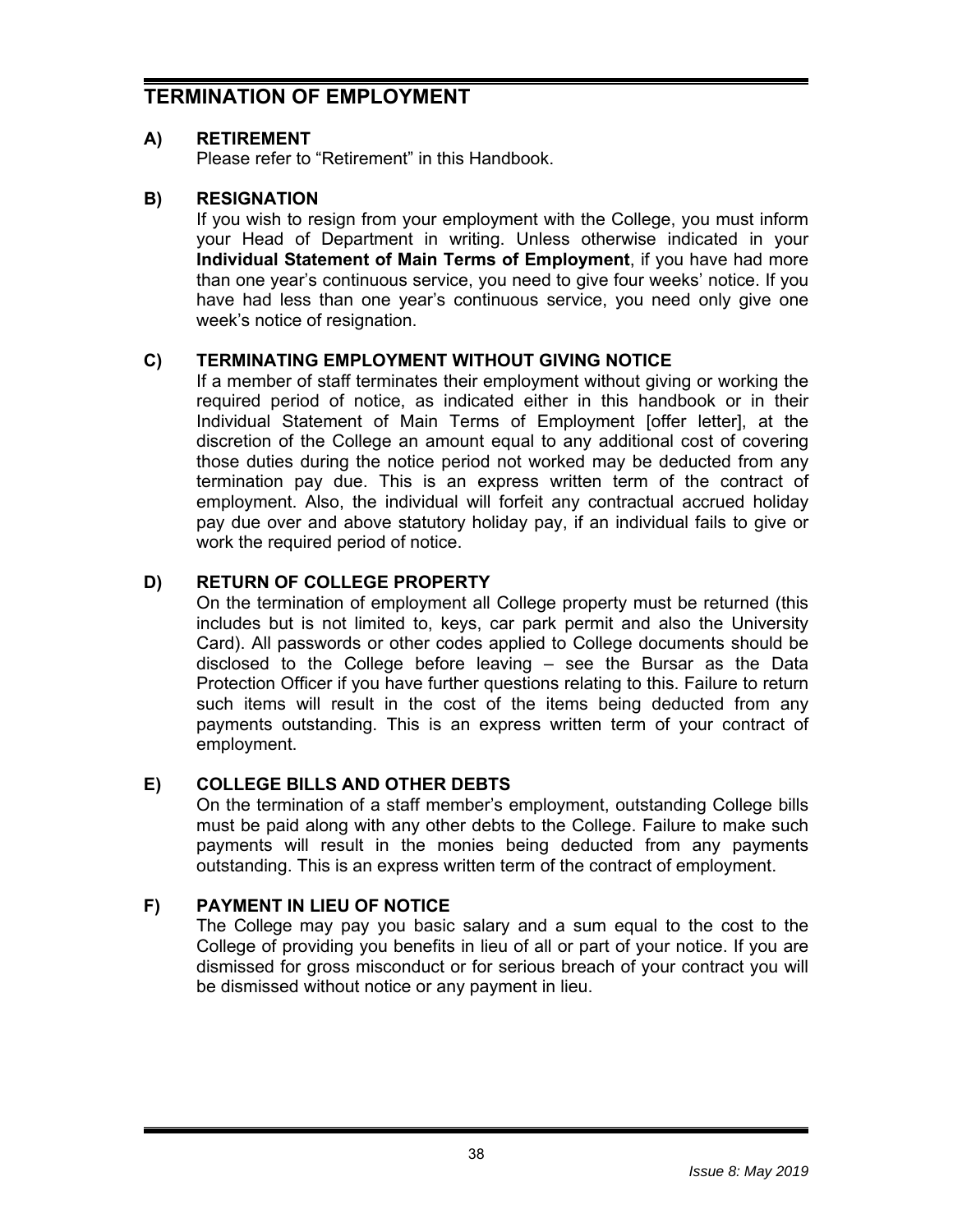# **REDUNDANCY**

- 1. Should circumstances arise where redundancy is seen as a possibility, the first steps will be to:
	- a. reduce overtime to a workable minimum.
	- b. restrict recruitment.
	- c. investigate measures, such as short-time working and/or lay off (without pay other than statutory guaranteed pay) as a means of avoiding redundancies.
- 2. Affected staff will be notified in writing that their positions are 'at risk' of redundancy.
- 3. If redundancies cannot be avoided, consideration will be given to applications for voluntary redundancies, where applicable.
- 4. If selection of employees for redundancy becomes necessary, the criteria for selection will be discussed with members of staff (and/or their representatives, if appropriate) at the time together with the possibility of retraining for alternative employment in the College (if available) and full details of any redundancy pay entitlements.
- 5. Employees will have the right to lodge an appeal in respect of dismissal for redundancy and notification of the procedure will be given in writing.
- 6. At all times the overriding consideration will be the College's ability to continue to function as a place of education, learning and research.
- 7. Account will be taken of the Code of Practice on Disciplinary and Grievance Procedures provided by the Advisory, Conciliation and Arbitration Service (ACAS).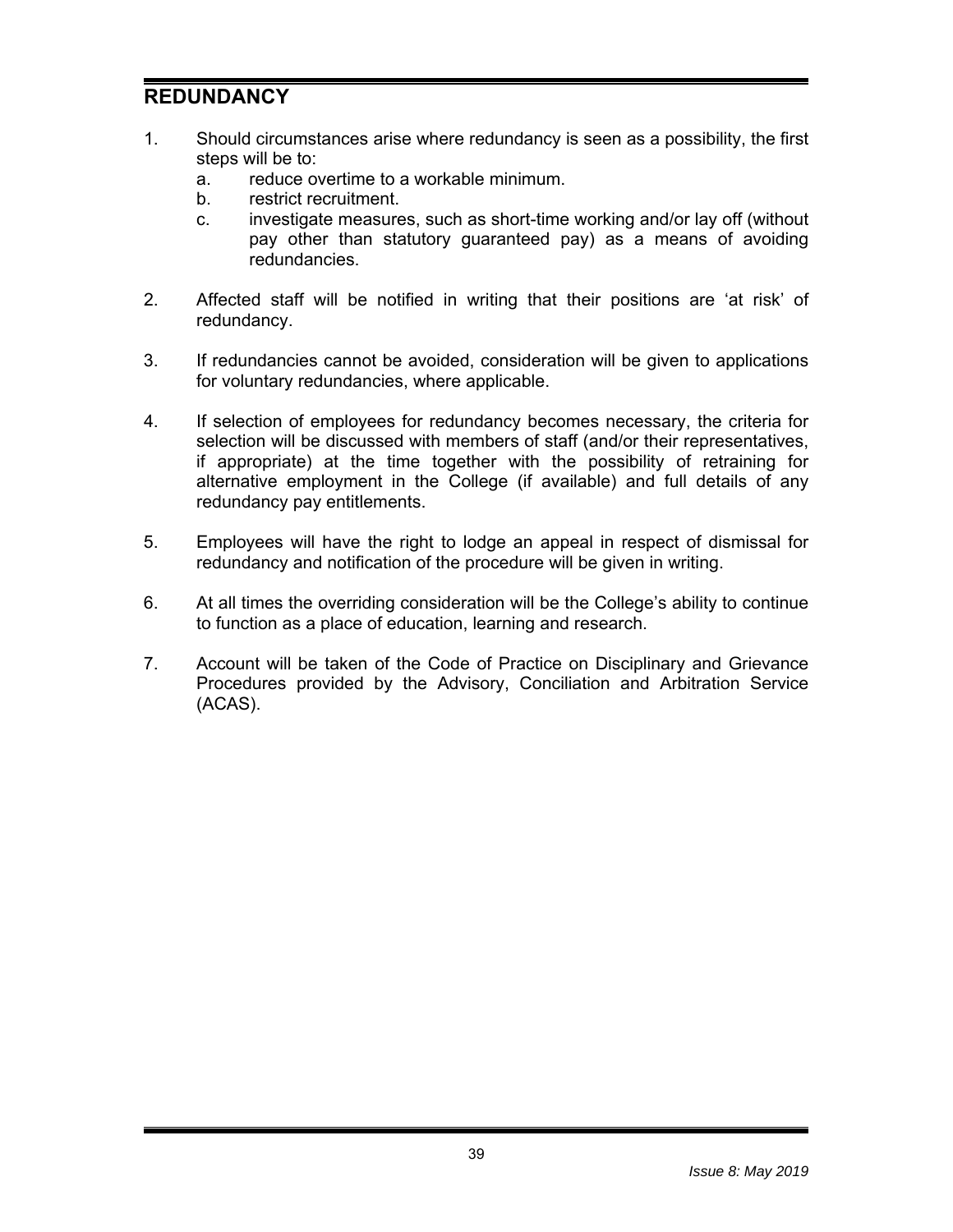# **RETIREMENT**

# **A) INTRODUCTION**

Newnham College is aware that without a default retirement age there may be some confusion about retirement. This section sets out the policies of the College and details the actions that members of staff, HODs and the College HR Officer should take. It also sets out pension arrangements and the required notice for drawing a pension.

# **B) DEFAULT RETIREMENT AGE**

From 1 October 2011 employers are not normally able to set a default age for members of staff retirement. The exception to this is where an "Objective Justification" has been established for maintaining such a position either for all or a section of the staff. Until 30 September 2011 the College had a DRA of 67. Until September 2011 the College was required to write to all staff approaching their DRA telling them that the College would be retiring them on their 67th birthday. Members of staff could request to continue beyond and there was an appeal process for those whose request was refused. After September 2011, the College will not be writing to staff prior to their 67th birthday. However, this does not mean that staff can NOT retire at 67; they can, of course, retire at any time by giving notice in writing as required by their individual contracts of employment (typically this is 4 weeks to 3 months).

#### **C) PENSION & INSURED BENEFITS**

If a member of staff has any questions or concerns regarding their pension or their insured benefits these should be addressed in the first instance to the College Accountant. As a general rule it takes about 3 months from notification to the Accounts Manager for the pension to become payable, where eligible. Therefore a member of staff needs to give 3 months' notice of a retirement date if they wish their pension to become payable immediately after retirement.

#### **D) EARLY RETIREMENT**

Should a member of staff request early retirement they should discuss this in the first instant with their Head of Department, who will discuss the process with the member of staff and the College Accountant who will be able to provide details regarding pension and final salary payments etc.

#### **E) WORK PLACE DISCUSSIONS**

The annual Work Place Discussion is an opportunity for staff members to talk through career plans, aspirations, training needs and also retirement plans, with their HOD. Staff who raise the subject of retirement need not fear that by discussing the matter that this will commit them to a particular date for retirement. Only by providing formal written notice will a staff member be committed. Clearly it is helpful to the College to understand a staff member's plans even if these may be many months, or even years, away, so staff are encouraged to raise the matter at the earliest moment.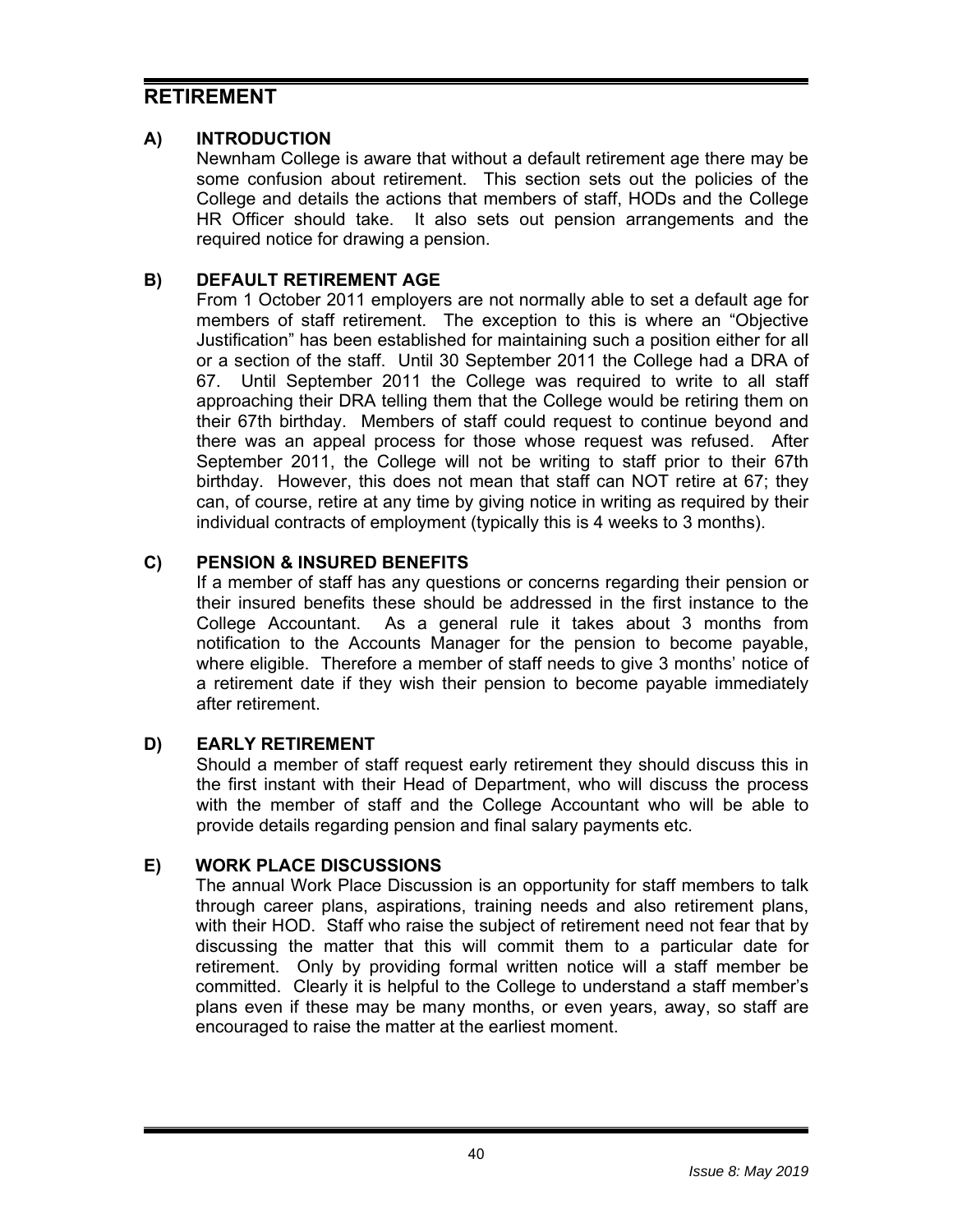# **APPENDIX 1- HOLIDAY REQUEST FORM**

| <b>NAME</b>           | <b>COLLEGE PAYROLL NUMBER</b> |
|-----------------------|-------------------------------|
| <b>DEPARTMENT</b>     | <b>DATES REQUESTED</b>        |
| <b>NUMBER OF DAYS</b> | <b>SIGNED</b>                 |

AGREED BY LINE MANAGER/ HEAD OF DEPARTMENT

ENTERED ON INDIVIDUAL HOLIDAY FORM **FORM** Y/N

Keep one copy. Return one copy to the applicant

ADDITIONAL SECTION FOR HEADS OF DEPARTMENT TO COMPLETE WHEN REQUESTING ANNUAL LEAVE:-

*Please use this section to confirm the cover arrangements whilst you are on holiday i.e. contact details of the individual (s) covering your position*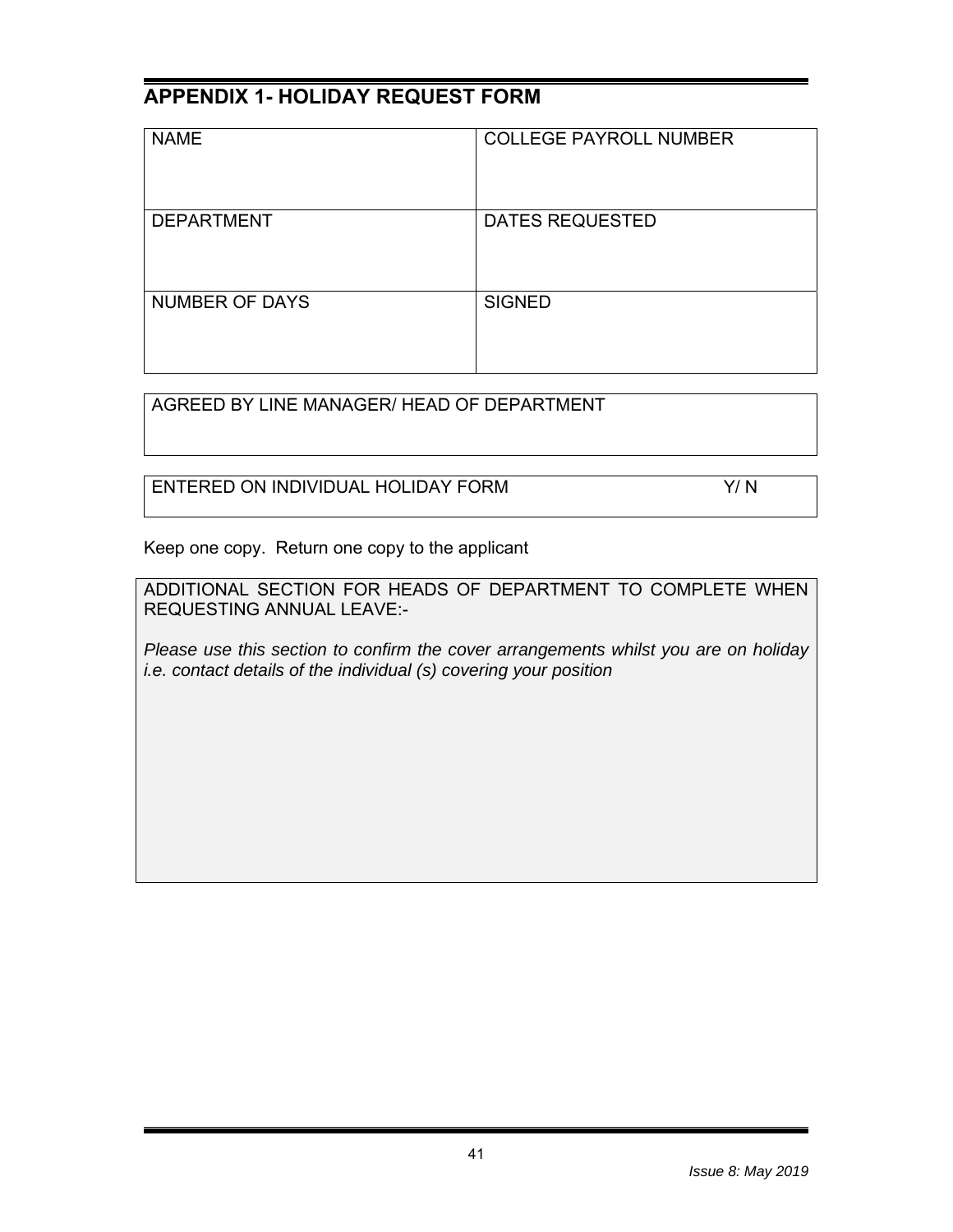# **APPENDIX 2- PERSONAL ABSENCE FORM**

This form should be completed by a member of staff who has been absent from work for a (minimum) whole day. Please read the Notes overleaf before completing the details below:

|                                                                                                                                                                                      | 1. NAME & ADDRESS.                                                                                                                                                                                                                                                                                                                                                                                            |            |             |              |      |
|--------------------------------------------------------------------------------------------------------------------------------------------------------------------------------------|---------------------------------------------------------------------------------------------------------------------------------------------------------------------------------------------------------------------------------------------------------------------------------------------------------------------------------------------------------------------------------------------------------------|------------|-------------|--------------|------|
|                                                                                                                                                                                      | 2. PERIOD OF ABSENCE                                                                                                                                                                                                                                                                                                                                                                                          |            |             |              |      |
|                                                                                                                                                                                      |                                                                                                                                                                                                                                                                                                                                                                                                               | <b>Day</b> | <b>Date</b> | <b>Month</b> | Year |
|                                                                                                                                                                                      | Day & date of first complete date of absence                                                                                                                                                                                                                                                                                                                                                                  |            |             |              |      |
|                                                                                                                                                                                      | Day & date of last complete date of absence                                                                                                                                                                                                                                                                                                                                                                   |            |             |              |      |
|                                                                                                                                                                                      | (see note 2 over the page)<br>Day & date I returned to work                                                                                                                                                                                                                                                                                                                                                   |            |             |              |      |
|                                                                                                                                                                                      | 3. REASON FOR ABSENCE (e.g. sickness, hospital appointment, funeral etc).<br>To be completed if absent for one working day or more: please complete the<br>following statements:                                                                                                                                                                                                                              |            |             |              |      |
|                                                                                                                                                                                      | I was absent from work because (provide details of absence)                                                                                                                                                                                                                                                                                                                                                   |            |             |              |      |
| $\bullet$                                                                                                                                                                            | This is a recurrent problem? YES / NO                                                                                                                                                                                                                                                                                                                                                                         |            |             |              |      |
|                                                                                                                                                                                      | This was related to an accident YES / NO<br>I do not expect to be fit to return to work after seven days YES / NO<br>If YES: I attach / will forward* a doctors certificate (*delete as applicable)<br>4. SICKNESS RELATED TO PREGNANT WOMAN<br>Statutory Sick Pay cannot be paid to a pregnant woman whose first day of sickness<br>has fallen within the 11 weeks prior to the expected day of confinement. |            |             |              |      |
|                                                                                                                                                                                      |                                                                                                                                                                                                                                                                                                                                                                                                               |            |             |              |      |
|                                                                                                                                                                                      |                                                                                                                                                                                                                                                                                                                                                                                                               |            |             |              |      |
|                                                                                                                                                                                      | Yes<br>Does this apply to you?                                                                                                                                                                                                                                                                                                                                                                                | No         |             | tick one box |      |
| <b>DECLARATION</b><br>5.<br>I declare that I have been absent from my normal place of work for the reason(s) stated<br>above and that the information given is complete and correct. |                                                                                                                                                                                                                                                                                                                                                                                                               |            |             |              |      |
|                                                                                                                                                                                      |                                                                                                                                                                                                                                                                                                                                                                                                               |            |             | Date         |      |
|                                                                                                                                                                                      | FOR USE BY COLLEGE                                                                                                                                                                                                                                                                                                                                                                                            |            |             |              |      |
|                                                                                                                                                                                      | Entered on Staff Holiday and Sickness Card                                                                                                                                                                                                                                                                                                                                                                    |            |             |              |      |
|                                                                                                                                                                                      | Copy to the Accounts Manager.                                                                                                                                                                                                                                                                                                                                                                                 |            |             |              |      |
|                                                                                                                                                                                      |                                                                                                                                                                                                                                                                                                                                                                                                               |            |             |              |      |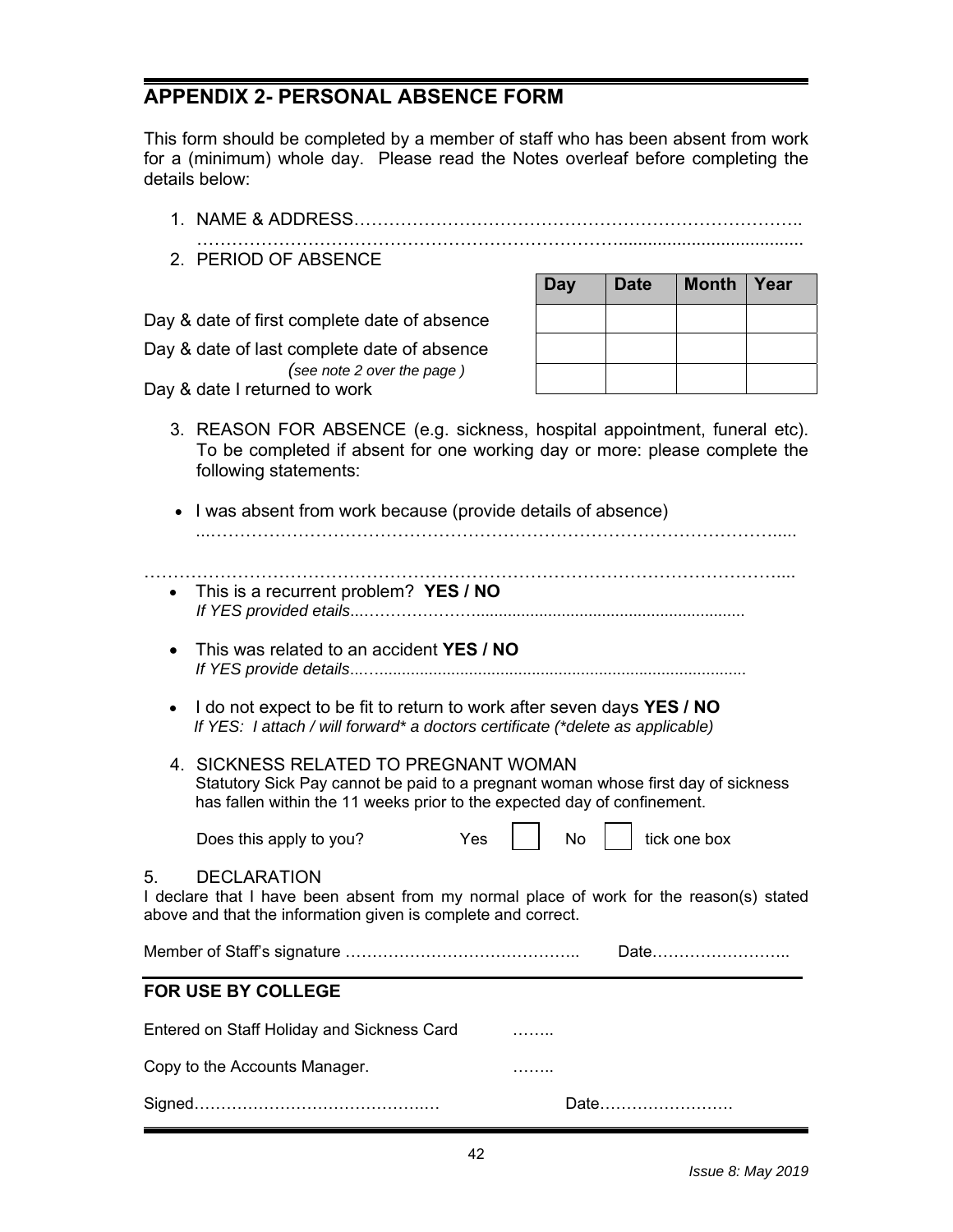### NOTES

- 1. A day of sickness is a day on which are you incapable, because of a specific disease disablement, of doing the work you are normally expected to do. It therefore covers industrial injury or precautionary reasons advised by a doctor, e.g. contact with infectious disease.
- 2. (a) This form is to be completed and submitted to the Head of your Department when you return to work after any absence due to sickness which has not been the subject of a Statement of Fitness for Work e.g. if you are absent on a Monday for one day, you must complete this form when you return to work on the Tuesday and pass it to your Head of Department.

(b) If the period of sickness continued for at least four calendar days in a row, but not more than seven (sickness on Saturdays, Sundays and Public Holidays, including alternative rest days, must be reported as part of the period of sickness). This is necessary to meet HMRC requirements under the Statutory Sick Pay Scheme. For example:

 If you normally work Monday to Friday, and are absent sick on Friday and return to work on the following Tuesday, having been sick through the period, the form must be completed showing your period of sickness to have been four days.

- (i) If you are absent sick on Wednesday, Thursday and Friday and return to work on Monday you must clearly show on the forms the last day when you were sick. It could be Friday, Saturday or Sunday.
- 3. (a) If you are sick for more than seven days you must completer this form and send it to the Head of your Department as soon as practicable after the seventh day. A Statement of Fitness for Work to cover absence after the seventh day should accompany this form or be forwarded very soon afterwards.

(b) If it is apparent you are seriously ill before the seventh day and are seen by a doctor, this form is only required to cover any days in the first seven which are not covered by a Statement of Fitness for Work.

(c) If you are unable to return to work by the date given on a Statement of Fitness for Work, additional Statements of Fitness for Work must be submitted as appropriate, to cover all further absence.

- 4. If you cannot reach your Head of Department, please bring any forms direct to the Accounts Manager.
- 5. If you have any difficulty in filling in this form, please consult your Head of Department or the Accounts Manager.